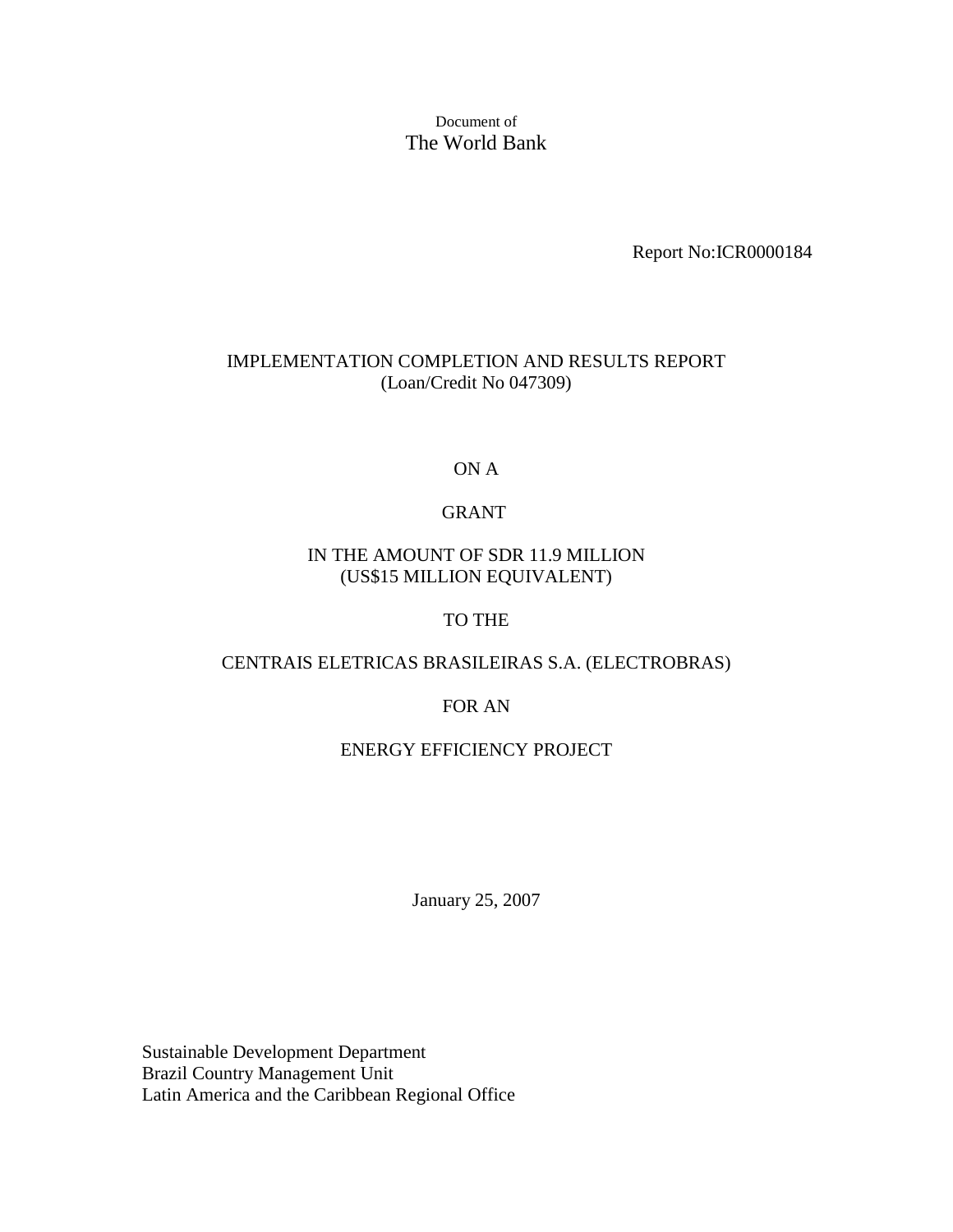## **CURRENCY EQUIVALENTS**

(Exchange Rate Effective 12/31/2006) Currency Unit = Real Real 1.00 = US\$0.4658  $US$1.00 = Real 2.1467$ Fiscal Year July 1 - June 30

## **ABBREVIATIONS AND ACRONYMS**

|                 | <b>ABESCO</b> Brazil National ESCO Association     |
|-----------------|----------------------------------------------------|
| <b>APL</b>      | Adaptable Program Loan                             |
| CAS             | <b>Country Assistance Strategy</b>                 |
| <b>CBM</b>      | <b>Capacity Building Module</b>                    |
| <b>CEPEL</b>    | <b>Brazil National Electric Laboratory</b>         |
| CO <sub>2</sub> | Carbon Dioxide                                     |
| DP              | <b>Demonstration Project</b>                       |
| <b>DSM</b>      | Demand-side Management                             |
| EE              | <b>Energy Efficiency</b>                           |
| <b>ESCO</b>     | <b>Energy Service Company</b>                      |
| <b>ESMAP</b>    | <b>Energy Sector Management Assistance Program</b> |
| <b>GEF</b>      | <b>Global Environment Facility</b>                 |
| <b>GHG</b>      | Greenhouse Gas                                     |
| <b>GOB</b>      | Government of Brazil                               |
| <b>IP</b>       | <b>Integrated Planning</b>                         |
| <b>LEE</b>      | Law on Energy Efficiency                           |
| <b>MME</b>      | Brazil Ministry of Mines and Energy                |
| PAD             | <b>Project Appraisal Document</b>                  |
| <b>PDO</b>      | Project Development Objectives                     |
| <b>PMU</b>      | Project Management Unit                            |
| PROCEL          | Brazil National Electricity Conservation Program   |
| <b>PSR</b>      | <b>Project Status Report</b>                       |
| <b>UNDP</b>     | <b>United Nations Development Programme</b>        |

| Vice President:   | Pamela Cox   |
|-------------------|--------------|
| Country Director: | John Briscoe |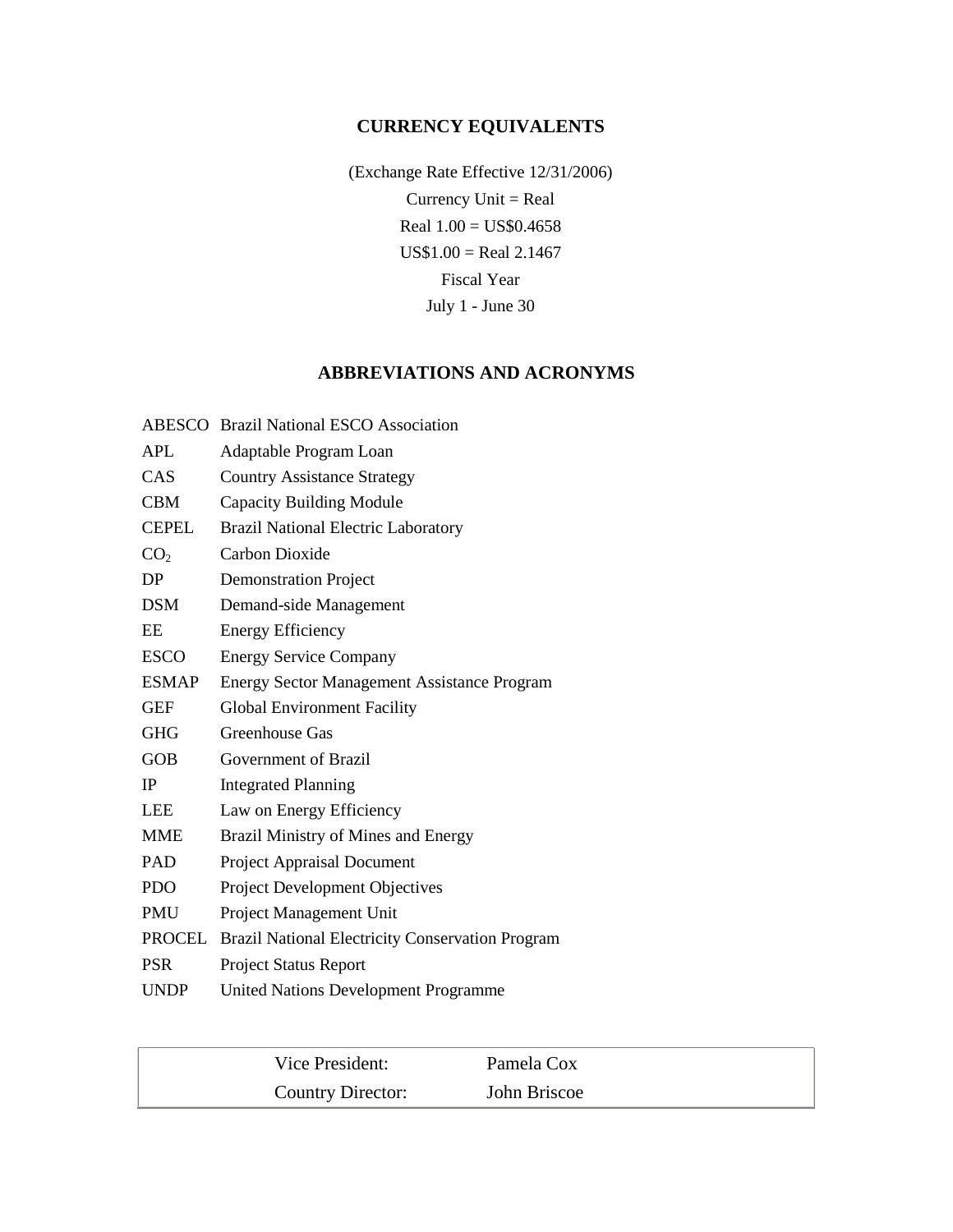| Sector Manager:      | Susan G. Goldmark |
|----------------------|-------------------|
| Project Team Leader: | Todd M. Johnson   |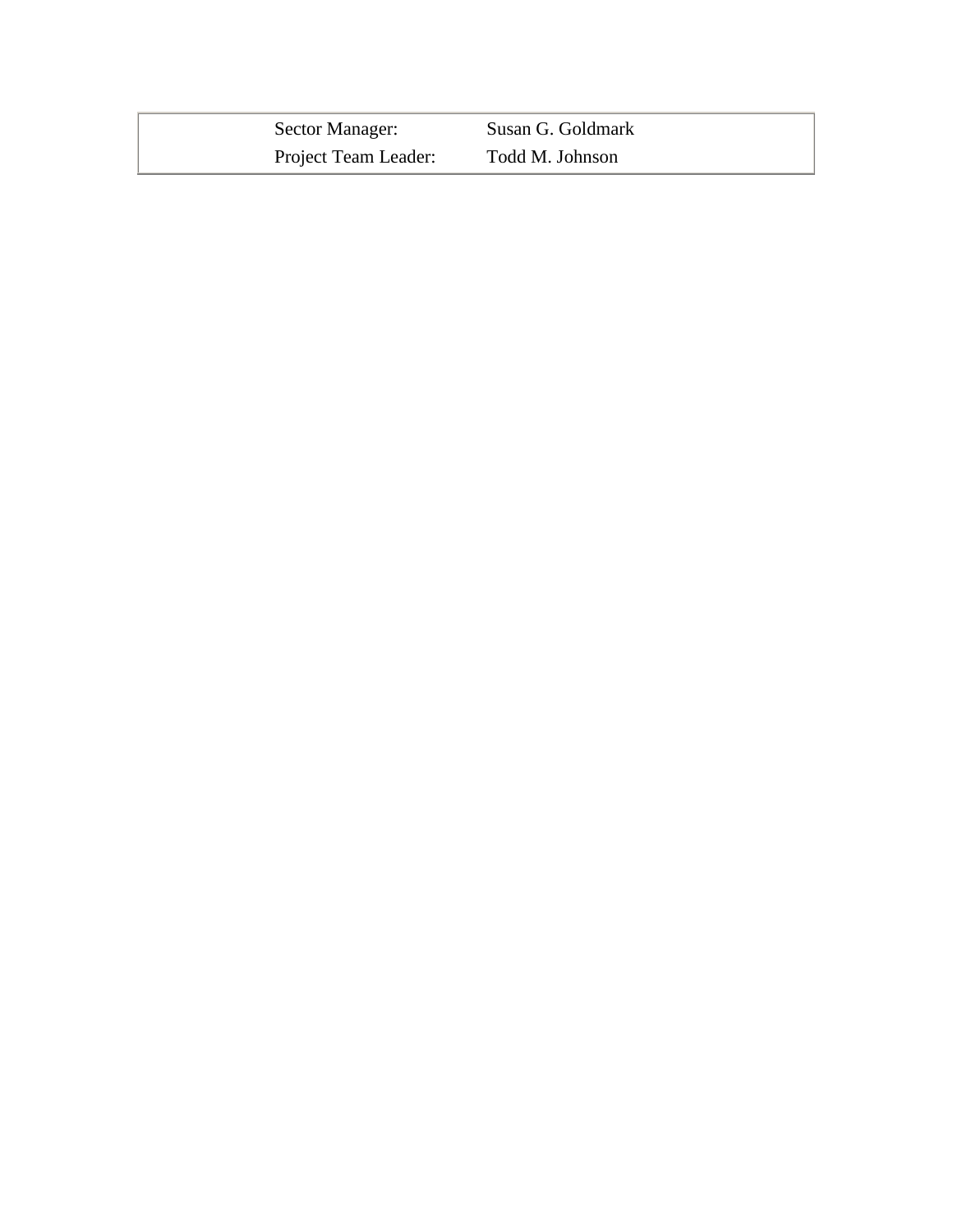## **BRAZIL ENERGY EFFICIENCY PROJECT(GEF)**

## **TABLE OF CONTENTS**

| 12. Comments on Issues Raised by Borrower/Implementing Agencies/Partners 29        |
|------------------------------------------------------------------------------------|
|                                                                                    |
|                                                                                    |
|                                                                                    |
|                                                                                    |
| Annex 5. Economic and Financial Analysis (including assumptions in the analysis)42 |
| Annex 6. Bank Lending and Implementation Support/Supervision Processes 43          |
|                                                                                    |
|                                                                                    |
|                                                                                    |
| Annex 10. Summary of Borrower's ICR and/or Comments on Draft ICR  49               |
| Annex 11. Comments of Cofinanciers and Other Partners/Stakeholders  50             |
|                                                                                    |
| Annex 13. Note on Cancelled Operation: Report No. NCO0000262 (IBRD-45140)52        |
|                                                                                    |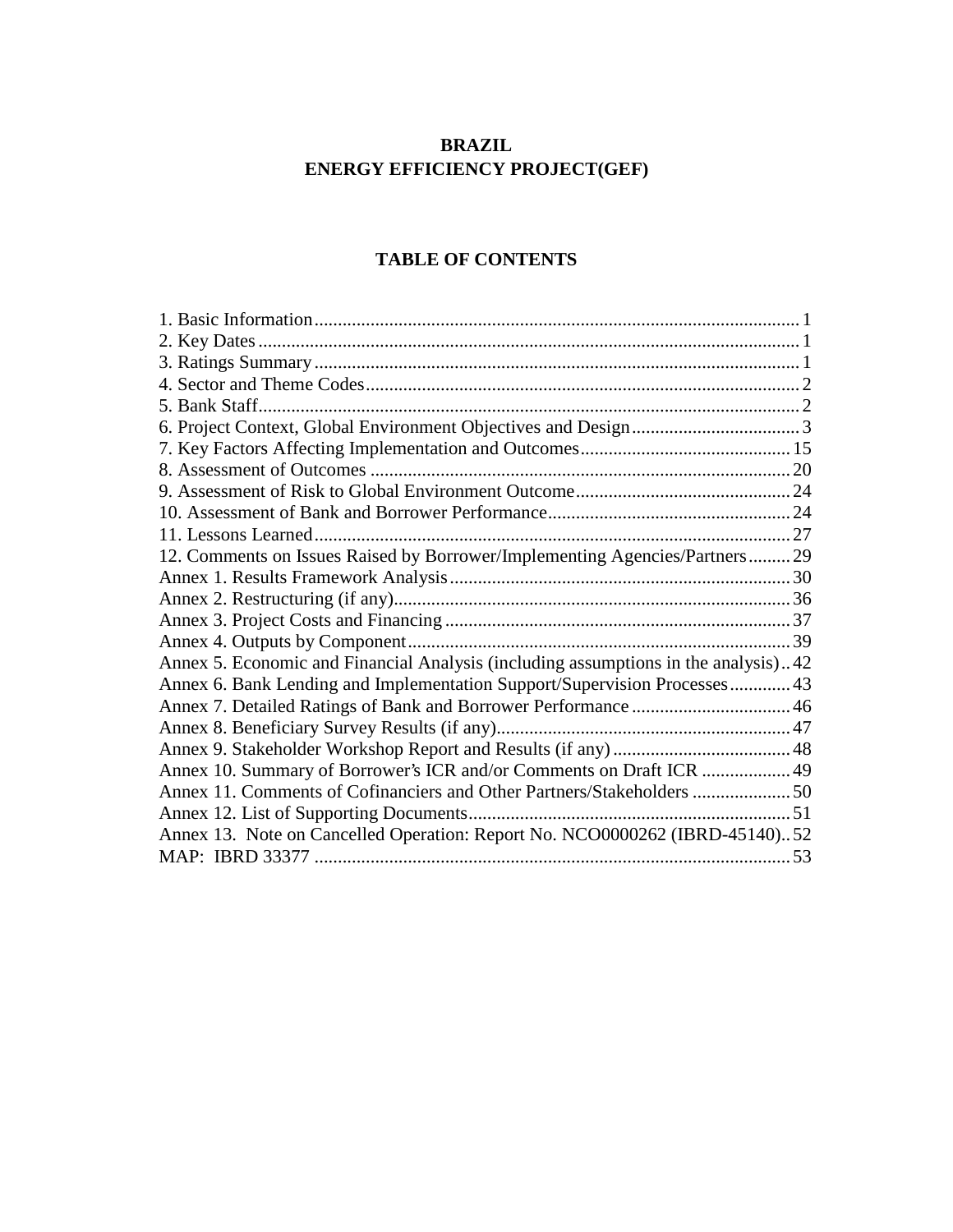| Country:                                                           | Brazil                                          | Project Name:         | <b>BR ENERGY</b><br><b>EFFICIENCY (GEF)</b> |  |  |  |  |  |
|--------------------------------------------------------------------|-------------------------------------------------|-----------------------|---------------------------------------------|--|--|--|--|--|
| Project ID:                                                        | P047309                                         | $L/C/TF$ Number(s):   | <b>WBTF-21843</b>                           |  |  |  |  |  |
| <b>ICR</b> Date:                                                   | 01/24/2007                                      | <b>ICR</b> Type:      | Core ICR                                    |  |  |  |  |  |
| Lending Instrument:                                                | <b>SIL</b>                                      | Borrower:             | <b>ELETROBRAS</b>                           |  |  |  |  |  |
| Original GEF grant<br>amount                                       | <b>USD 15.0M</b>                                | Disbursed Amount:     | <b>USD 11.9M</b>                            |  |  |  |  |  |
| Environmental<br>Category:                                         |                                                 | <b>GEF Focal Area</b> |                                             |  |  |  |  |  |
| <b>Implementing Agencies</b><br>Centrais Eletricas Brasileiras S/A |                                                 |                       |                                             |  |  |  |  |  |
|                                                                    |                                                 |                       |                                             |  |  |  |  |  |
|                                                                    | <b>Cofinanciers and Other External Partners</b> |                       |                                             |  |  |  |  |  |

| 2. Key Dates    |             |                   |                      |                                    |
|-----------------|-------------|-------------------|----------------------|------------------------------------|
| <b>Process</b>  | <b>Date</b> | <b>Process</b>    | <b>Original Date</b> | <b>Revised / Actual</b><br>Date(s) |
| Concept Review: | 02/13/1997  | Effectiveness:    | 08/15/2000           | 02/07/2001                         |
| Appraisal:      | 10/15/1998  | Restructuring(s): |                      | 05/07/2003                         |
| Approval:       | 10/05/1999  | Mid-term Review:  |                      |                                    |
|                 |             | $\text{Closing:}$ | 12/31/2003           | 06/30/2006                         |

| <b>3. Ratings Summary</b>                 |                                |  |  |  |  |
|-------------------------------------------|--------------------------------|--|--|--|--|
| 3.1 Performance Rating by ICR             |                                |  |  |  |  |
| Outcomes:                                 | <b>Moderately Satisfactory</b> |  |  |  |  |
| <b>Risk to Global Environment Outcome</b> | Moderate                       |  |  |  |  |
| <b>Bank Performance:</b>                  | <b>Moderately Satisfactory</b> |  |  |  |  |
| <b>Borrower Performance:</b>              | <b>Moderately Satisfactory</b> |  |  |  |  |

| 3.2 Quality at Entry and Implementation Performance Indicators |                   |                                 |                |  |  |  |  |  |
|----------------------------------------------------------------|-------------------|---------------------------------|----------------|--|--|--|--|--|
| <b>Implementation Performance</b>                              | <b>Indicators</b> | <b>QAG</b> Assessments (if any) | <b>Rating:</b> |  |  |  |  |  |
| Potential Problem Project at any<br>time $(Yes/No)$ :          | No                | Quality at Entry (QEA):         | None           |  |  |  |  |  |
| Problem Project at any time<br>$(Yes/No)$ :                    | No                | Quality of Supervision (QSA):   | None           |  |  |  |  |  |
| GEO rating before<br>Closing/Inactive status                   | Satisfactory      |                                 |                |  |  |  |  |  |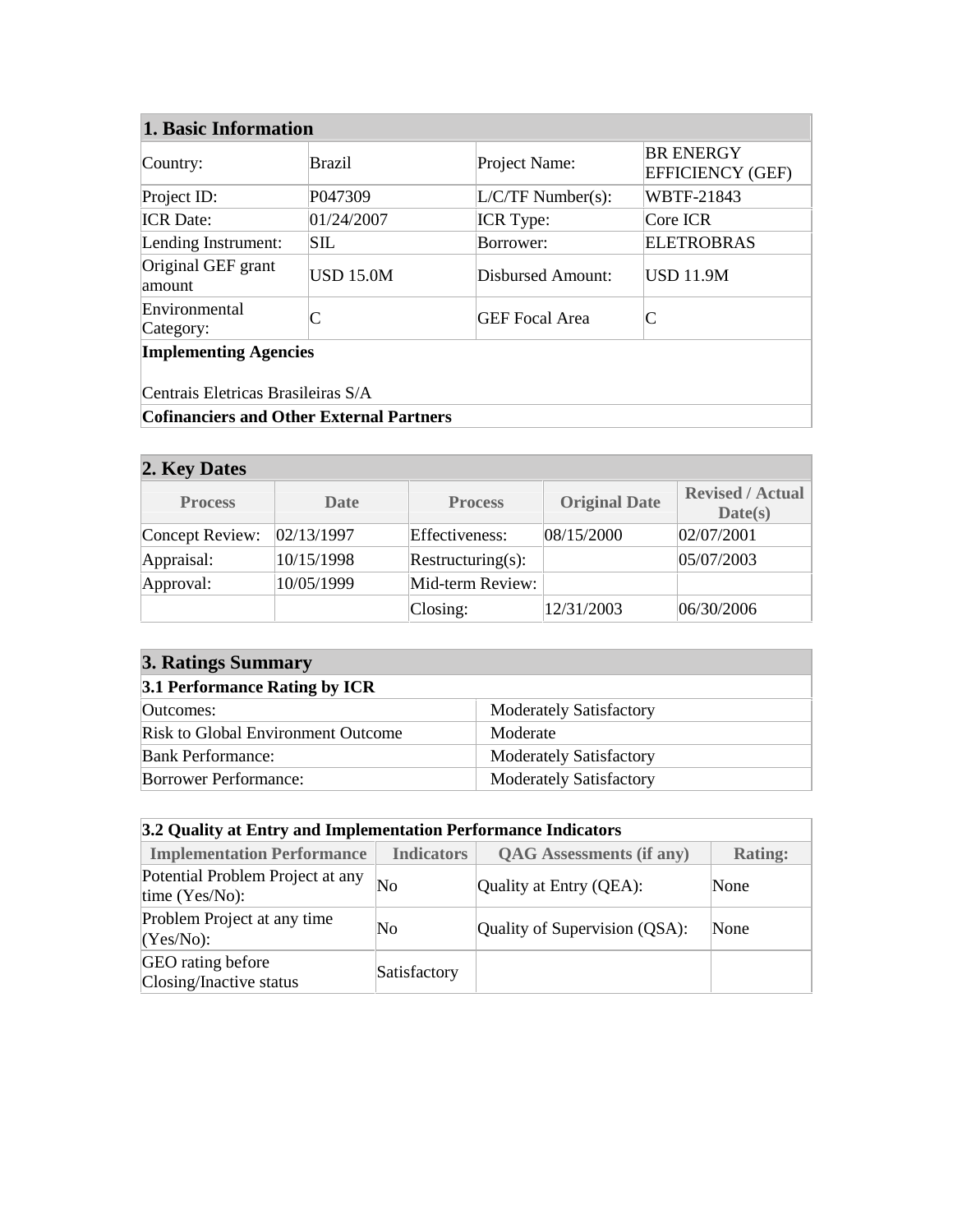| <b>4. Sector and Theme Codes</b>              |                          |                        |  |  |  |  |  |  |
|-----------------------------------------------|--------------------------|------------------------|--|--|--|--|--|--|
|                                               | Original                 | <b>Actual</b>          |  |  |  |  |  |  |
| Sector Code (as % of total Bank financing)    |                          |                        |  |  |  |  |  |  |
| Power                                         | 100                      | 100                    |  |  |  |  |  |  |
|                                               | <b>Original Priority</b> | <b>Actual Priority</b> |  |  |  |  |  |  |
| <b>Theme Code (Primary/Secondary)</b>         |                          |                        |  |  |  |  |  |  |
| Climate change                                | Secondary                | Primary                |  |  |  |  |  |  |
| Pollution management and environmental health | Primary                  | Secondary              |  |  |  |  |  |  |

## **5. Bank Staff**

| <b>Positions</b>           | <b>At ICR</b>        | <b>At Approval</b>    |  |  |
|----------------------------|----------------------|-----------------------|--|--|
| Vice President:            | Pamela Cox           | David de Ferranti     |  |  |
| Country Director:          | John Briscoe         | Gobind T.<br>Nankani  |  |  |
| Sector Manager:            | Susan G.<br>Goldmark | Danny M.<br>Leipziger |  |  |
| Project Team Leader:       | Todd M. Johnson      | Luis M. Vaca-Soto     |  |  |
| <b>ICR</b> Team Leader:    | Todd M. Johnson      |                       |  |  |
| <b>ICR Primary Author:</b> | Xiaoping Wang        |                       |  |  |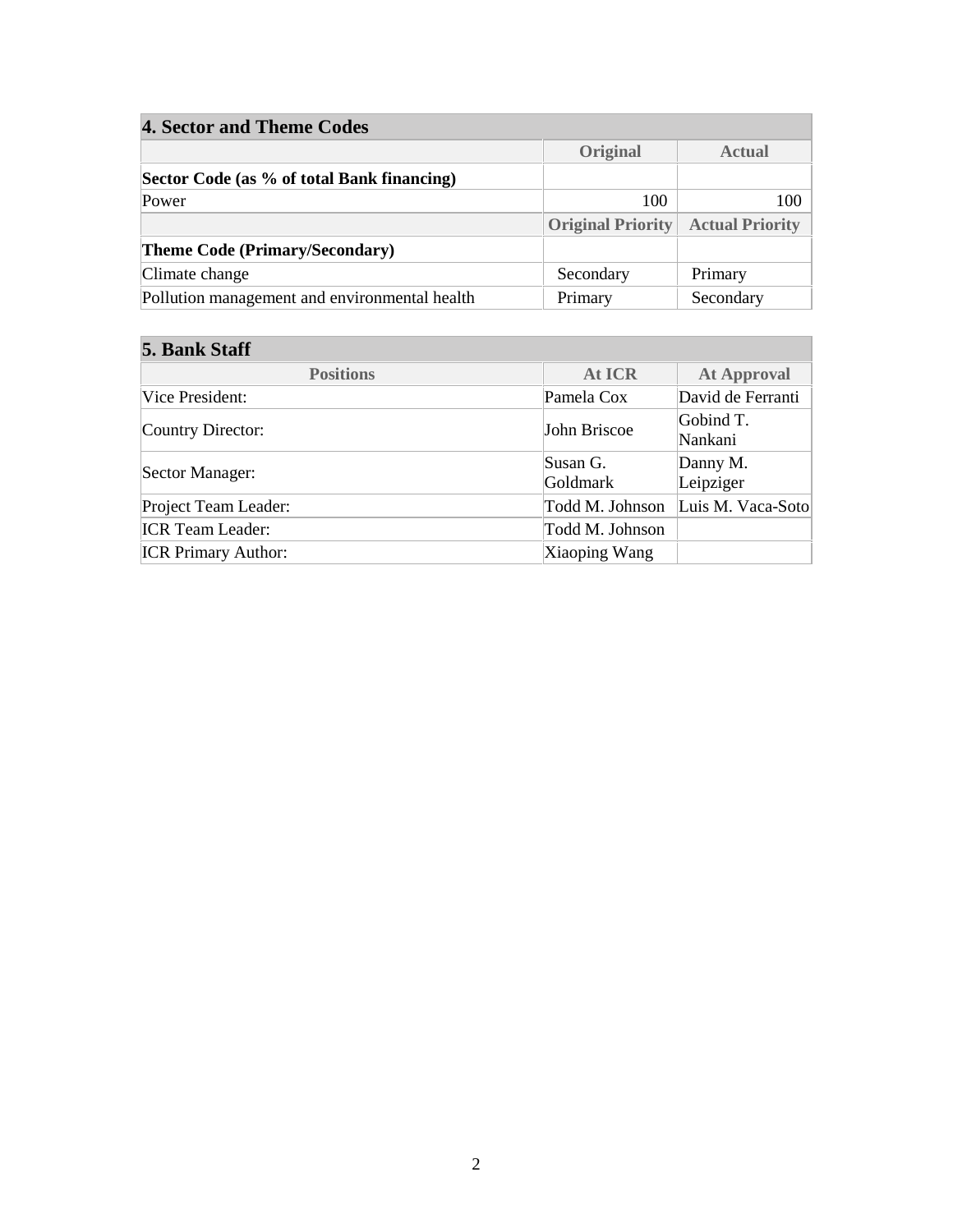## **6. Project Context, Global Environment Objectives and Design**

*(this section is descriptive, taken from other documents, e.g., PAD/ISR, not evaluative)*

#### **6.1 Context at Appraisal**

*(brief summary of country macroeconomic and structural/sector background, rationale for Bank assistance)*

This Implementation Completion and Results Report (ICR) covers only the GEF-financed components of the Brazil Energy Efficiency Project (P047309). A World Bank loan of US\$43.4 million was originally associated with the project but there was no disbursement and the loan was cancelled in 2004. The two projects were effectively "de-linked" following the loan cancellation and the restructuring of the GEF project in consultation with OPCS and the GEF. The note for cancelled operations (NCO) for the World Bank loan is attached.

A broad range of measures can be undertaken to improve energy efficiency for both, use of electricity and energy for heat and motive power, these include: (a) policy measures, indirect instruments such as energy tariffs and prices, to direct instruments for instance energy efficiency standards and related legislation; (b) capacity building to strengthen institutions, ranging from utilities, government agencies, commercial banks, or specialized energy efficiency companies (ESCOs); (c) availability of finance from commercial banks, dedicated loan windows from development institutions, or carbon financing; and (d) investments in key energy-consuming sectors such as residential, commercial, industrial, transport, and the public sector.

This project focused primarily on capacity building for improving the efficiency of electricity use by the residential and commercial sectors in Brazil by working through electricity distribution companies and the government program for electricity efficiency, PROCEL.

#### **Macroeconomic Context**

This project was prepared in context of the economic conditions and structure of the energy sector in the mid- and late-1990s. A description of the macroeconomic environment and energy sector would be useful to understand the design of the project. Since the deep recession in 1990, Brazil had adopted a comprehensive package of economic reforms that has fundamentally transformed its economy. First, trade liberalization was introduced, including reduction of import tariffs and establishment of the regional trade agreement Mercosul. Second, in 1994, the Real Plan was introduced which featured privatization of state-owned industries, lowering of tariffs, and the abolition of Brazil's unique and counterproductive wage-inflation indexing, which had sent prices on a seemingly endless upward spiral. The Brazilian Real initially appreciated against the U.S. dollar as a result of the large amount of capital inflows in late 1994 and 1995, but then began a gradual depreciation process until January 1999 when an inflation-targeting, free-floating policy was instituted which effectively meant the fixed-exchange rate period was over. In late 2002 the Real reached its historic low of almost R\$4 per US\$1 in fear of the possible monetary policy change by the then to-be-elected President Lula. Since then the Real has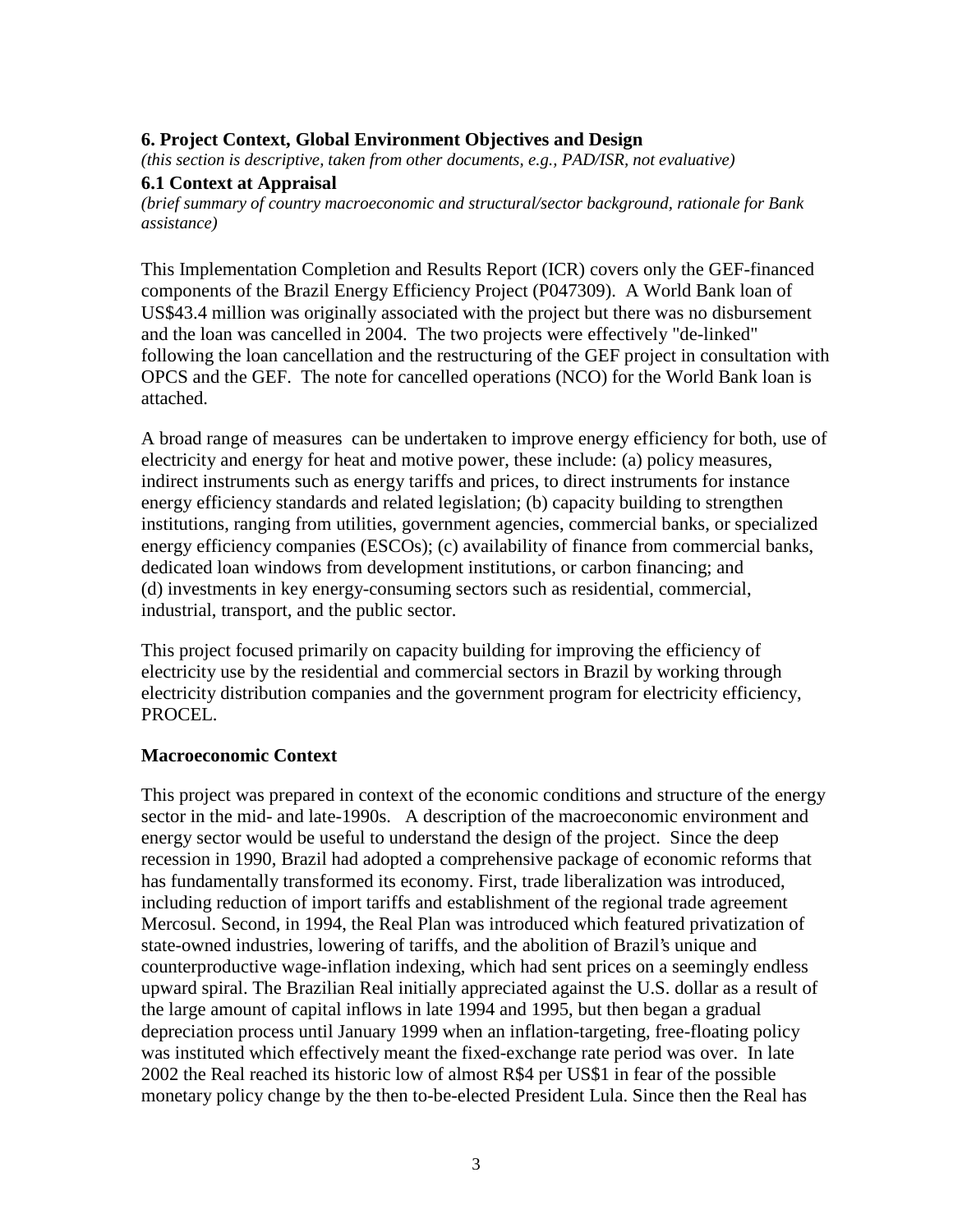been getting stronger against the dollar and, since the beginning of 2005, against most other world currencies as well. One of the striking achievements during the 1990s was the reduction of inflation rates from nearly 5000 percent in mid-1994 to 6 percent in 2000. The growth rate of the economy averaged 4.2 percent between 1992-97. After the turmoil of the Russian and Asian Crises in 1998-99, Brazil's growth registered 4.2 percent again in 2000, but this trend did not continue due to the global slowdown, events in Argentina, and the 2001/2002 energy crisis in Brazil (as described below) that constrained economic activity. Despite their recent downward trend, real interest rates in Brazil have been and remain high. The average real interest rate was 21.4 percent in 1997-99, 15.9 percent in 2000-01 and 11.9 percent in 2003-05. The continuing high interest rates are due to a number of factors, including the high level of public debt, limitations on issuing long-term bonds, the high level of government spending, failure to achieve sustained economic growth, and the history and expectations of default and high inflation.

#### **Energy Sector Issues**

Up to 1995, Brazil had a centralized, predominantly public sector power system, with most generation and transmission owned by the Government through its holding company, Eletrobrás and its subsidiaries, and by about a half dozen state companies. ITAIPU, a joint Brazilian-Paraguayan hydro undertaking, supplied a quarter of the demand through two utility companies FURNAS and ELETROSUL,. Almost all of the distribution companies were owned by the individual states.

In 1995, the Government initiated a major power sector reform to establish a competitive, more efficient private sector-operated system. The reform led to: 1) privatization of 23 percent of generation assets and 64 percent of distribution assets; 2) creation of a National System Operator (ONS) with responsibility for central cost-based dispatch for the interconnected system; a Wholesale Electricity Market (MAE) and a new federal electricity regulatory agency (ANEEL). However, after the initial successes, the reform lost momentum for several reasons. First, there was a lack of commitment and coordination on the part of the Government, particularly after the financial market crisis in 1999 when the Government shifted its priorities. Second, there was strong resistance to the reform by major regional utilities and local political leaders who did not want to lose control or political influence. Third, there was little sense of an upcoming energy crisis despite warnings that the lack of investment, non-completion of market reforms and progressive depletion of hydro reservoirs were putting the power sector operations at risk.

The Brazilian power system experienced a major supply crisis in 2001 and 2002. As a result, the country was forced to implement an aggressive energy rationing plan from June 2001 through February 2002. Brazil's power generation had been dominated by hydroelectricity which accounted for nearly 90 percent of its total installed capacity. The immediate cause for the energy crisis was a sequence of years drier than usual. However, the structural imbalance between supply and demand and the under-investment in new capacity were believed to be the most important reasons why the system was not able to withstand low rainfall without the need for severe rationing measures. While the market-driven power sector reforms triggered a wave of investments in Brazil, the reforms also led to growing pains within the electricity supply system. There was a lack of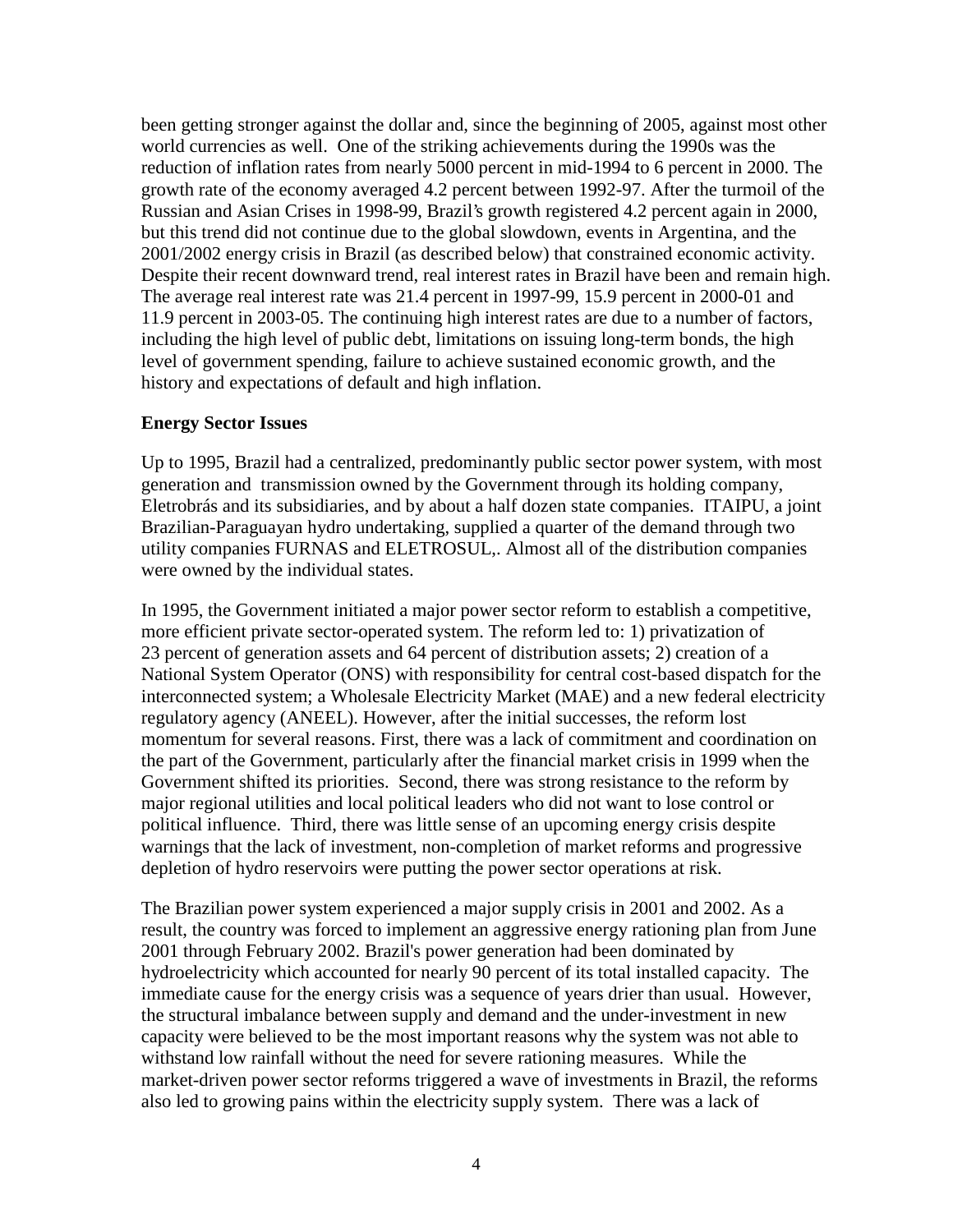incentives, due to both commercial and regulatory reasons, for distribution companies to sign contracts with electricity suppliers and there was also a "false sense of security" within the electricity industry due to the overestimate of inherited supply contracts that were not backed up with secure physical capacity (see Luiz Maurer et al, ESMAP Report 305/05).

The rationing system consisted of monthly energy consumption targets for almost all consumers and a set of rules for trading quotas, setting bonuses for overachievers and penalties for violators. Quotas were assigned to each individual customer group, amounting to as much as a 35 percent reduction of average consumption in the corresponding three-month period of the previous year. Penalties for non-compliance were severe, reflecting the marginal cost of energy in the wholesale market. The system also allowed the trading of quotas for non-residential consumers. As a result, from June to December 2001, there was a 20 percent load reduction, compared with the previous year's consumption level.

The quota system effectively minimized the damage of the crisis by not resorting to blackouts. Another interesting feature was the use of price signals, which helped to make the program an international best practice on how to implement rationing. There is also evidence that some of the Energy Efficiency (EE) measures adopted by consumers became permanent—one of the positive consequences of the crisis. Nearly three quarters of the consumers who replaced incandescent bulbs with compact florescent lamps (CFL) during the rationing continued using CFLs thereafter according to the market survey by the Brazil National Electricity Conservation Program (PROCEL).

## **Energy Efficiency in Brazil**

In the mid-1990s when this project was conceived, electricity demand in Brazil had been growing at 6-7 percent per year. In order to meet the demand, 27GW of additional capacity was projected for the following 8-10 years. Given that most of the attractive hydropower resources had already been developed, and further expansion of hydroelectric capacity was hindered by the institutional barriers and environmental and social constraints, the additional capacity was expected to be met primarily through fossil fuels. Nonetheless, in retrospect, the 2001/2002 energy crisis demonstrated that the Government's attempt to expand thermal generating capacity did not generate concrete results due to lack of incentives for private companies to invest and for the distribution companies to conclude long-term power purchase agreements (PPA).

The residential and industrial sectors accounted for three quarters of electricity consumption in Brazil in the late 1990s and their share was growing. Per capita residential power consumption increased by nearly 50 percent between 1994 and 2000, only briefly declined during the 2001/2002 crisis, and picked up again after the crisis. According to the preliminary survey that was conducted in mid-2004 with financial support from this project, there is significant potential of energy savings in electricity end-use in the commercial, industrial, water and sewage, government buildings, and residential sectors, possibly amounting to more than R\$2.7 billion per year.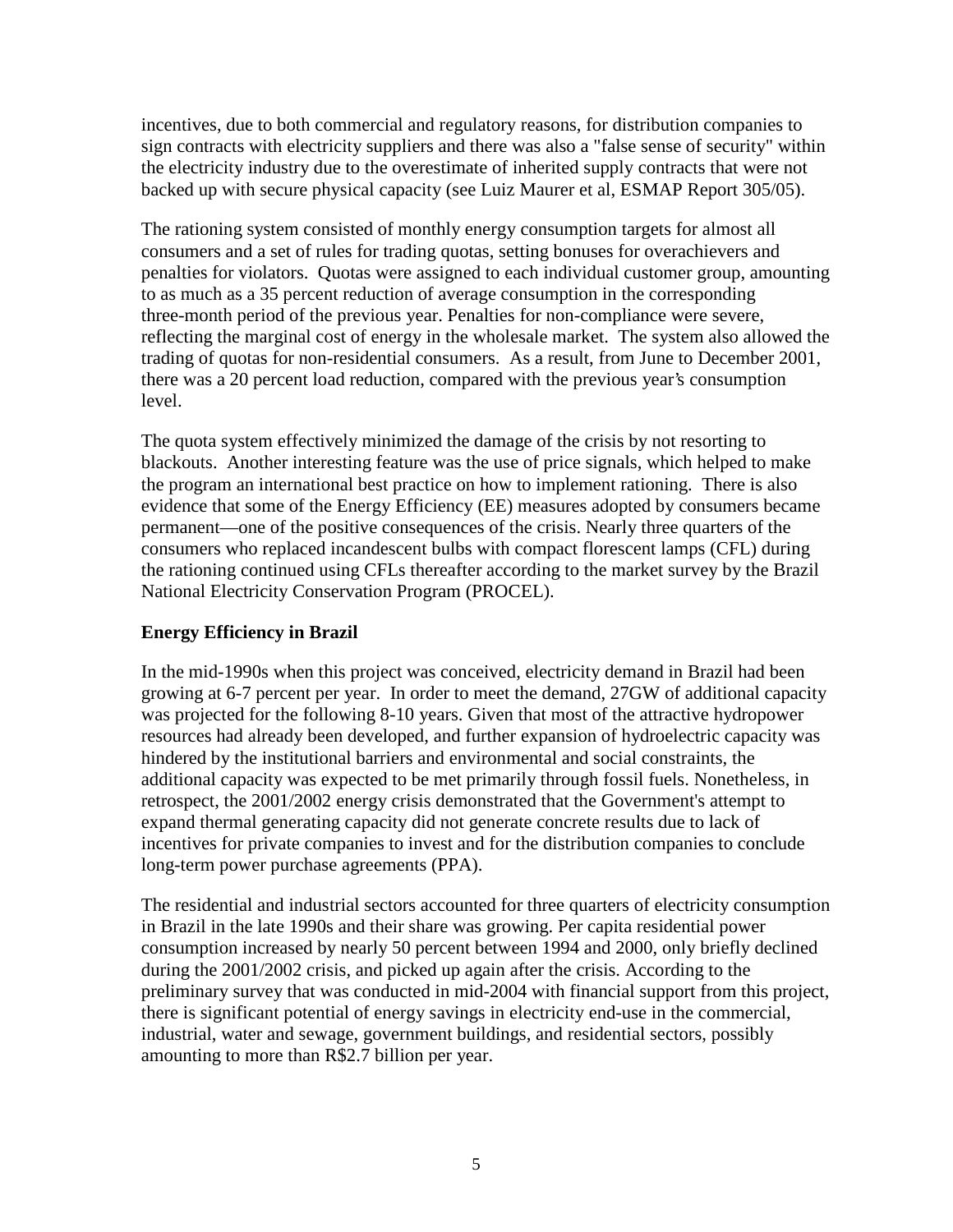Brazil has long had two government programs to promote energy efficiency, administered separately for electricity and fuels through the two parastatals, Eletrobrás and Petrobras. The PROCEL program for electricity was established in late 1985 and has been managed by Eletrobrás. The National Program for Rational Use of Oil and Natural Gas Derivatives (CONPET) program for efficiency in the consumption of oil and gas was established in 1991 and is managed by Petrobras. CONPET is mostly focused on initiatives in the transport sector, and is substantially smaller than PROCEL. In addition to PROCEL, there are two other programs for electricity efficiency that were established later in the 1990s. One is the wire-charge on electricity distribution utility company revenues for energy efficiency which is regulated by ANEEL, the regulator for the power sector; the other is the RELUZ program for improving efficiency in public lighting using the resources of Eletrobrás. Both programs operate through the distribution companies and finance projects developed by them. Since established, at least 55 percent of the wire-charge EE investments have gone for improving the efficiency for public street lightings because this was an area of importance for the distribution companies as it would reduce the most expensive peak demand. At the same time, the RELUZ can finance up to 75 percent of the investments for public lighting projects. Thus public lighting has been the overwhelming beneficiary of EE programs in Brazil, even though this segment is responsible for only 3 percent of overall electricity consumption.

Because this project was conceived to support the further development of the PROCEL program, it is worth describing the program in more detail. The basic PROCEL program operates by funding or co-funding EE activities such as R&D; education and training; testing, labeling and standards and marketing. It has subprograms for public buildings, water and sewage, energy management in municipalities, the PROCEL seal, new buildings, industry and public lighting. In its first years, this program stimulated many audits of electricity use, but relatively few investments in retrofits. While the PROCEL program suffered along with the macro-economy in the early 1990s, it was re-activated in 1994. The energy savings achieved by PROCEL since 1994 are quite substantial, as shown in Table 1. Using US\$110 million in authorized investments between 1995 and 2000, PROCEL achieved savings of more than 10 TWh in electricity consumption, thereby averting the need for more than US\$3.6 billion in investments. However, since 1997, the PROCEL budget has decreased sharply and the program has been downsized. The rationale for the reduction has been that many of one-time investments in energy efficiency capacity have been made (testing labs, EE institutions) and that utilities are best able to detect the best opportunities for cost-effective investments.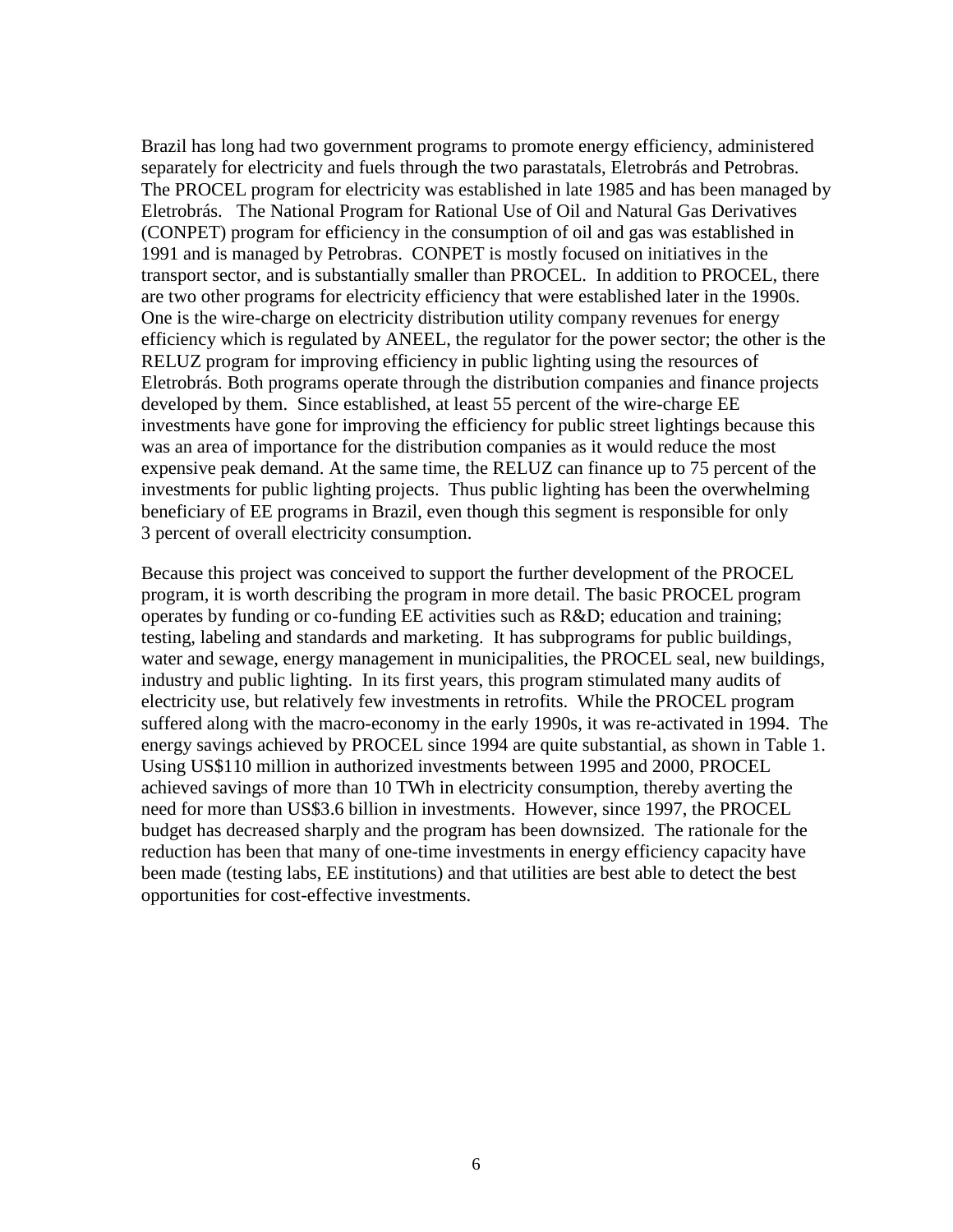| <b>Results</b>                   | 1994 | 1995 | 1996 | 1997 | 1998 | 1999 | 2000 | 2001 | 2002 | 2003 | 2004 | 2005 |
|----------------------------------|------|------|------|------|------|------|------|------|------|------|------|------|
| <b>Approved</b><br>investments   | 3.3  | 10.3 | 17.2 | 42.1 | 17.2 | 13.8 | 9.0  | 12.9 | 20   | 19.5 | 45.0 | 47.0 |
| (US\$<br>millions)               |      |      |      |      |      |      |      |      |      |      |      |      |
| <b>Saved</b><br>electricity      | 344  | 572  | 1970 | 1758 | 1909 | 1862 | 2300 | 2500 | 1270 | 1817 | 2373 | 2158 |
| (GWh/yr)                         |      |      |      |      |      |      |      |      |      |      |      |      |
| <b>Avoided</b><br>demand<br>(MW) | 70   | 103  | 293  | 976  | 532  | 418  | 640  | 600  | 309  | 453  | 622  | 585  |
| <b>Avoided</b>                   |      |      |      |      |      |      |      |      |      |      |      |      |
| Investment                       | 120  | 202  | 693  | 592  | 672  | 655  | 808  | 880  | 450  | 639  | 834  | 760  |
| (US\$<br>millions) $*$           |      |      |      |      |      |      |      |      |      |      |      |      |

**Table 1 Investments and Results Achieved by PROCEL (1994-2005)** 

Source: ESMAP (2006), Developing financial intermediation mechanisms for energy efficiency projects in Brazil, China and India: Brazil country report, with updates from http://www.eletrobras.com.br/elb/procel/main.asp

(\*) US\$1,00 = R\$ 2,10 (For every year)

The Energy service companies (ESCO) sub-sector in Brazil emerged in the mid-1990s when several EE programs and energy policy changes contributed to the growth of the market for energy efficiency services. The logic for ESCOs is that they reduce the risk of the host company by guaranteeing the energy savings and the need for the host to undertake balance-sheet financing for the energy efficiency investments. There are actually few ESCOs in Brazil in the strict sense of operating on performance contracts and providing financing. More appropriately, they are firms that provide energy consulting services (usually on a fee for service basis unrelated to energy efficiency performance). The growth of the energy efficiency market in Brazil has been driven by: (1) the increase in electricity prices, decrease in inflation, and fall in duties for imported EE goods and equipment which improved the economics of many projects; (2) the reactivation of PROCEL which heightened awareness among consumers of the opportunities and benefits of EE measures for electricity; (3) the electricity rationing in response to the energy crisis; (4) the wire-charge program and mandatory investments in energy efficiency by electricity distribution companies; and (5) more recently, entry of natural gas in Brazil and the general increase in electricity prices of moving away from hydro, which has induced more efficient use of energy. However, according to the ESMAP-funded three-country study report on developing financial intermediation mechanisms for energy efficiency projects in Brazil, China and India (2006), the majority of ESCOs in Brazil are small-sized companies with less than 10 employees. At most a dozen companies are capable of executing the activities expected from an ESCO. Contrary to expectations, after the privatization of electric utilities, only one ESCO was created and currently operates as a subsidiary of the utility. This demonstrates the lack of incentives that utility companies continue to have to focus on energy efficiency. Financing was considered to be the most serious barrier to realization of ESCO projects, and this remains a problem. There are a number of other barriers to ESCO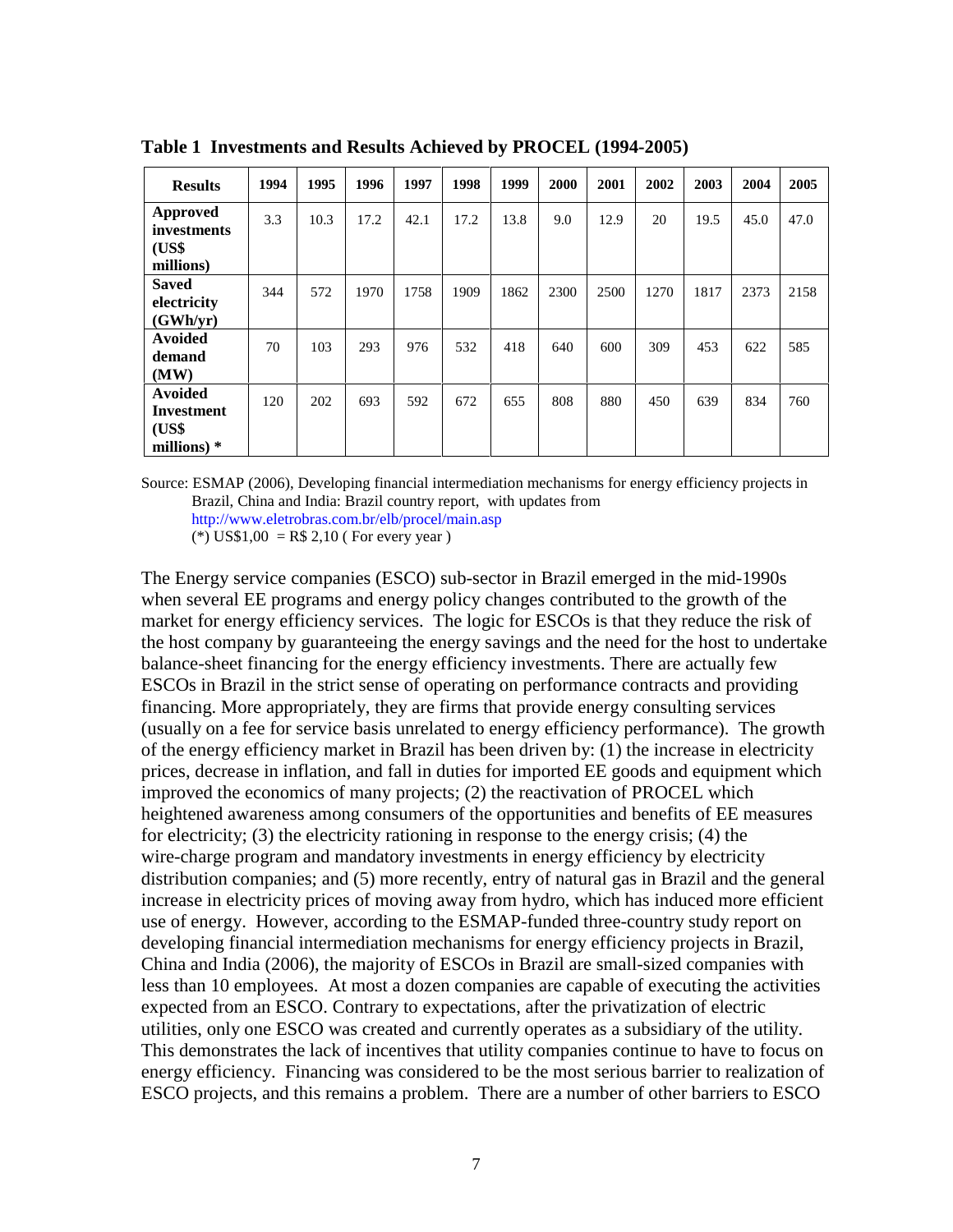development in Brazil, including clients underestimating what is involved in implementing EE measures, low importance attached to projects which do not increase the quality or quantity of production, and the related hesitation of corporate management to take decisions on technical operational investments to lower production costs. These issues highlight the need to improve access of ESCOs to financing and to educate consumers and industry on the benefits of energy efficiency.

## **Project Rationale**

The energy sector environment at the project preparation stage was characterized by greater reliance on markets in shaping the structure of the sector; competitive sector participation becoming the norm, with private firms assuming greater operational tasks, with the Government playing more of a regulatory role; imported natural gas soon reaching major metropolitan areas and play a more important role in the future, thus allowing greater fuel choices for electricity generation and end-users; increasingly cost-based energy prices fueling greater customer interest in the more efficient use of energy; local capital markets beginning to look at financing energy sector investments; and the Government moving from its past function of being the main investment player for energy conservation programs in favor of a more market-based strategy.

The above-described environment provided a foundation for undertaking EE measures in Brazil. However, other barriers were still apparent, including, but not limited to: (a) the lack of public awareness of potential benefits, (b) the lack of credible information on effective EE measures, and (c) the lack of information, financial, and regulatory support mechanisms.

The proposed project was to support the Government's goal to move toward a market-based EE strategy. The project consisted of a GEF grant of US\$15million. The GEF grant was to help remove barriers (a) – (c) above by: (1) providing core support to the implementation of EE market-based measures by utilities and consumers, including information dissemination of best practice cases, public awareness programs, new financial instruments and contractual arrangements, and labels and standards, and (2) providing capacity building activities targeted to federal and state regulators and energy agencies. Without the GEF assistance, it was envisioned that information dissemination on EE practices would remain hampered without the dissemination of best practices and the monitoring of savings. Institutional capacity to implement innovative EE measures would remain fragmented and, most likely, remain at a central level. Participation of private investors and ESCOs would be retarded if commercial instruments, like performance contracting, were not introduced in the EE market. The Bank involvement would incorporate its experience in international best practices into project design and implementation.

## **6.2 Original Global Environmental Objectives (GEO) and Key Indicators (as approved)**

This project was designed to support an Energy Efficiency Program in Brazil. The global environmental objective of the project was to reduce greenhouse gas emissions by increasing the efficiency of energy supply and use in Brazil using a market-based approach.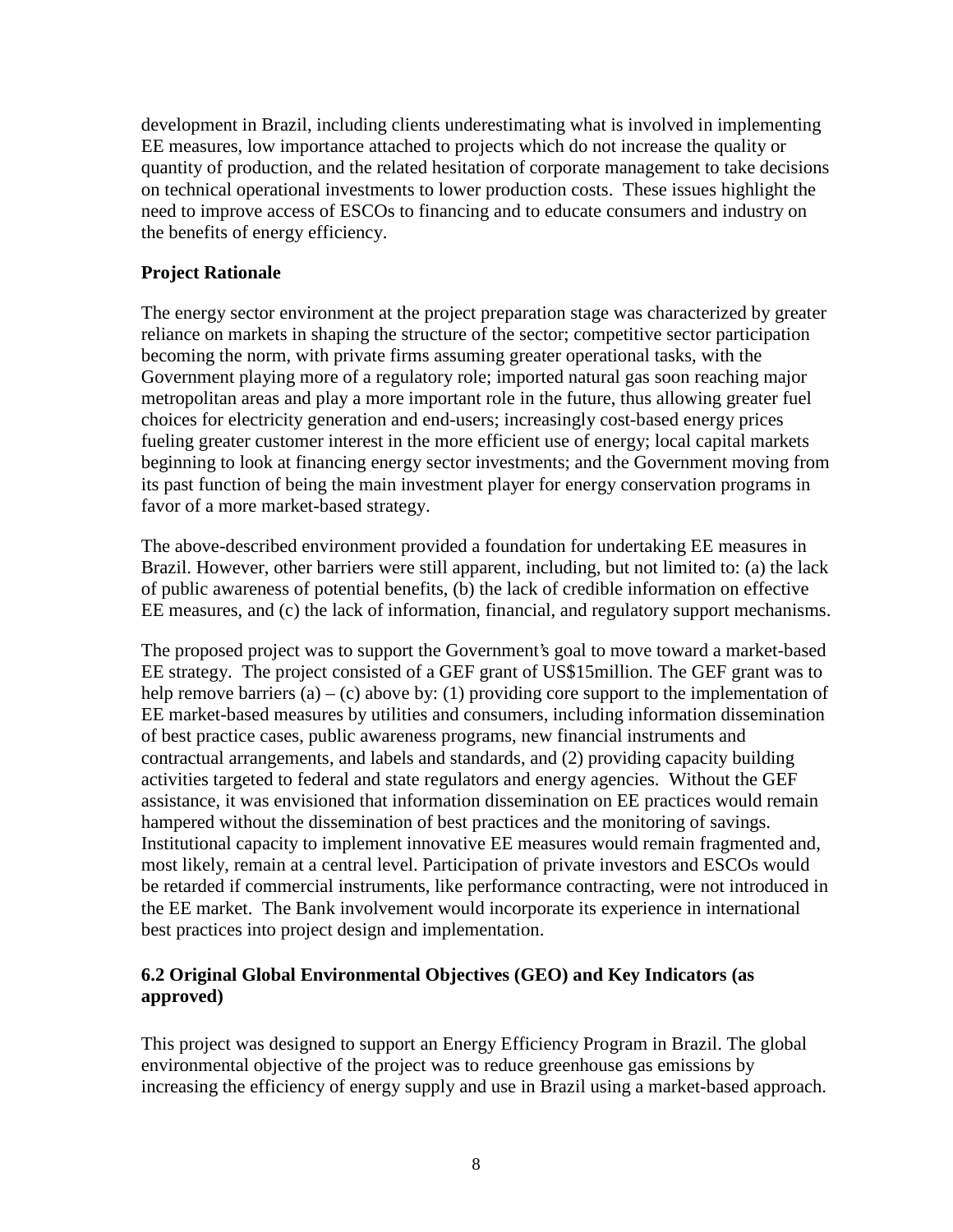The project objective was fully consistent with GEF Operational Program No. 5, namely the removal of barriers to EE and energy conservation. The objective of OP5 is the dissemination of least-economic cost energy-efficient technologies and the promotion of the efficient use of energy. The EE program would reduce the risk of climate change by mitigating greenhouse gas (GHG) emissions, which would help Brazil to meet its commitments under the United Nations Framework Convention on Climate Change through intensified national efforts to improve energy efficiency in various sectors.

The key indicators, as set out in the PAD, include: (1) reduction of  $CO<sub>2</sub>$  emissions (19.2 million tons in a 10-year period); (3) energy savings of 20.8 TWh over a 10-year period (PAD Annex 4 of Project Justification); and (4) postponement of investments in electricity supply (US\$300 million per year) over a 10-year period. It is worth noting that the target values for these indicators were set to be achieved in two phases over 10 years, but the project being evaluated only covers Phase I for which no intermediate target values for these key indicators are available.

## **6.3 Revised GEO and Key Indicators (as approved by original approving authority), and reasons/justification**

There was no change to the project GEO of increasing energy efficiency in Brazil even though the project was restructured in 2003 (see Section 6.6 on the changes as a result of the restructuring). The three key indicators remain relevant although their target values cover a much longer period than the project life. The project output indicators, as approved in project restructuring, are shown in Table 2.

|                  | <b>Project Output</b>                                                                            | <b>Key Indicators</b>                                                                    | <b>Revised</b><br><b>Baseline at the</b><br>time of<br>restructuring | <b>Target</b>         | <b>Actual</b><br>Achievement |
|------------------|--------------------------------------------------------------------------------------------------|------------------------------------------------------------------------------------------|----------------------------------------------------------------------|-----------------------|------------------------------|
|                  | <b>Chempketken fof the EE</b><br>production and deal violets is<br><b>WEREDmandeftErFthrough</b> | <b>NombphofoSodaerWater</b><br><b>Rrtlyhoptingilizquipments</b><br>bstrGPHFe of CEPEL/RJ | $\Omega$<br>0 percent                                                | 210<br>100<br>percent | 210<br>100 percent           |
| ≺<br><b>TA</b> E | improved information<br>and market procedures,                                                   | Laboratory)<br>Solar Heating systems                                                     |                                                                      |                       |                              |

#### **Table 2 Project output indicators as approved in the 2003 project restructuring**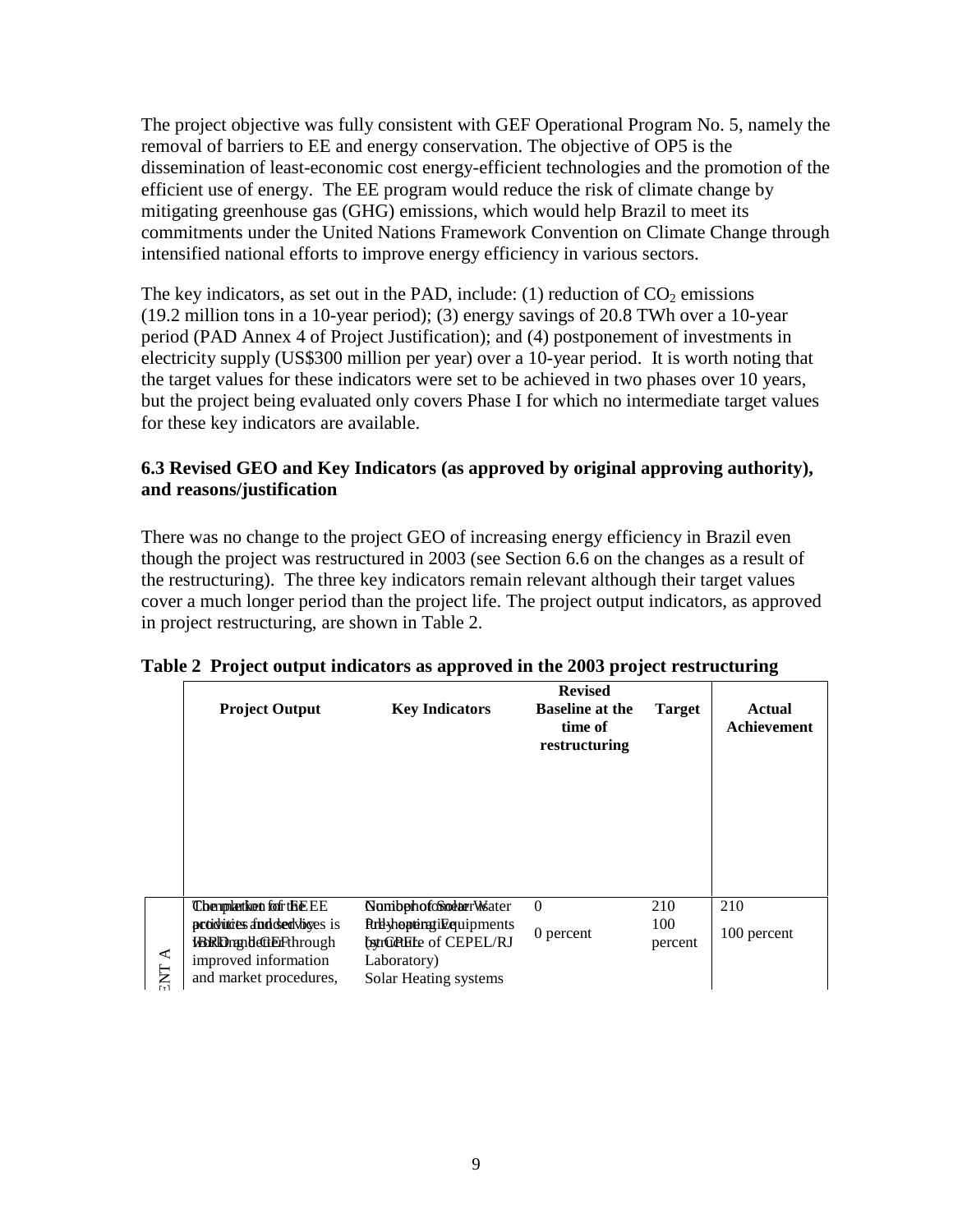|             | EE Financial Facility is<br>established, operated by<br>a qualified financial<br>entity and demonstrated<br>ability to assess,<br>appraise and find<br>necessary funding of<br>qualified EE market-<br>based subprojects based<br>on agreed operational<br>practices and eligibility<br>criteria. | Number of financial<br>facility projects<br>developed                                   | $\mathbf{0}$     | 15             | $\boldsymbol{0}$<br>(this<br>component was<br>cancelled later) |
|-------------|---------------------------------------------------------------------------------------------------------------------------------------------------------------------------------------------------------------------------------------------------------------------------------------------------|-----------------------------------------------------------------------------------------|------------------|----------------|----------------------------------------------------------------|
|             | The market for EE<br>products and services is<br>working better through<br>improved information                                                                                                                                                                                                   | Goniophotometer is<br>fully operative<br>(structure of CEPEL/RJ<br>Laboratory)          | 0 percent        | 100<br>percent | 100 percent                                                    |
|             | and market procedures,<br>with a system to<br>evaluate global market<br>performance. In order to                                                                                                                                                                                                  | Solar Heating systems<br>laboratory tester is fully<br>operative (PUC/MG<br>Laboratory) | 0 percent        | 100<br>percent | 100 percent                                                    |
|             | reach this goal, the<br>CEPEL laboratory is<br>fully operative.                                                                                                                                                                                                                                   | Hydraulic systems<br>laboratory tests is fully<br>operative (EFEI/MG<br>Laboratory)     | 0 percent        | 100<br>percent | 100 percent                                                    |
|             |                                                                                                                                                                                                                                                                                                   | Definition of EE<br>Standards to comply<br>with Energy Efficiency<br>law                | 0 percent        | 100<br>percent | $\mathbf{0}$<br>(this<br>component was<br>cancelled later)     |
|             | Research on the<br>industrial, commercial,                                                                                                                                                                                                                                                        | Research on Industrial<br>sector is done                                                | 0 percent        | 100<br>percent | 100 percent                                                    |
|             | residential and public<br>sectors with the aim of<br>updating the information                                                                                                                                                                                                                     | Research on<br>Commercial sector is<br>done                                             | 0 percent        | 100<br>percent | 100 percent                                                    |
|             | about the acceptance of<br>the efficient equipments<br>by the market has been                                                                                                                                                                                                                     | Research on Residential<br>sector is done                                               | 0 percent        | 100<br>percent | 100 percent                                                    |
|             | completed.                                                                                                                                                                                                                                                                                        | <b>Research on Public</b><br>sector is done                                             | 0 percent        | 100<br>percent | 100 percent                                                    |
|             | An enhanced program<br>management unit exists<br>with capability to learn                                                                                                                                                                                                                         | Number of people that<br>received technical<br>training                                 | $\mathbf 0$      | 1800           | 2650                                                           |
| COMPONENT C | by doing and adapt the<br>EE program based on<br>evaluation of market<br>performance of EE                                                                                                                                                                                                        | Number of courses<br>developed to<br>Undergraduate and<br>Graduate levels.              | $\boldsymbol{0}$ | 6              | 86<br>(covering 18)<br>subjects)                               |
|             | activities and<br>participants. Moreover,<br>strategically people<br>linked to the Brazilian                                                                                                                                                                                                      | Number of Technical<br>Guides published                                                 | $\boldsymbol{0}$ | 2              | 5 (1 technical<br>guide and 4<br>technical<br>books)           |
|             | educational system are<br>capable to understand<br>and promote the Energy<br>Efficiency Program.                                                                                                                                                                                                  | Number of Best<br><b>Practice Cases</b><br>Published                                    | $\boldsymbol{0}$ | 10             | 10(4)<br>specialized<br>manuals; 6 best<br>practice cases)     |
|             |                                                                                                                                                                                                                                                                                                   | Video conference<br>facility is fully<br>operative                                      | 0 percent        | 100<br>percent | 100 percent                                                    |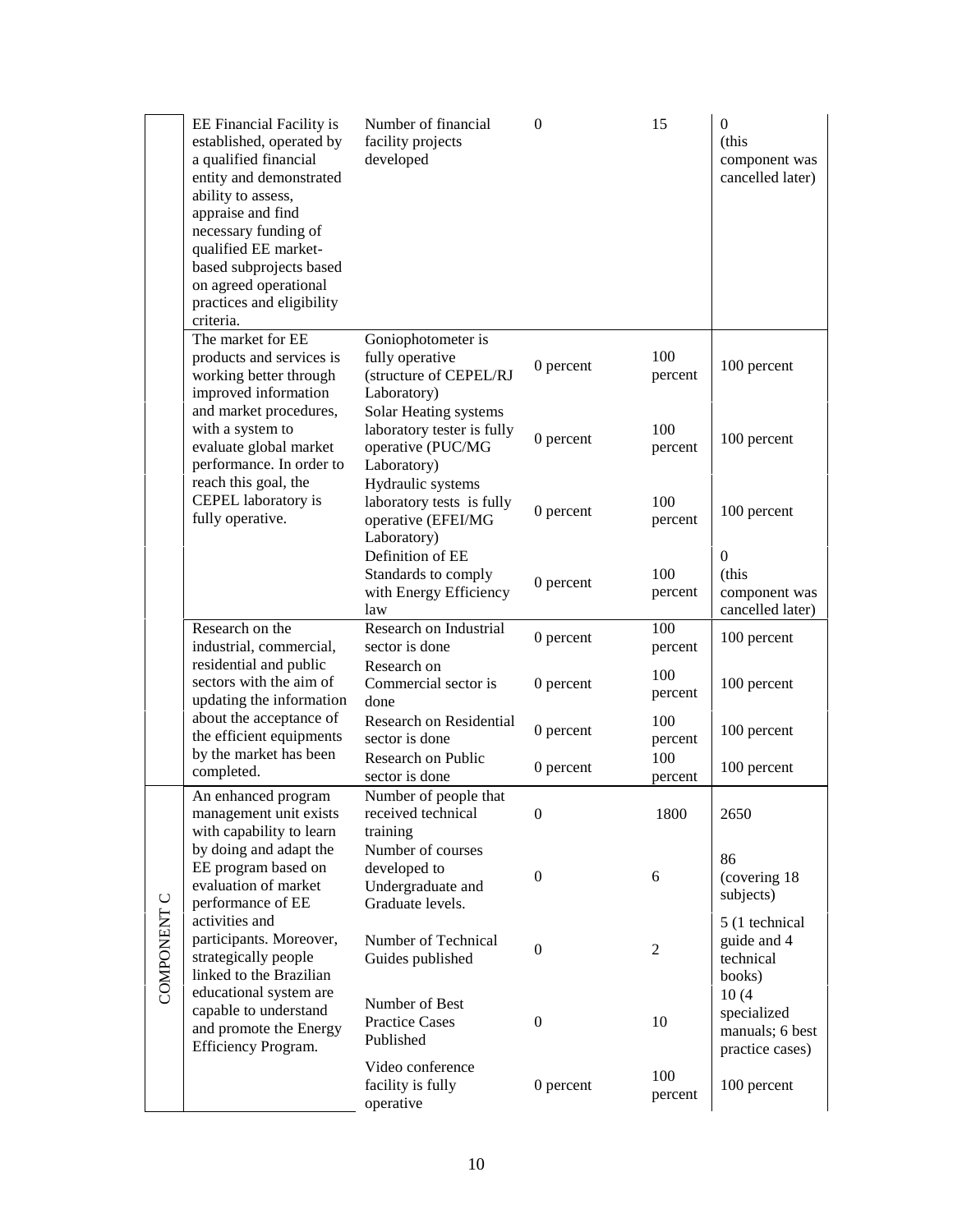|  | Enhancement of<br><b>Program Monitoring</b><br>and information system,<br>project management<br>0 percent<br>unit is fully established<br>and counterpart staff is<br>selected. | 100<br>percent | 100 percent |
|--|---------------------------------------------------------------------------------------------------------------------------------------------------------------------------------|----------------|-------------|
|--|---------------------------------------------------------------------------------------------------------------------------------------------------------------------------------|----------------|-------------|

## **6.4 Main Beneficiaries, original and revised**

*(briefly describe the "primary target group" identified in the PAD and as captured in the GEO, as well as any other individuals and organizations expected to benefit from the project)* 

The original beneficiaries included the target consumer groups of specific programs supported by the GEF funding. The project was expected to have ripple effects starting with a small group of direct beneficiaries and then reaching the entire country directly or indirectly through replication, national standards, and information dissemination. While the direct beneficiaries for the one demonstration project are obvious—i.e. the user of solar water pre-heaters, those for information dissemination (e.g., TV campaigns and other marketing campaigns) and standards and labels are relatively difficult to define because they target the entire population with electricity access.

After the project restructuring and cancellation of some subcomponents, direct beneficiaries changed. ESCOs and consumers which would have benefited from the financial facility component were no longer direct beneficiaries due to the cancellation of this component. In addition, the state and federal governments and energy agencies which would have benefited from the capacity building component were no longer direct beneficiaries of this project. Some of the actions under these components were financed under the Bank's Energy Sector Technical Assistance Project for Brazil. However, the entire population with electricity access still benefits from the nationwide energy efficiency marketing campaign, information dissemination and the testing, and certification and labeling program financed by the project.

#### **6.5 Original Components (as approved)**

## **Component A: Demonstration Projects (Total cost US\$90.2 million, including GEF US\$3.3 million)**

The GEF grant was designed to support: (a) transitory financial incentives to energy users to facilitate demonstration of innovative technologies and delivery arrangements through demonstration projects; and (b) monitoring and evaluation studies that will contribute to the preparation of "best practice" case studies.

#### **Component B: Core Support Activities**

This component was designed to facilitate replication of the demonstration projects and other financially sound EE projects. It included:

(a) Information dissemination, and marketing programs, including a Best Practice Program.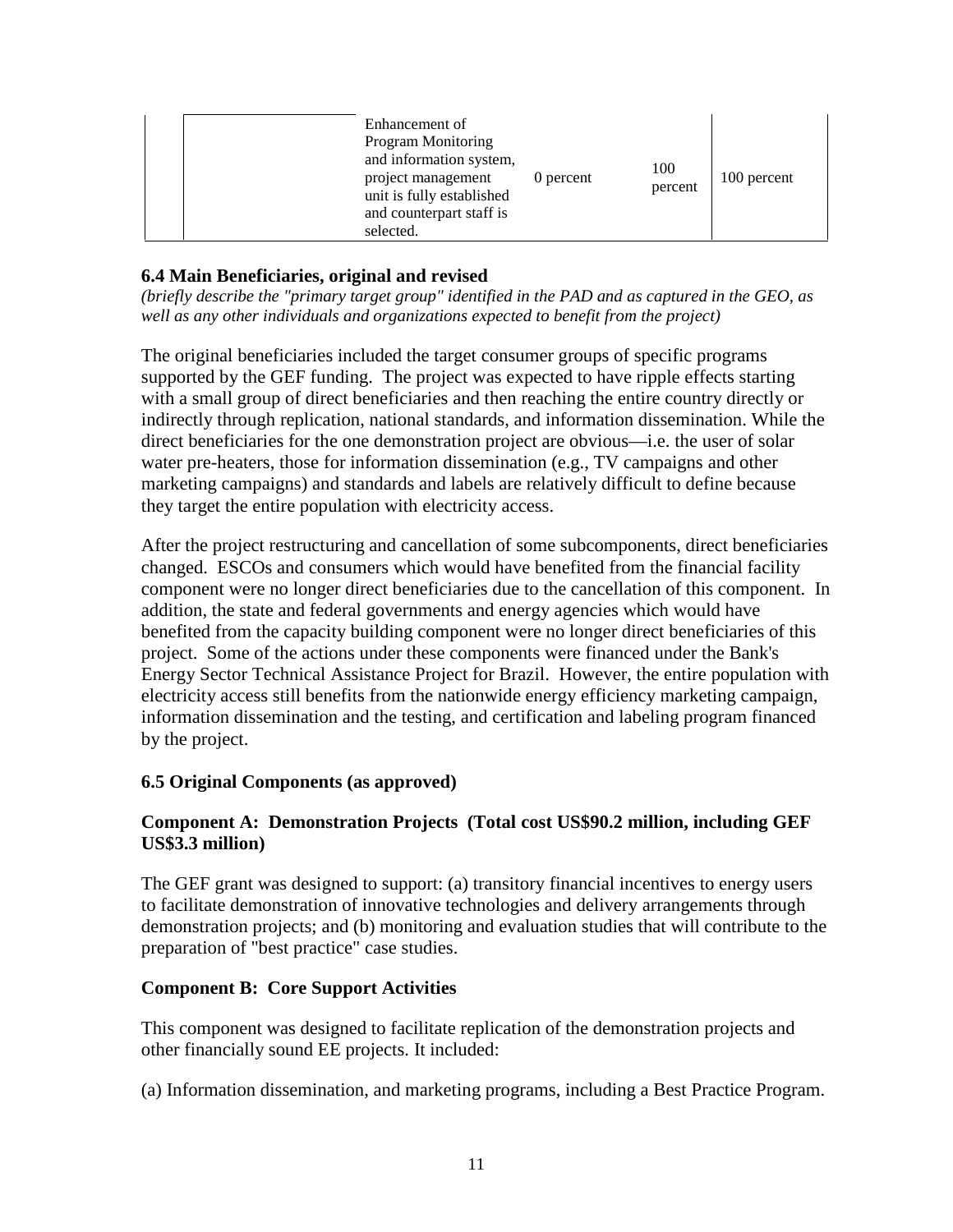(Total cost US\$8.9 million, including GEF US\$3.4 million)

(b) Implementation and initialization of a financial facility to support EE measures by ESCOs and consumers, including building a portfolio of EE projects and preparing them for commercial financing by third parties. (Total cost US\$5.2 million, including GEF US\$1.6 million).

(c) Implementation of programs for testing, certification, and labeling of efficient equipment and appliances, including motors, lamps, lighting ballasts, refrigerators, freezers, air conditioners, and solar and heat pump water heaters. (Total cost US\$3.4 million, including GEF US\$1.3 million)

(d) Research activities to improve the evaluation of its EE programs and evaluate their impact in the energy market. These assessments would include: (i) commercial and public buildings sector surveys; (ii) industrial sector surveys; (iii) energy efficiency potential; (iv) global market evaluation; and (v) social and environmental impacts. (Total cost US\$2.7 million, including GEF US\$0.9 million)

## **Component C: Capacity Building Module (CBM)**

This component was designed to reinforce the institutional capacity of public energy agencies, regulators, and other participants in the EE market to implement EE measures. It would finance:

(a) Training and Education which included: (i) Technical Training on reducing commercial and technical losses, ESCO development support, building energy management, end-use EE programs, and regulatory issues; (ii) Management and Administrative Training on bidding and procurement procedures and on project management for project managers in PROCEL, participating utilities, and state agencies on physical and financial control systems and the new project analysis data system; (iii) PROCEL in Public and Private Schools; and (iv) PROCEL in Technical Schools and Universities. (Total cost US\$3.8 million, including GEF US\$1.3 million)

(b) Support to Federal and State Energy Agencies and Regulatory Organizations. (Total cost US\$5.8 million, including GEF US\$2.2 million)

(c) Support to Project Management. Evaluation and Information Systems. (Total cost US\$5.5 million, including GEF US\$1.0 million)

## **6.6 Revised Components**

The project was restructured in May 2003 and there were some subsequent changes to the GEF-funded activities that the Bank agreed with the borrower. The rationale for project restructuring and other changes is discussed below.

During 2001 Brazil experienced a major energy supply crisis as a result of a prolonged drought, compounded by the country's heavy dependence on hydroelectric energy, and under-investment in energy supply capacity for a number of years. As a result of the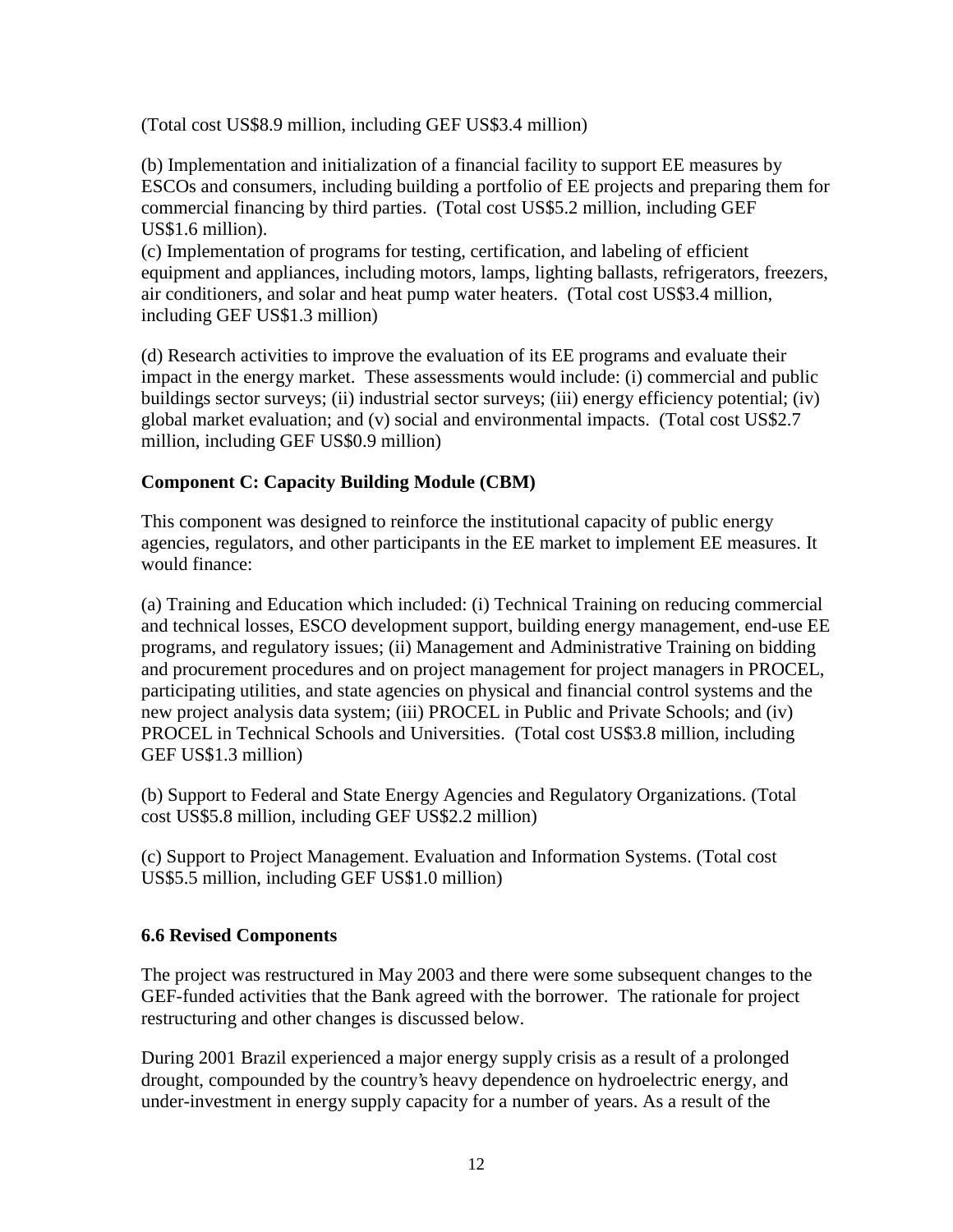electricity supply shortages, the Government was forced to institute a power rationing program from May 2001 to February 2002, which was highly successful in achieving voluntary (subject to high above-quota tariffs) consumption reductions. However, this fall in consumption reduced electricity distribution companies' revenues, with severe negative impact on their finances. Moreover, it was expected that electricity consumption would remain 10 percent below the pre-crisis levels in the next 12 month after the rationing. Because of regulatory lag, distribution tariffs remained depressed and distribution companies continued to face cash shortfalls. As a result, their attention was focused on reducing their own costs and had little incentive to promote energy efficiency initiatives, such as the ones envisaged by Component A demonstration projects. In addition, companies in financial difficulty wanted to avoid borrowing in dollars and increasing their exposure to foreign exchange risks. Due to the lack of progress in the implementation of Component A, in November 2002, Eletrobrás requested partial cancellation of the funding to this component to be in line with the actual demand for resources to finance energy demonstration projects.

In May 2003, the Bank Board of Directors approved the project restructuring package which included partial cancellation of the Bank loan and the strengthening of the testing and labeling program, among other changes. The reasons for strengthening the testing and labeling program were as follows. The original Project concept was to use component A (Demonstration Projects) to attract consumers' attention to the potential savings to be gained from energy efficiency projects. Components B and C would then disseminate information about energy efficiency best practices. During the power rationing that was in effect in 2001, consumers were persuaded to reduce their consumption by 20 percent on average. During that period, sales of PROCEL certified high efficiency light bulbs increased four times in relation to sale levels prevailing before the rationing period. The rationing program turned out to be a startling lesson about the possibilities for energy conservation and efficiency, though less was learned on the long-term effects on consumer behavior from the short-term rationing program. In the restructured project, Component B was to be used to capitalize on the newly acquired customer awareness of the importance and potential for energy efficiency and was thus strengthened with an elevated level of funding (see Table 3).

The changes to the project financing structure over the project life are shown in Table 1. The changes to specific project activities are described below.

| $\Gamma$ and $\Gamma$ and $\Gamma$ | $0.11 - 1$        | 2003 Project       | $A = 4 - 1$  |
|------------------------------------|-------------------|--------------------|--------------|
| A. Demonstration                   | Total: 90.2       | Total: $0.5$       | Total: $0.5$ |
| B. Core Support                    |                   |                    |              |
| a) Information and                 | Total: 8.9        | Total: 15.06       |              |
| b) Financial facility              | <b>Total: 5.2</b> | <b>Total: 1.68</b> | Dropped      |
| c) Testing, Certification          | <b>Total: 3.4</b> | <b>Total: 5.47</b> |              |
| d) Market assessment               | <b>Total: 2.7</b> | <b>Total: 4.16</b> |              |

**Table 3 Project Financing Structure Over Project Life**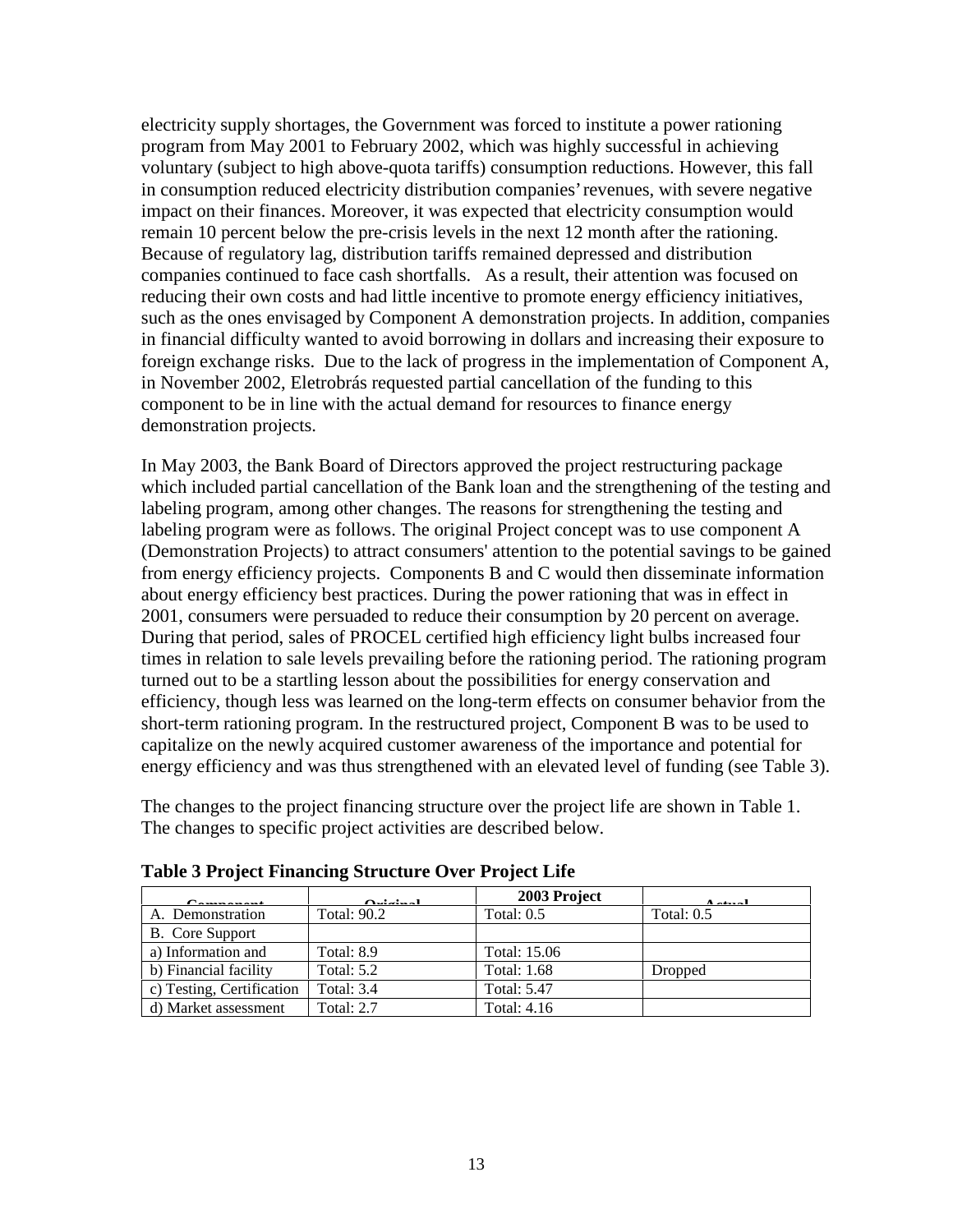|                        | GEF: 0.9          | GEF: 1.50          | GEF: 1.32 |
|------------------------|-------------------|--------------------|-----------|
| C. Capacity Building   |                   |                    |           |
| a) Training            | <b>Total: 3.8</b> | <b>Total: 3.39</b> |           |
|                        | GEF: 1.3          | GEF: 0.76          | GEF: 1.58 |
| b) Support to agencies | <b>Total: 5.8</b> | Total: 0.0         | Dropped   |
|                        | GEF: 2.2          | GEF: 0.0           |           |
| c) Project management  | <b>Total: 5.5</b> | <b>Total: 5.24</b> |           |
|                        | GEF: 1.0          | GEF: 0.99          | GEF: 0.57 |

## **Component A: Demonstration Projects**

As a result of the 2003 restructuring, only the solar water preheater project remained with a GEF funding of US\$0.2 million. The remaining GEF funds for Component A of US\$3.1 million were cancelled.

## **Component B: Core Support Activities**

(a) Information Dissemination and Marketing – There were no changes to specific activities in this subcomponent.

(b) EE Financial Facility and Portfolio Building – The component remained but with a reduced financing level after the 2003 restructuring. At the time, the Brazilian Capital Market Institute (the Instituto Brasileiro de Mercados de Capitais, or IBMEC), in partnership with other institutions, including the Brazilian ESCO association (ABESCO), started to develop a facility along the same lines as that envisioned under the GEF project. However, the problems in the ESCO business in Brazil were multi-faceted and profound as described in the introduction section, and it therefore required more time and resources to solve than this project could provide. It was therefore agreed with the Government at the time of restructuring that the resources allocated for this subcomponent could be better used to strengthen the Testing, Certification and Labeling Program and that the results could be achieved in shorter time period. Therefore, this subcomponent was cancelled.

(c) Testing, Certification and Labeling Program – this subcomponent was given greater emphasis during the restructuring to reflect and build upon new consumer awareness towards EE. The laboratory capacity program was strengthened.

In addition, with the introduction of the Law on Energy Efficiency (LEE) in October 2001 (Law No. 10.295/2001), this program was also used to support the implementation of this new legislation. The law would establish the maximum level of consumption and the minimum levels of EE for equipment and consumer appliances commercialized in Brazil. A consortium of consultants in April 2004 was hired to elaborate the priorities and methodologies for establishing the EE guidelines and standards for appliances, buildings and equipment and to evaluate the laboratory capacity for testing, investment needs, and the impacts of the implementation of the LEE. However, by September 2005, the consortium had made very little progress and the quality of the technical reports delivered by them was of poor quality. Thus the consultant contract for the work was terminated prematurely. The Ministry of Mines and Energy continued the work with its own funding.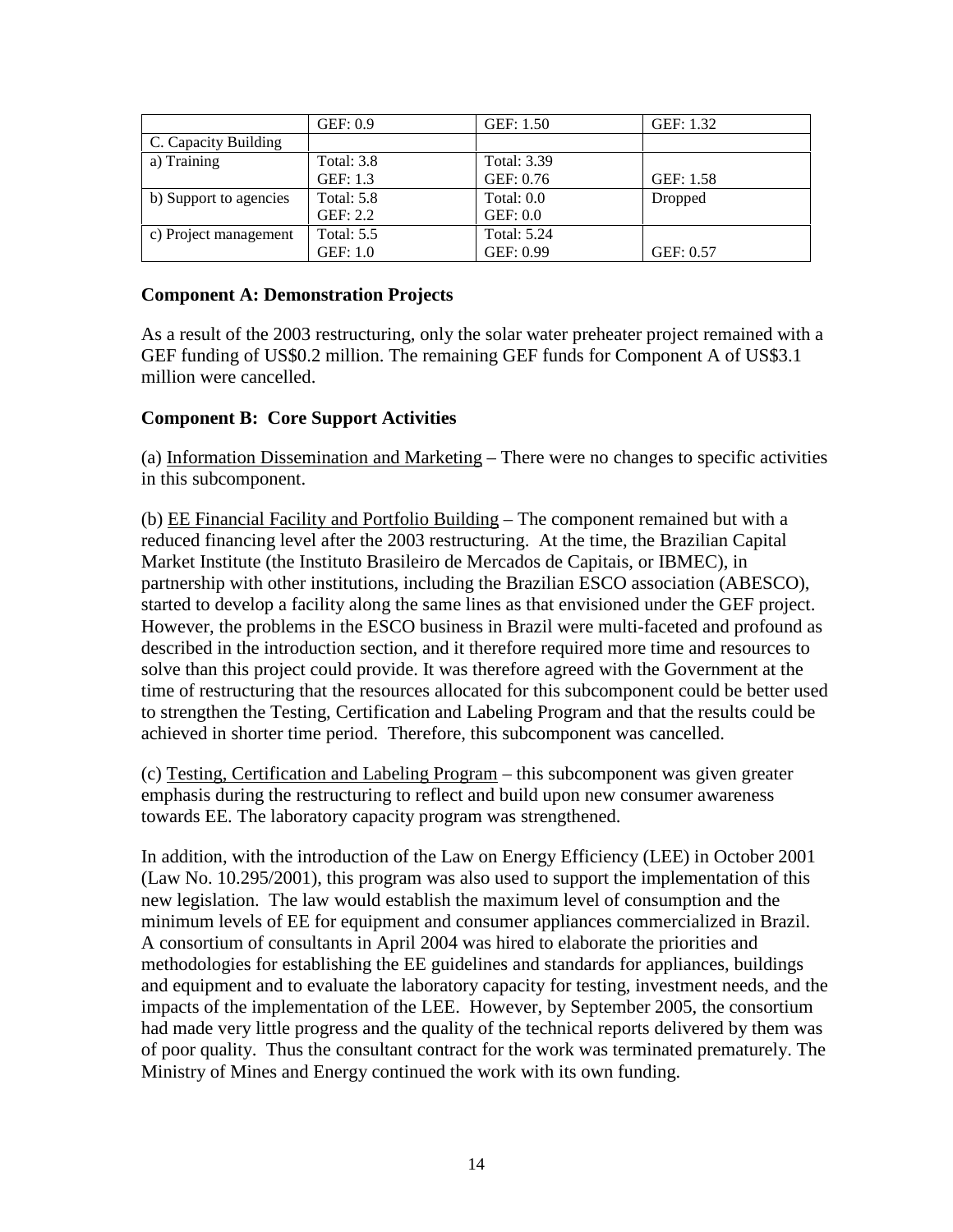(d) Marketing Assessment Program – No changes to specific activities.

## **Component C: Capacity Building Module**

(a) Training and Education – As the ESCO support program was cancelled under Component B, the training for ESCOs and individuals and companies considering entering the ESCO business was modified accordingly. The project restructuring included the preparation and publication of best practice case studies, business and technical guides, relevant to EE in Brazil, and in accordance with other projects, to the market assessment and to the LEE. In order to disseminate EE practices throughout the country, this subcomponent included support for a video-conferencing system.

(b) Support to Federal and State Energy Agencies and Regulatory Organizations – this activity was cancelled at the restructuring. Capacity building resources for these agencies and regulators are envisaged in another Bank project – the ESTAL (Energy Sector Reform Technical Assistance Loan – Project ID: P076977).

(c) Support to Project Management, Evaluation and Information Systems – this activity was kept mostly unaltered; however, the project subcomponent that was intended to contribute to the synergies between the ESCOs and other industry players was cancelled.

#### **6.7 Other significant changes**

*(in design, scope and scale, implementation arrangements and schedule, and funding allocations)*

Other significant changes included the funding level of the GEF grant and the implementation timetable of the project. The GEF funding was reduced from US\$15 million to US\$11.9 million and US\$3.1 million was cancelled. The project was approved in September 1999 and was originally scheduled to become effective in January 2000. The GEF Grant agreement was signed in December 2000 and the project actually became effective in February 2001. Downsizing at Eletrobrás delayed compliance with two key effectiveness conditions -- staffing the Project Management Unit (PMU) and signing two subsidiary agreements with project participants in demonstration projects.

The project closing date was extended from the original December 31, 2003 to December 31, 2004 during the 2003 restructuring due to lack of progress in implementation. It was then extended to December 31, 2005 and finally to June 30, 2006. When the project was restructured in 2003, the disbursement rate was very low. The PMU's staffing capacity improved somewhat, but there had been no proven record in the success of the PMU in project implementation. In this regard, the Bank team decided to take a cautious approach by granting only a one-year extension to give the PMU a chance to perform. Upon satisfactory progress in the first year after project restructuring, another year of extension followed. The final extension was granted to complete the procurement and disbursement of key elements of the restructured components.

## **7. Key Factors Affecting Implementation and Outcomes 7.1 Project Preparation, Design and Quality at Entry**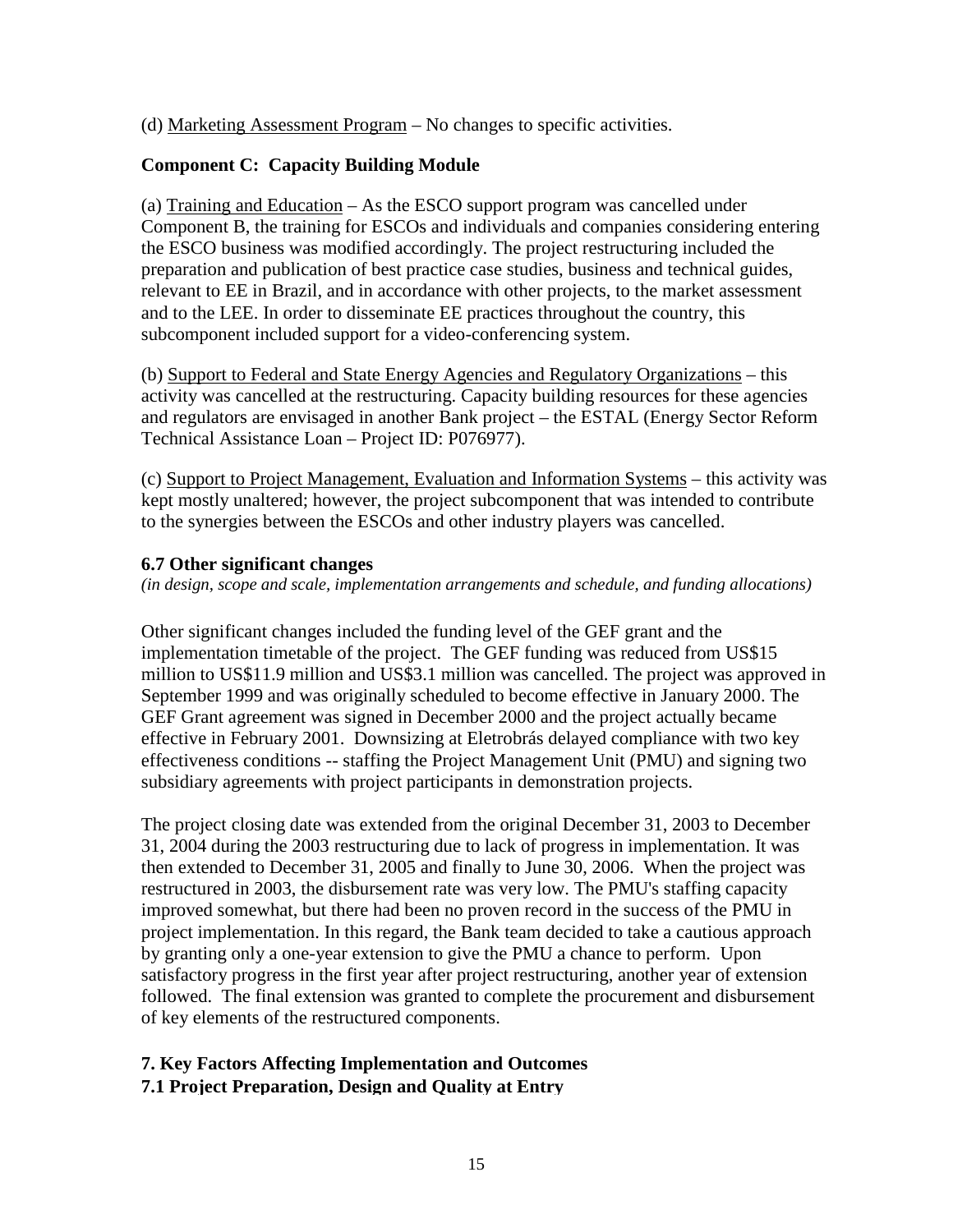#### *identified, and adequacy of participatory processes, as applicable)*

Eletrobrás, sponsor of PROCEL, first sought the Bank's support to establish a self sustaining market for energy efficiency in Brazil in 1995. The project preparation started in 1997 when Brazil was in the middle of moving toward cost-based energy pricing and the government was promoting efficient use of energy, particularly electricity, at a time of increasing risks of supply shortage. The government's pro-energy efficiency policies (as evidenced by the strong PROCEL program and other EE initiatives), in combination with a relatively stable economy and rising energy prices, provided the basis for seeking to overcome other barriers to increased EE.

The factors affecting project preparation and design and quality at entry include:

(a) The project fully supported the government's energy sector priorities, sector-related CAS objectives and GEF Operational Strategy in improving energy efficiency and protecting the global environment. The 1998 CAS progress report indicated that one of the Government's energy sector aims was to support programs and technologies for efficient supply and use of energy. The project was designed to address this by demonstrating and making available a broader set of effective and environmentally sound EE measures than those currently available to energy suppliers, users, and service providers.

(b) To remove the barriers for the efficient use of energy, the project chose a market-based approach rather than a "command and control" approach. The market-based approach was designed to take place in two phases: first to demonstrate cost-effective measures in selected utilities and different end-use sectors, to develop a standards and labeling program and set up a market-based support structure for ESCOs, and then to disseminate the best practices and expand the ESCOs to all sub-sectors. It was expected that at the end of the program, there would be a number of participants with demonstrated success in emerging technologies, use of price signals (e.g., time of day tariffs) and service options, etc. and increased use of more efficient appliances and energy equipment.

(c) The project considered a range of alternatives, but they were rejected for justifiable reasons. One alternative rejected was to continue meeting energy needs solely through the expansion of the energy supply system. Investment needs in the power sector for this alternative were estimated at US\$6-7 billion per year, which would have been difficult to mobilize. The alternative of a simple credit line to support EE investments was discarded because similar initiatives in Brazil and other countries had failed in addressing market barriers. The alternative of a single long-term investment operation was rejected because the success of the EE program requires the participation and support of many organizations and progressive, flexible mobilization arrangements for which an APL was more suitable.

(d) The project design incorporated lessons learned from similar EE projects in both Brazil and other countries by the Bank and other development agencies as well as from other recent energy projects in Brazil. The lessons learned and incorporated in project design included: (1) working in parallel, but separately, on macroeconomic/sectoral and project issues, as in the past ineffective financial rehabilitation undermined the credibility of the financial covenants; (2) an enabling environment was needed for any changes to electric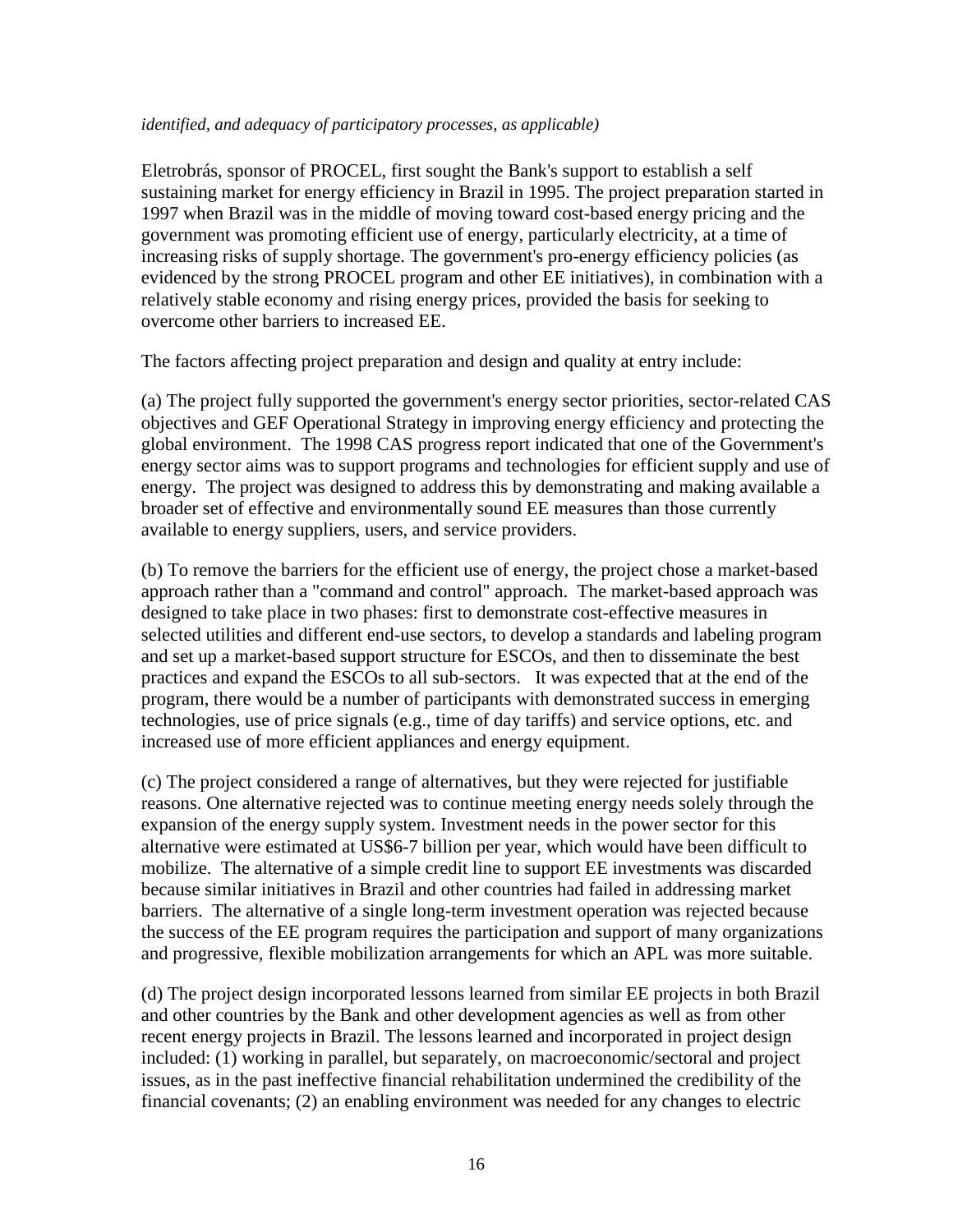tariff levels and was provided by the current sector privatization and restructuring; (3) taking into account the trade-off between good implementation by the stronger companies in the well-developed regions and the greater needs on the part of the poorer companies in other regions by including participants from geographical areas of different development levels; (4) pricing and regulatory reforms were necessary for implementing the DSM measures as shown by projects in Thailand, Mexico and Jamaica. Help from experts working on PROCEL and DSM programs in other countries was used in the project design; and (5) the expansion of EE activities in Brazil, as shown elsewhere, entails a learning process requiring the participation of different actors that receive the correct market and regulatory signals over a period of time to prepare them for mainstreaming energy efficiency measures.

(e) A number of potential project risks were stated in the PAD, and measures were developed for their mitigation. However, several risks that eventually materialized were listed as negligible or were not listed at all. The risk of "the lack of interest in demonstration projects" by utilities was listed as "negligible". However, even before the energy crisis of 2001-2002, the interest of utilities in demand-side energy efficiency investments was limited, and it took one year for Eletrobrás to sign the required two subsidiary agreements for project effectiveness. This lack of interest was exacerbated by the energy crisis. Two other risks that were not considered significant in the PAD were high interest rates and their affect on EE investments by utilities or consumers directly or through ESCOs, and fluctuations in exchange rates between Real and US dollar which also affected the utilities' decision-making and ultimately contributed to the cancellation of the World Bank loan. The energy crisis did not cause the upheaval in Brazil's credit and foreign exchange markets -- high interest rates and currency risk already existed at the time the of the project's inception.

#### **7.2 Implementation**

*(including any project changes/restructuring, mid-term review, Project at Risk status, and actions taken, as applicable)* 

The main project changes/restructuring has been discussed in Section 6.6 above. The other key factors affecting implementation and outcomes were the following:

The positive factors affecting project implementation include:

(a) The Energy Efficiency Law No. 10.295/2001 was enacted in 2001. The Law stipulates that the government determines the maximum level of energy consumption and the minimum requirement for energy efficiency for commercial equipment. This regulatory structure has been essential for widely disseminating the domestic and international best practices by the project.

(b) The project restructuring was approved in 2003 in response to the lack of progress in the first two years of project implementation. The restructuring reinforced the components of information dissemination and testing, certification and labeling to capitalize on the higher level of public awareness on energy efficiency measures after the 2001/2002 energy crisis.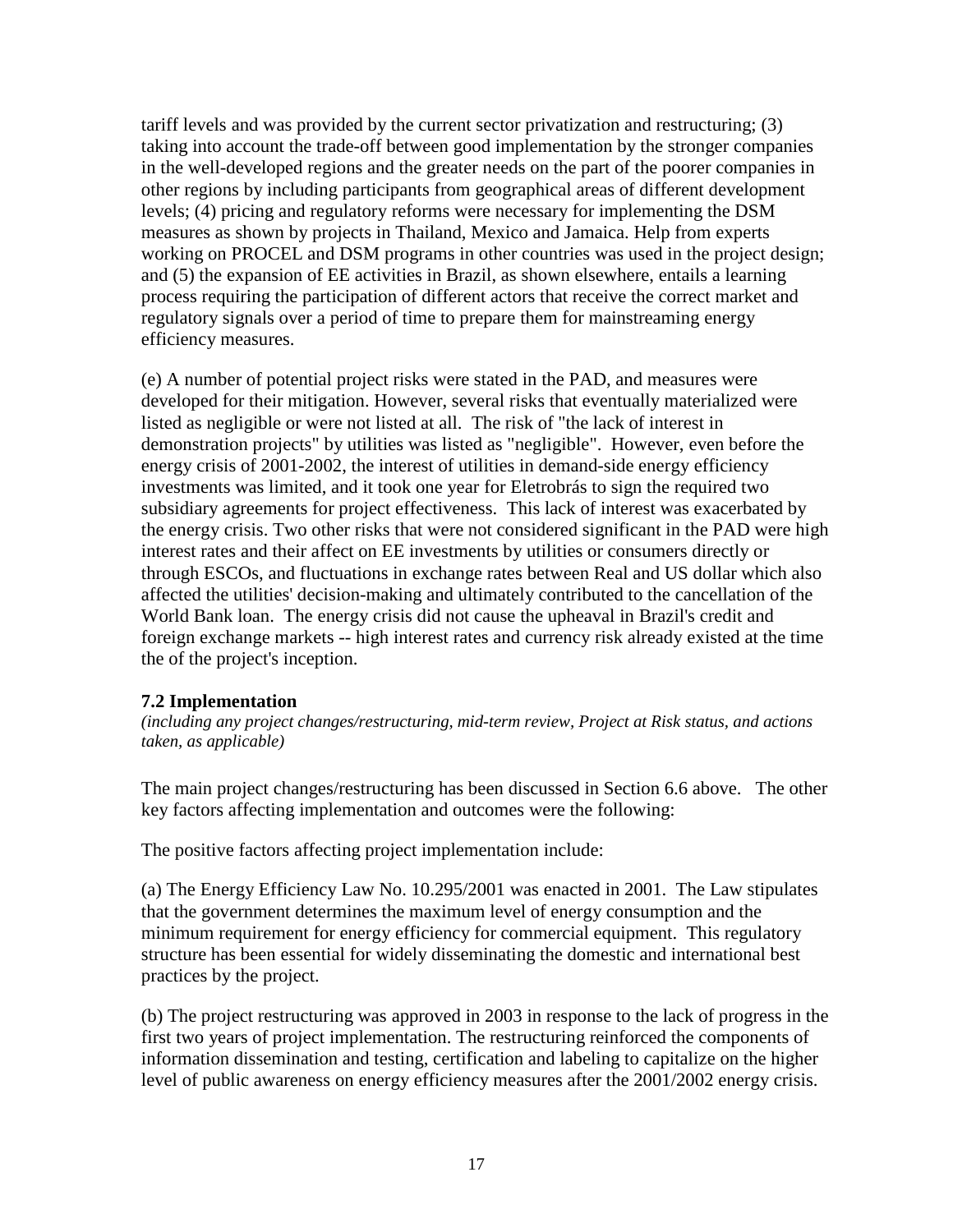(c) An effectively functioning PMU after project restructuring ensured project completion, with most of the project disbursements taking place in the last two years of the project. Credit is due to the support of Eletrobrás leadership during this time, the dedication and qualification of the incumbent project coordinator and team members, as well as the UNDP-Brazil office which provided technical advisory services on procurement.

The project was negatively affected by the following factors during implementation:

(a) High interest rates in Brazil. With the nominal interest rate having never been lower than 16 percent per year during the project life, and with loans to energy efficiency developers typically costing well above 20 percent interest, it has been difficult for ESCOs to undertake EE projects and to convince commercial banks to lend money even for highly profitable projects.

(b) Eletrobrás' higher-level management changed several times during the project life. At the start of the project, upper management in Eletrobrás did not adequately delegate decision-making to the PMU, and Eletrobrás as a whole was constrained by lack of knowledge of Bank procedures, causing serious delays in implementation. Some key staff members who championed the preparation of this project left the company before project effectiveness which affected the process and support for some demonstration projects.

(c) The procurement approach used in the early years of implementation -- lumping various lots of specialized research equipment in several International Competitive Bids (ICBs) - yielded very poor competition. In fact there was only one bidder for most of the bids. An inadequate number of equipment suppliers responded to the solicitation of proposals for certain types of lab equipment, resulting in the delay in procurement of testing and certification equipment. Upon identifying this problem in 2004, the Bank team recommended a different approach for procurement of specialized equipment, beginning with a large advertisement for all equipment remaining to be procured, and then grouping the equipment into different procurement packages according to the response of business markets. This new approach proved successful: it attracted the manufacturers themselves, not resellers, with competitive prices.

The project risk was rated substantial in the first Project Status Reports (PSR) in March 2000 and changed to modest in July 2000 after the implementing agency Eletrobrás took actions to meet the effectiveness conditions, including setting-up the Project Management Unit (PMU) and seeking to sign subsidiary agreements with project participants. The project risk was elevated from modest to high in May 2003 as a result of the implementation delays, brought on by a change in the Administration within Eletrobrás and this rating remained until August 23, 2004.

## **7.3 Monitoring and Evaluation (M&E) Design, Implementation and Utilization**

The PAD included key performance indicators, targets at the end of the project, and the methods to monitor and evaluate to ensure the realization of project objectives and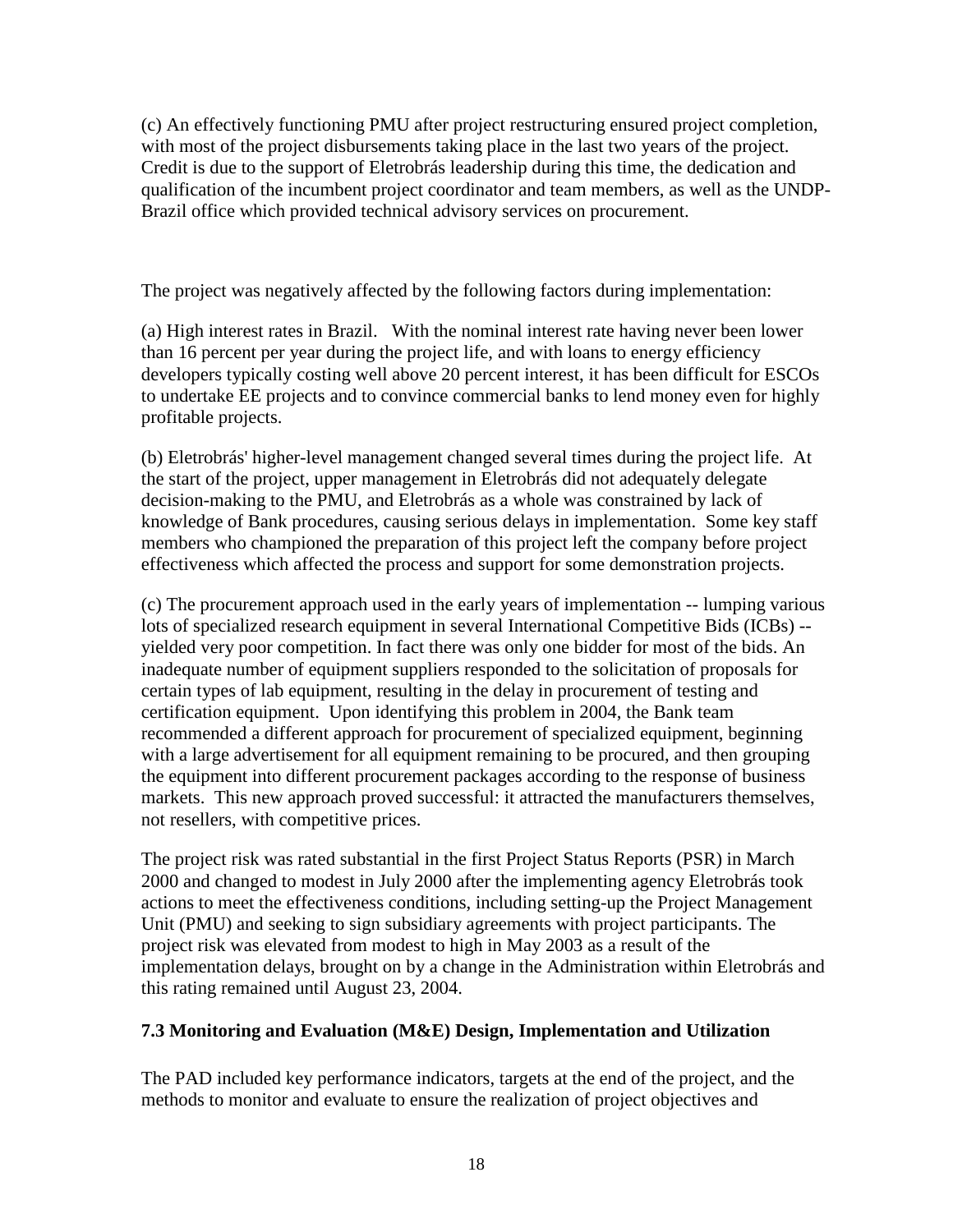outcomes. The indicators are relevant and adequate to measure the performance of the project, including the energy savings and climate change benefits of the project.

The independent market performance evaluations and PROCEL reports were to help gauge the extent to which the targets for some key indicators such as energy savings and  $CO<sub>2</sub>$ emission reduction were achieved under the project. The initial market survey has been completed for low-voltage consumers (residential, commercial, and some light industrial) and shows that the impact of the GEF support on EE market development appears to be large. Refrigerators are a notable example of early success with the standards and labeling program, where 100 percent of the refrigerators in the market are labeled with energy efficiency ratings, 40 percent of the all refrigerator models in Brazil have received PROCEL seals, and 55 percent of the refrigerators sold in the market in Brazil are PROCEL-sealed. As the World Bank will continue to be involved with energy efficiency in Brazil, this information, when completed, will be useful for identifying the remaining issues and needs in energy efficiency and provide a solid information base for future interventions.

The project procurement records and the Bank's disbursement data are well maintained and archived. The disbursement and procurement information has been used for evaluating the implementation progress and project completion.

#### **7.4 Safeguard and Fiduciary Compliance**

*(focusing on issues and their resolution, as applicable)*

The project was rated Category C for environmental assessment. No adverse environmental effects have been reported as a result of the project as the majority of the project activities consists of low-impact items such as training, purchase of equipment, marketing, information dissemination, and empirical studies.

## **7.5 Post-completion Operation/Next Phase**

*(including transition arrangement to post-completion operation of investments financed by present operation, Operation & Maintenance arrangements, sustaining reforms and institutional capacity, and next phase/follow-up operation, if applicable)* 

The market-based approach to promoting EE measures in Brazil will be sustained through the following.

First, the EE information center will continue be maintained by the PROCEL program after the project. The information center serves as a one-stop shop for compilation and dissemination of the EE-related information. It has set up and operated an Internet portal for this purpose. It will receive budgetary support by the Government under PROCEL to maintain and disseminate the information that has been collected and compiled under the GEF project.

Second, the strengthened laboratory capacity in testing and certification of EE products will remain in place with the growing demand by the product manufacturers and suppliers. The laboratories which received GEF support entered into an agreement with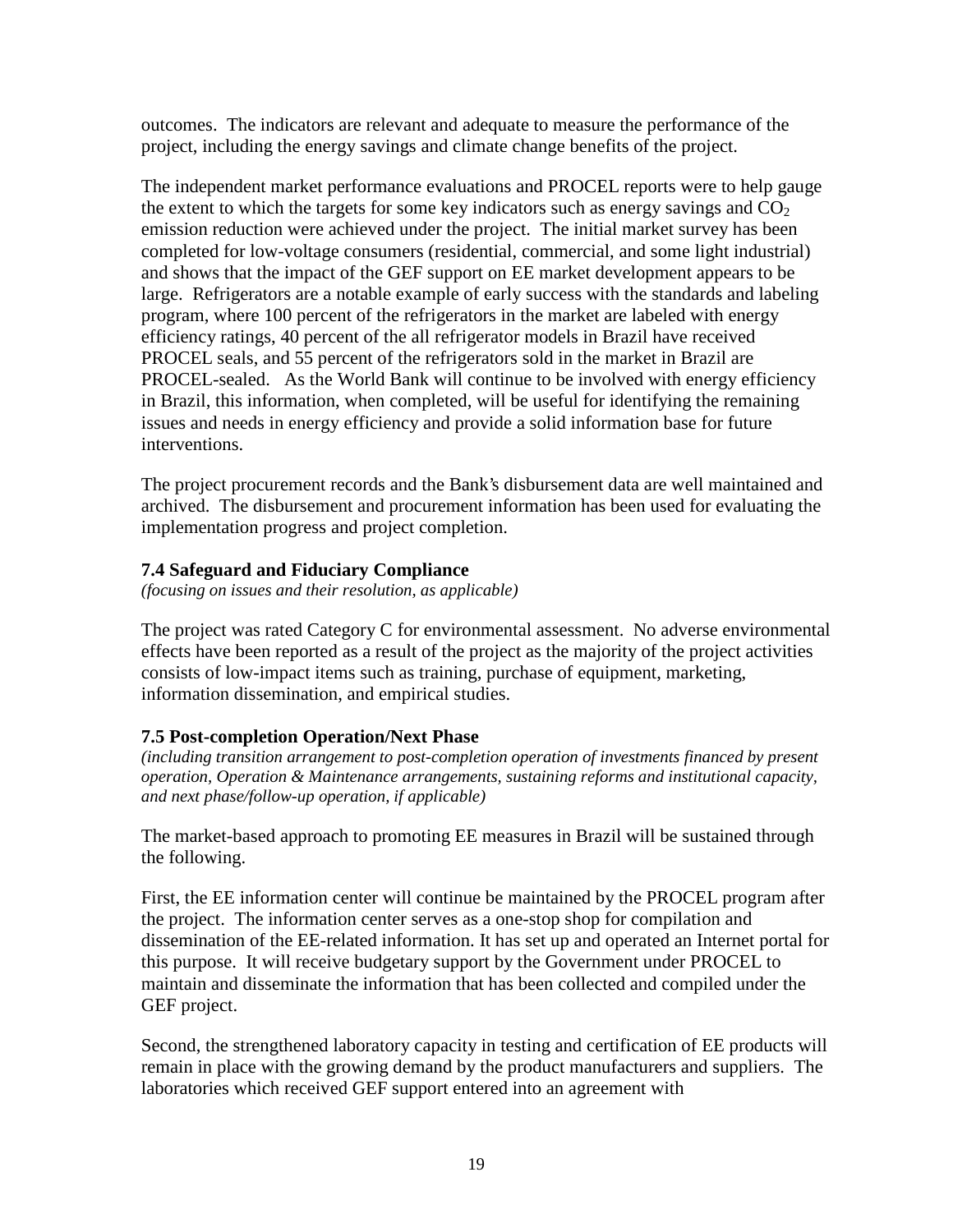ELETROBRÁS/PROCEL for the right to use the equipment for the first five years. A service flow is to be agreed during this period; otherwise, ELETROBRÁS/PROCEL will take back the equipment and will solicit other hosting institutes. ELETROBRÁS/PROCEL monitor the usage of the equipment of different labs on a six-month basis. The hosting laboratories will own the equipment after five years and the operation and maintenance costs will be covered by a service charge. Initial evidence showed that the service charge is sufficient to provide a reliable source of revenue for the labeling program. Given the heightened public awareness of energy efficiency and increased demand of EE products, the demand for EE testing and certification has been increasing and is expected to continue to grow in the future as the impact of the PROCEL program further unfolds. Therefore, these testing labs are expected to be self-sustaining as service providers.

#### **8. Assessment of Outcomes**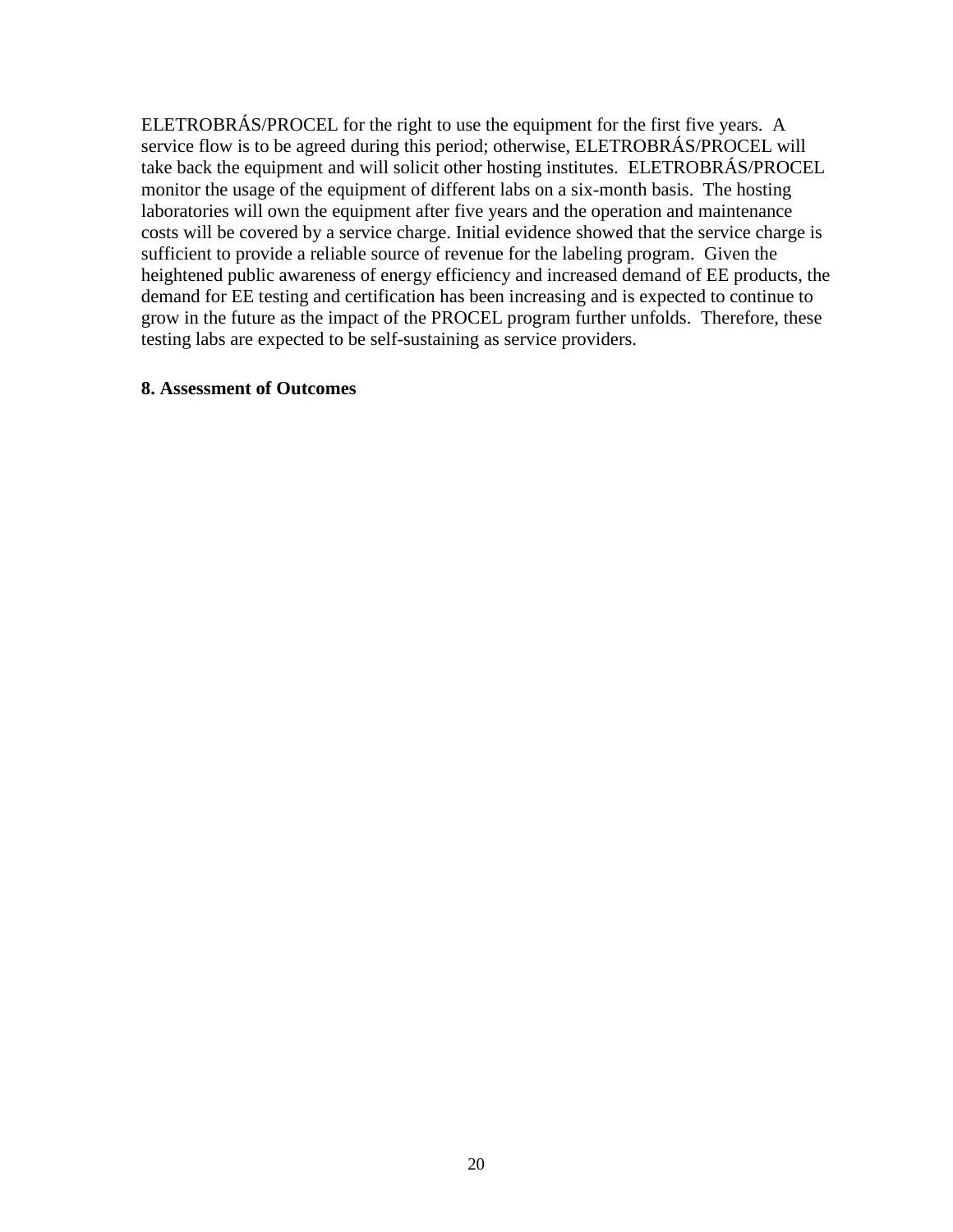The project incorporated the global environmental objective to reduce greenhouse gas emissions by helping remove barriers to the increase in energy efficiency. The achievement of the objective is measured by energy savings, reduction in  $CO<sub>2</sub>$  emissions and postponement in investment in electricity supply. The target values of these key permanence indicators were set to be achieved by the end of the EE program, 10 years after project approval in 1999.

According to ANEEL, the distribution companies have invested on average US\$100 million per year on EE projects since 1999 with partial funding from the wire-charge and other programs, resulting in energy savings of 5,218 GWh over the 7-year period or 0.2 percent of the country's total consumption. This is equivalent to a reduction of 4.8 million tons  $CO<sub>2</sub>$ emissions. The PROCEL program, which received the GEF grant for strengthening and expanding its operations, yielded energy savings of 13.3 TWh from 1999 to 2005, which corresponded to 12 million tons of  $CO<sub>2</sub>$ . The postponed investment in 2005 was estimated at around US\$790 million. What portion of these benefits achieved by PROCEL can be attributed to the GEF funding is a difficult question for two reasons. First, GEF funding was used to complement PROCEL's own budget for continuing operations of its activities and is therefore almost impossible to separate the impacts of the two. Second, the activities which received GEF support tend to have long-lasting impacts far beyond the project life, and at the moment it is premature to gauge their full impact on energy efficiency. As a rough estimate, we can assume the GEF funding has the same per-dollar level of impact as the PROCEL funding. The GEF funding is equivalent to the annual average of the PROCEL funding between 1999-2005; thus the benefits brought about by GEF would be equivalent to the annual averages of the total benefits of the PROCEL between 1999-2005, i.e. 2 TWh of energy savings and 1.7 million tons of  $CO<sub>2</sub>$  emission reduction. In addition, there was evidence of significant leveraging effect of the GEF funding on EE investments in Brazil. Most of the GEF funding of US\$11.9 million was disbursed in 2004 and 2005 (see Annex 3(c) of project disbursement profile). Over the same period, the total approved investments by PROCEL increased from US\$20 million in 2002-3 to more than US\$45 million in 2004- 5 based on available PROCEL data.

Critical to the final outcome on energy savings and the effectiveness of Procel and GEF funding is the effect of the energy supply crisis and power rationing on consumer behavior and EE awareness. According to the preliminary results of the market survey, *some* EE measures adopted by the consumer – such as the use of compact-fluorescent light bulbs – were permanent. The energy supply crisis partly circumvented the role of the project by demonstrating EE measures and their savings potential. The crisis also had a negative impact on the finances of electricity distribution companies which reduced their interest in improving energy efficiency for other than loss reduction.

The project's accomplishments have been significant in facilitating the removal of market barriers to EE and energy conservation in Brazil. The first barrier was lack of public awareness of energy efficiency potential. The GEF-funded activities helped establish an EE information center to disseminate information on EE products, services and delivery mechanisms, delivering a marketing strategy and action plan and a public marketing campaign, and increasing consumer awareness of the PROCEL seal. The information center is operational as a pilot and includes (i) an internet portal; (ii) a SAC (Serviço de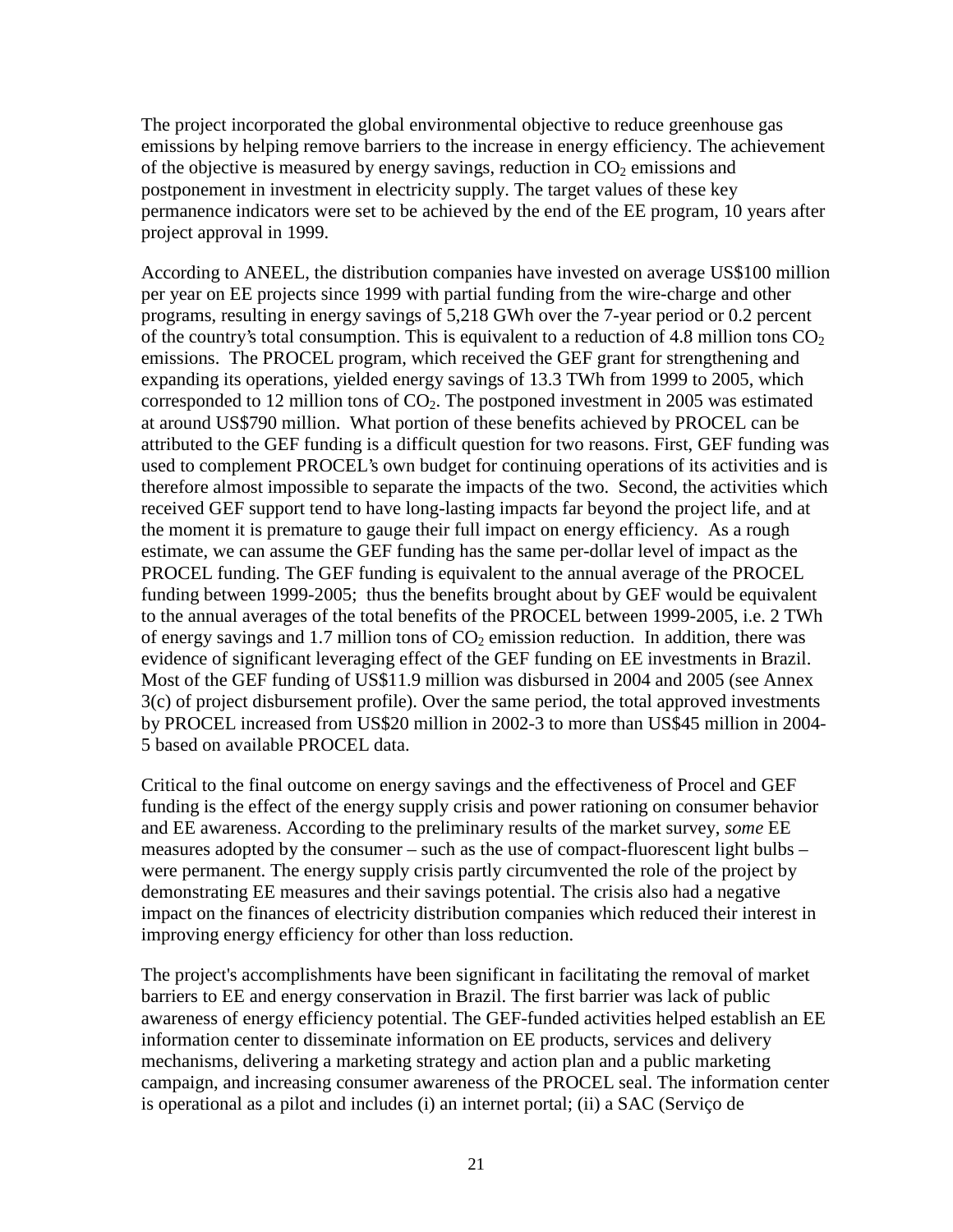Atendimento ao Cidadão, i.e. a Service Center) to answer calls, questions and information requests from citizens; (iii) an Operation and Development Group (trained staff to operate and maintain the portal and SAC); and (iv) a Consultative Board (supervision and definition of guidelines and policies for the center). Through the acquisition and installation of testing equipment, the project helped establish 23 specialized laboratories around the country for testing and certifying the efficiency of equipment and appliances. Following the marketing campaign supported under the project, the recognition of the PROCEL seal was increased from 35 to 45 percent.

A second barrier was the lack of credible information on effective EE measures. The project addressed this problem through the development of best practice manuals and technical guidebooks, by conducting research on the EE potential and the market in the industrial, commercial, residential and public sectors, and by implementing a comprehensive training program. The training had 2,650 participants in total and delivered 86 courses in 12 cities covering different geographical areas. One technical guide, four practical manuals, four books, and six case studies were published.

The third barrier was the lack of supporting mechanisms. The project was designed to address this by implementing a financial facility to support EE measures by ESCOs, including building a portfolio of EE projects and preparing them for commercial financing by third parties. The envisioned facility would develop and disseminate commercial and financial instruments for these purposes. ESCOs in Brazil have been developing, albeit slowly, in spite of the cancellation of the Financial Facility component under the project. Banks and other financial agents are beginning to understand more about the special characteristics of the ESCO business and of EE project financing. BNDES, the national development bank, has established a pilot credit guarantee facility called PROESCO in mid-2006 after years. The PROESCO mechanism is similar to what the project was envisioned to support. Nonetheless, the market environment for ESCO-related activities has remained difficult (high interest rates, small ESCOs with limited credit, lack of commercial bank interest), and the cancellation of the ESCO support program under the GEF project reflected these larger market problems. The project could have contributed further towards the accomplishment of its objectives had it managed to advance on the component of EE financing facility and portfolio building.

#### **8.3 Efficiency**

*(Net Present Value/Economic Rate of Return, cost effectiveness, e.g., unit rate norms, least cost, and comparisons; and Financial Rate of Return)* 

Not applicable.

**8.4 Justification of Overall Outcome Rating**  *(combining relevance, achievement of GEOs, and efficiency)* **Rating: Moderately Satisfactory** 

In Brazil, as in most developing countries, there is a large potential for increasing the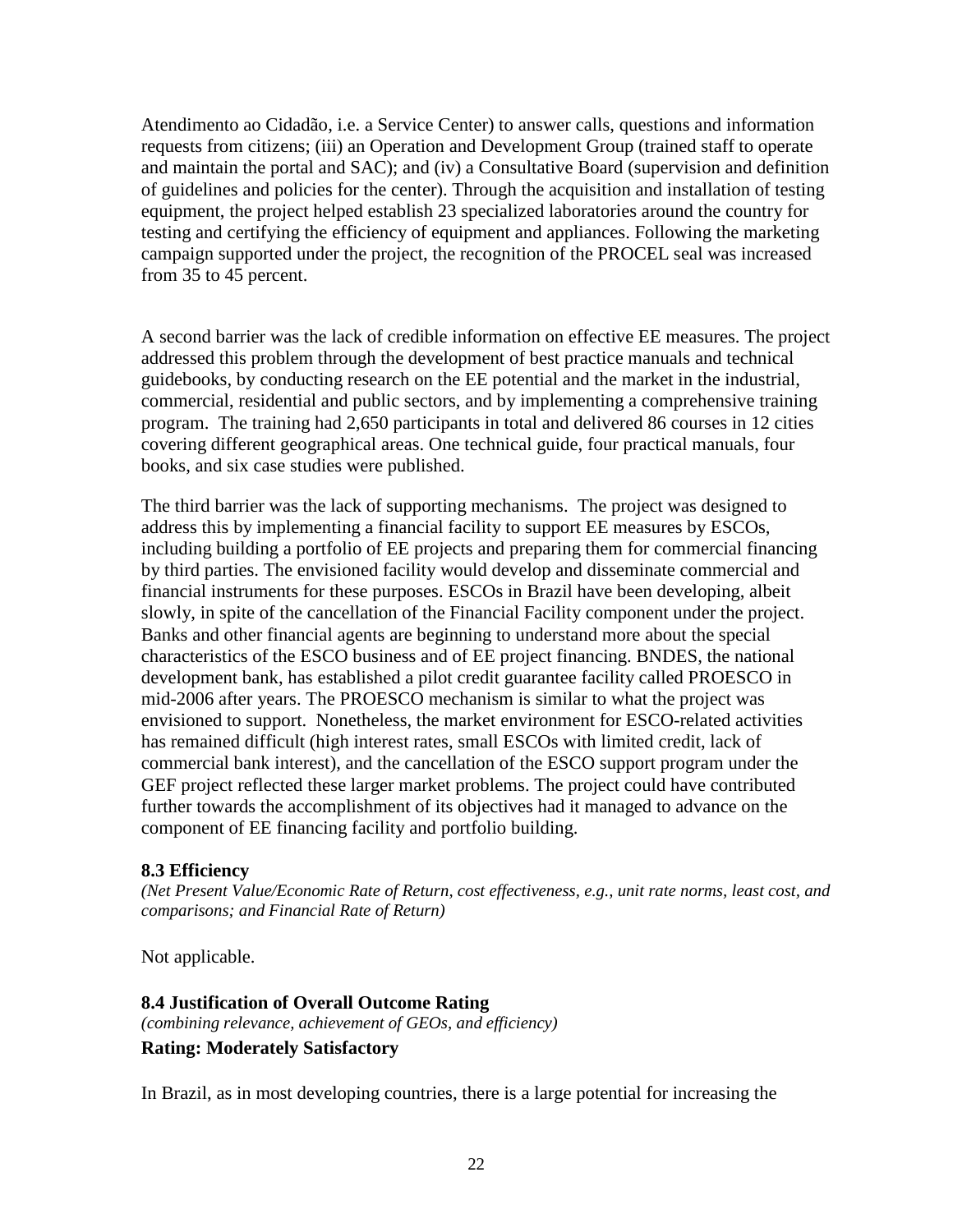efficiency in the use of energy in all its forms. Achieving even a fraction of the potential energy savings could bring substantial economic, social and environmental benefits for society. Considering only electricity, the potential in Brazil is estimated to be around R\$5 billion per year (US\$2.3 billion). These savings would also be associated with reductions with  $CO<sub>2</sub>$  emissions. Considering that annual  $CO<sub>2</sub>$  emissions from thermal generation are expected to grow substantially in Brazil, increasing EE is especially important. More importantly, energy savings are expected to benefit consumers. The PROCEL program has certainly had an important impact on improving the efficiency of energy use in Brazil, and the GEF project helped accelerate and focus PROCEL in key areas, namely a national standards and labeling program, improved information, and training and dissemination. Exactly how much of the energy savings achieved under PROCEL during project implementation can be attributed to the GEF project is uncertain, but can be related to the effectiveness of those parts of the PROCEL program that received GEF support. Another uncertainty relates to how much of the energy savings and conservation achieved by PROCEL can be considered permanent. Probably the most important source of gains has been the consolidation of the labeling, testing and voluntary certification program (through the PROCEL seal).

#### **8.5 Overarching Themes, Other Outcomes and Impacts**

*(if any, where not previously covered or to amplify discussion above)*

#### **(a) Poverty Impacts, Gender Aspects, and Social Development**

The project has had a positive net social impact. Even without factoring in the indirect benefit on consumers from overall energy savings, consumers have benefited from the improved labeling and certification, as well as from more available EE information. In addition, a pilot project installed solar water pre-heaters, benefiting directly low-income households in the municipality of Americana (São Paulo).

#### **(b) Institutional Change/Strengthening**

#### *(particularly with reference to impacts on longer-term capacity and institutional development)*

The project has had both direct and indirect institutional benefits for PROCEL, some of which are likely to be permanent. Information platforms, a system of labels and standards, and the training of staff for these and other energy efficiency activities have been put in place within PROCEL and its associated laboratories. Notwithstanding the initial project staffing and implementation difficulties, it appears that a cohort of additional quality staff have been put in place in PROCEL through the project. The maintenance of this institutional capacity will depend in part on management decisions by the Government and Eletrobrás for PROCEL.

#### **(c) Other Unintended Outcomes and Impacts (positive or negative, if any)**

**8.6 Summary of Findings of Beneficiary Survey and/or Stakeholder Workshops**  *(optional for Core ICR, required for ILI, details in annexes)*

This is a core ICR, for which no beneficiary survey or stakeholder workshops were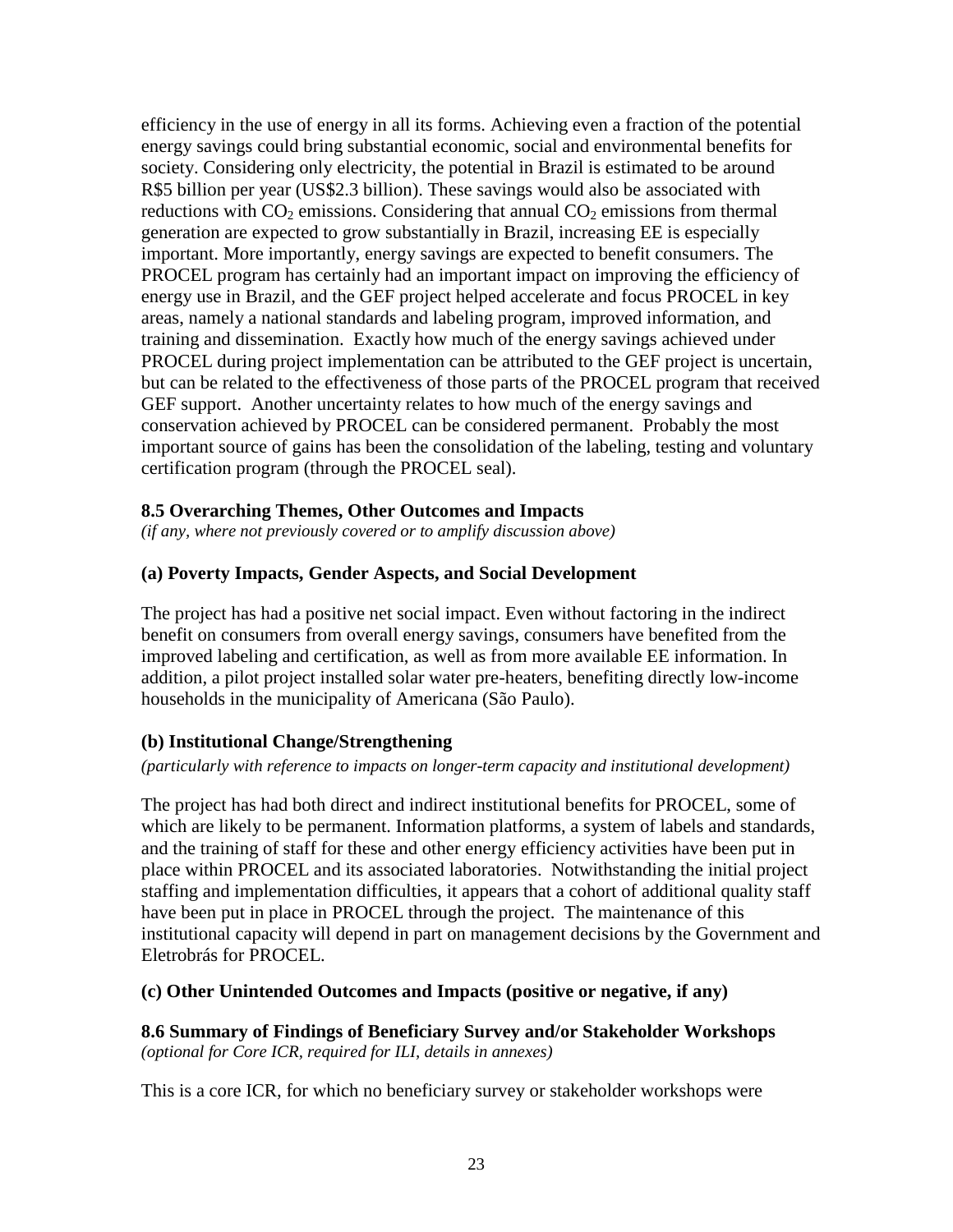#### conducted.

## **9. Assessment of Risk to Global Environment Outcome Rating: Moderate**

The global environment outcome of the project is that greenhouse gas emissions from the electricity sector in Brazil are reduced through the reduction in electricity consumption as a result of adoption of energy efficiency measures. The adoption of energy efficiency measures was achieved by providing better public access to energy efficiency-related information, conducting marketing campaigns for energy efficiency products, implementing the testing, certification and labeling program for energy efficient products, training professionals and the public on energy efficiency measures and policy, and disseminating energy efficiency practices.

The risk that the project's global environment outcome will not be sustained is judged as moderate for the following reasons. First, the enhanced public awareness in energy efficiency is likely to continue into the future and not disappear when the project closes. Second, since many energy efficient electric appliances such as refrigerators and TV sets have a lifetime of more than 10 years, the increased purchase of these appliances as shown in the preliminary market assessment will have a lasting effect beyond the project life. Third, the testing and certification of equipment funded by the project are expected to continue. CEPEL will own the equipment and will enter into contractual agreements with the hosting labs in terms of the right of use. CEPEL monitors the usage of the equipment biannually upon which CEPEL will determine whether to maintain the agreements. The hosting labs are expected to cover the operating and maintenance costs through service charges to energy efficient appliance manufacturers.

Moderate risk exists with regards to the EE Information Dissemination Center. It is housed in the PROCEL program in Eletrobrás and its operation largely depends on the funding availability for PROCEL. Although PROCEL's funding has declined since 1997, the total energy efficiency investments have been on the rise (see G. Jannuzzi, 2005. Power sector reforms in Brazil and its impacts on energy efficiency and research and development activities, Energy Policy, Vol.33, pp 1753-1762.) Given the profile of PROCEL, that was heightened by the crisis and the GEF project, it is probable that the government and Eletrobrás will continue funding the program.

## **10. Assessment of Bank and Borrower Performance**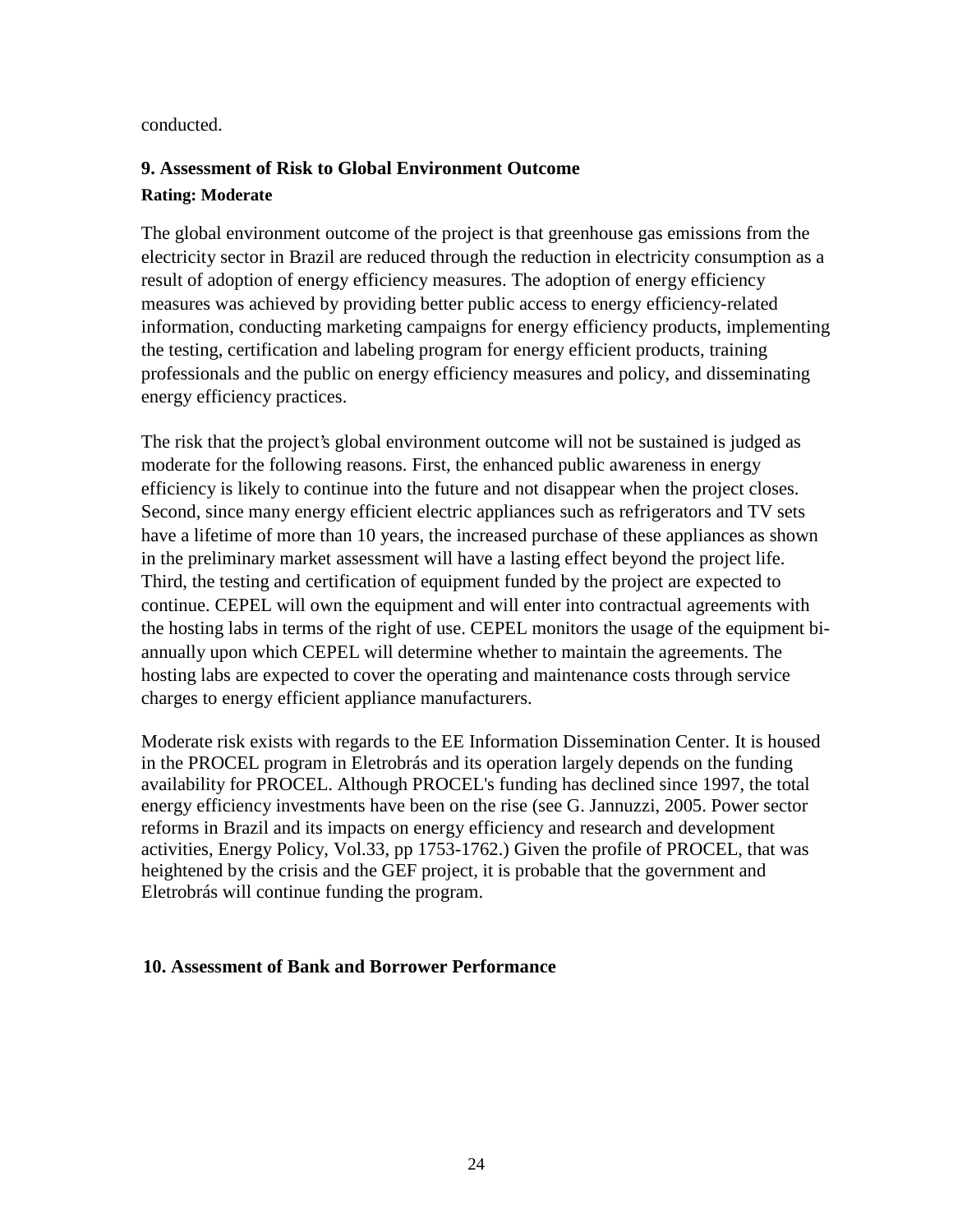The project was consistent with the government's energy sector strategy and the Bank's Country Assistance Strategy. The project built on the national EE program (PROCEL) which had already carried out and overseen hundreds of EE projects and had achieved significant benefits in electric energy savings. The project activities with the GEF grant essentially aimed to expand PROCEL activities in standards and labeling, training, marketing, communication and the further development of ESCOs.

The Bank team identified shortcomings in institutional arrangements and managerial and technical capacity within Eletrobrás as high risk in the project preparation stage. Nonetheless, the choice of Eletrobrás as the implementing agency had clear advantages: (1) Eletrobrás would take advantage of its structure already in place for executing PROCEL; (2) Eletrobrás would continue to use its Physical-Financial Information System introduced in 1996, which provides adequate monitoring of the activities. The measures proposed to minimize this risk--creation of a project management unit (PMU) and implementation of the capacity building component targeting the PMU—were proven effective in other Bank projects. Sufficient GEF funding was allocated for project management. However, the departure of some key staff in Eletrobrás and constant changes in Eletrobrás' management contributed to the delay in effectiveness and implementation.

In hindsight the Bank was probably overly optimistic with respect to the demonstration projects. The incentives that the distribution companies had with respect to energy efficiency were limited to utilities facing near-term supply constraints, where energy efficiency was the least-cost and fastest option, to loss reduction (such as with non-paying customers), and to load management measures whereby consumers could be shifted away from high-cost peak power and in the process save on peak power capacity and generation. While the energy crisis was not foreseen, the weakness in demand for energy efficiency by utilities could have been better anticipated, and at least flagged as a potential risk. In addition, there were no time schedules for achieving the performance indicators.

#### **(b) Quality of Supervision**

*(including of fiduciary and safeguards policies)*

## **Rating: Satisfactory**

The project, over its course, saw the departure of numerous key staff and multiple changes in project leadership within Eletrobrás, the occurrence of the energy crisis in 2001/2002, and the change of government in 2003. Despite the delay in project implementation and the cancellation of the loan components, the Bank team worked with its counterparts in a consultative and open-minded manner for solutions to ensuring that the project be adapted to the new circumstances so that the project objectives could be met. The Bank team closely monitored the 2001-02 energy crisis and was engaged with different stakeholders to discuss the national EE emergency measures during power rationing and the implications for this GEF project. Eventually it was agreed that the GEF funding was still relevant and should proceed (at a slightly reduced level) and that some of the original project activities should be adjusted to reflect the new circumstances. Two to three missions were typically undertaken every year and PSRs/ISRs and Aide Memoirs were produced. The Bank team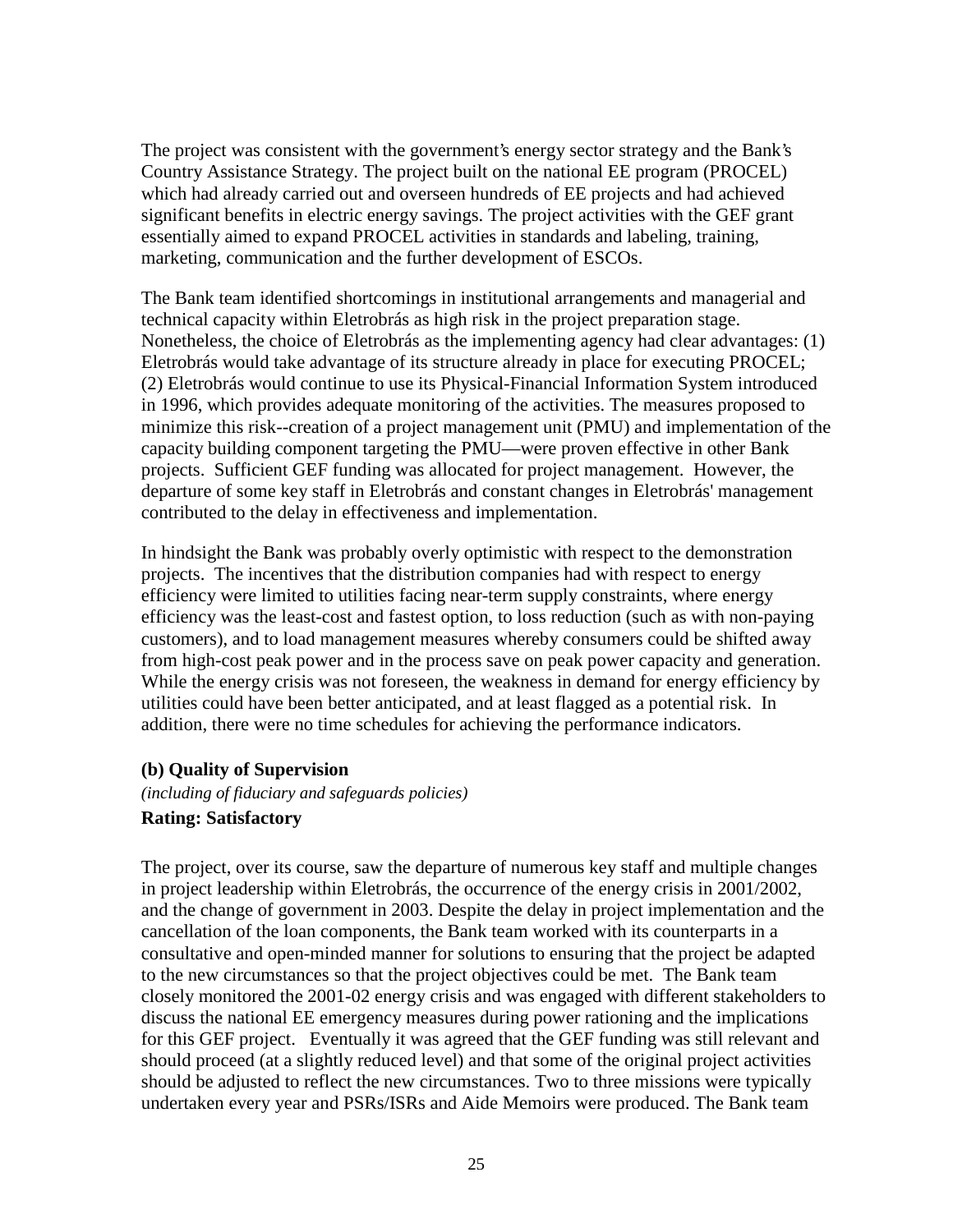diagnosed the implementation capacity constraints in the PMU early in the implementation stage and communicated it explicitly to the Government and to Eletrobrás. The project closing date was extended three times for a total of two and a half years to allow the project to be completed. The implementation progress ratings were reported "unsatisfactory" for only May 2002-May 2003, whereas there had been no implementation activities under the project between February 2001 and May 2002.

## **(c) Justification of Rating for Overall Bank Performance**

## **Rating: Moderately Satisfactory**

Although there were problems at entry, including with the design of the demonstration projects, once restructured by the Bank, the project performed satisfactorily. Given that the Bank performance ratings for supervision were satisfactory, and that this remained over the following four years of implementation, the overall Bank performance is moderately satisfactory.

## **10.2 Borrower**

## **(a) Government Performance**

## **Rating: Moderately Satisfactory**

The Government's performance is considered moderately satisfactory. The national energy conservation program, housed at Eletrobrás, had achieved significant benefits in energy savings, development and commercialization of various new technologies and avoiding adverse environmental impacts resulting from use of fossil fuels by 1995. Valuable lessons had been learned from the first 10 plus years of PROCEL implementation. The government was motivated to expand the PROCEL using the Bank and GEF funding along with other resources, to capitalize on the achievements made in the first phase of the program. However, as with other projects in Brazil, there was a delay in the approval of the GEF project by the government by more than one year.

The Government of Brazil instructed the implementing agency to meet the conditions for effectiveness before signing any contracts involving Bank/GEF funding. Effectiveness conditions were that: (a) the PMU in Eletrobrás was set up and operating; and (b) at least two subsidiary agreements were signed with project participants and the respective Project Implementation Units are set up and operating. Meeting these conditions helped the project to be launched with some confidence. In addition, the 2001-02 energy crisis, while undesirable, created some incentives for implementing EE measures as consumers were effectively required to reduce electricity consumption by 20 percent. The focus by the government on the energy crisis naturally drew attention and resources away from the GEF project. However, the EE measures adopted by the government in its Energy Conservation Strategic Emergency Program were also included in this project. The public procurement process in Brazil hindered progress on the project and ultimately led to the hiring of UNDP as the procurement agent.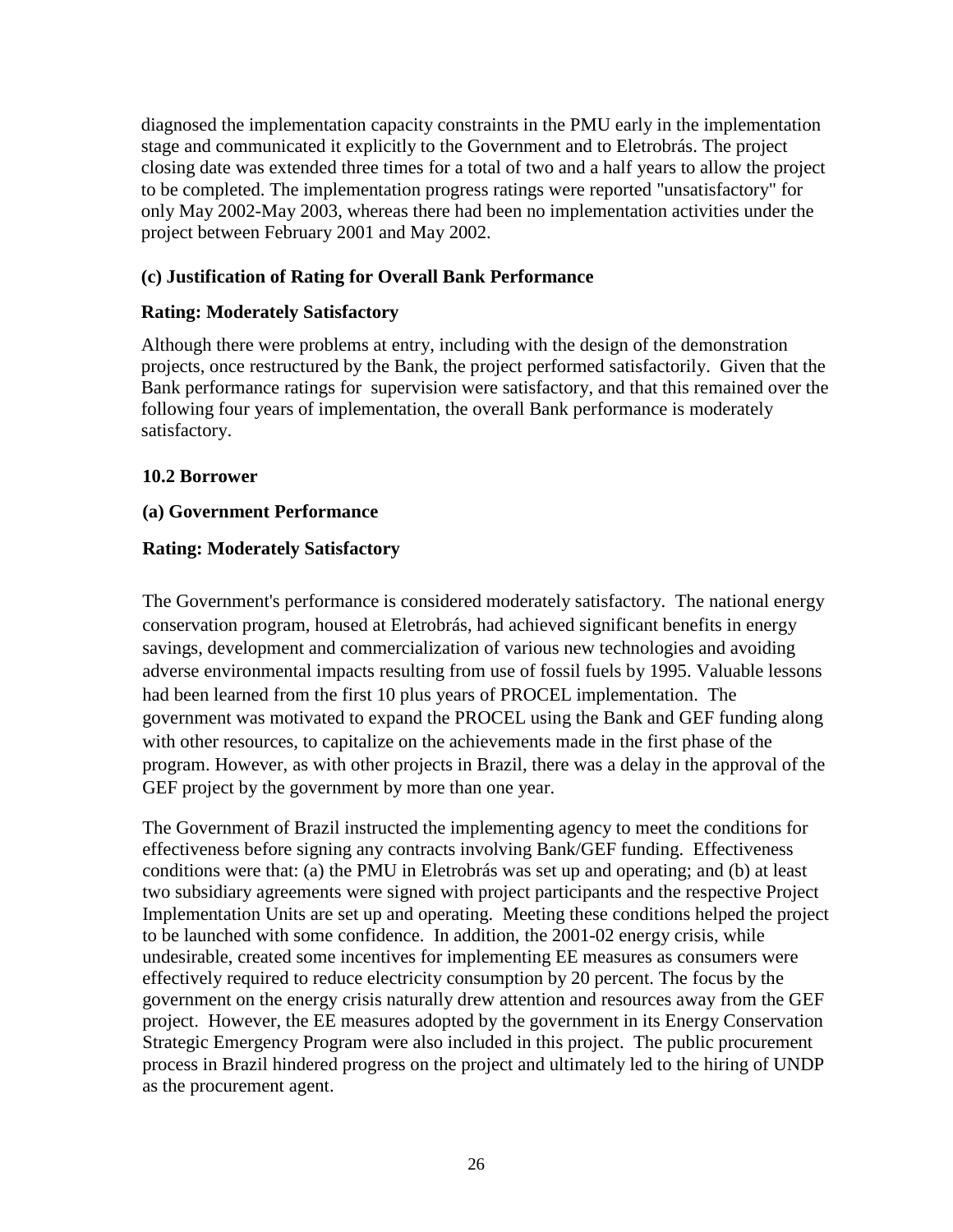## **(b) Implementing Agency or Agencies Performance**

## **Rating: Moderately Satisfactory**

# Implementing Agency Performance

The performance of the Implementing Agency Eletrobrás is rated moderately satisfactory and there was significant variation over time. The PMU in the last two years of project implementation was equipped with committed and qualified PMU staff that performed admirably. The PMU staff at Eletrobrás showed willingness to learn and get things done right even though sometimes it involved the restructuring/reissuing of the procurement packages. Project procurement was greatly helped by hiring UNDP as procurement agent to compensate the inexperience of Eletrobrás in Bank procurement procedures and preempt Eletrobrás's complicated bureaucracy. Subcontracting the UNDP expertise in procurement was overall a wise decision made by Eletrobrás. Not only was the procurement process sped up, but also it was an on-the-job training for the PMU staff. Eletrobrás even placed a full-time staff member in the UNDP-Brazil office to speed up the procurement process.

Brasileiras S/A

**Centrais** Eletricas

> However, at the beginning of project implementation, the staffing of the PMU was insufficient to implement the project as planned. The decision process in Eletrobrás and the allocation of approval responsibilities did not allow for making decisions in a timely manner. Between 2000 and 2003, the Bank Supervision reports continuously rated institutional arrangements and managerial and technical capacity as "high risk." Not until December 2003 was this risk factor downgraded from high to modest. Until then, Eletrobrás failed to take prompt corrective measures in a timely fashion that were agreed with the Bank. In addition, personnel changes in Eletrobrás affected negatively staffing the PMU in a timely manner which was one of the effectiveness conditions.

#### **(c) Justification of Rating for Overall Borrower Performance**

#### **Rating: Moderately Satisfactory**

Since all of the performance ratings above are moderately satisfactory the overall Borrower's performance rating is moderately satisfactory.

#### **11. Lessons Learned**

*(both project-specific and of wide general application)*

There are several main lessons from the project that should be used in subsequent GEF and World Bank energy efficiency projects.

(1) Demand-side management (DSM) programs can be successful only if the underlying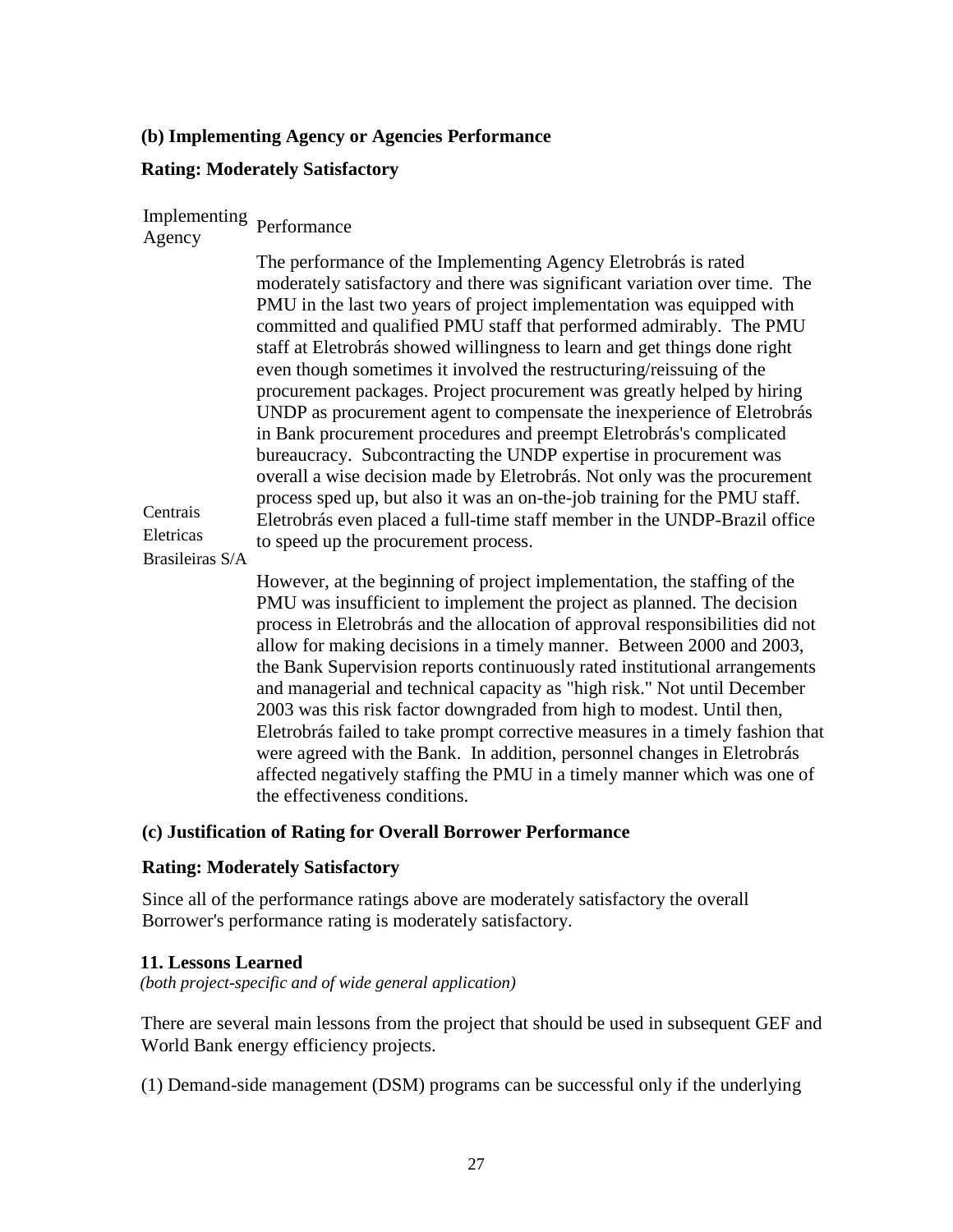incentives of the regulatory framework are in place and correct. Electricity utilities will not have an automatic incentive to invest in energy efficiency measures – although they may have incentives to shift demand or to delay investments in new capacity, also depending on the regulatory framework – because this will lower their sales and revenues. Consumers, on the other hand, do have an incentive to improve energy efficiency, but often lack sufficient information on specific cost-effective measures and the means to finance investments. For these reasons, standards and labeling programs like the one supported by this project can be very important for improving energy efficiency by setting minimum efficiency standards for energy-consuming equipment. By the same token, providing better information to energy consumers can help them make more informed choices about their energy consumption. The project improved the information for consumers about the benefits of energy efficiency, and through the standards program -- that was applied to selected appliances -- reduced the energy consumption of specific equipment relative to what would have been the case otherwise.

(2) The rationing program that was put in place in 2002 to deal with severe cuts in electricity supply was effective in reducing consumption, but also resulted in large financial losses to the distribution utilities that have been being made up through utility bills since the crisis. Throughout the crisis, utilities in Brazil had some incentive to reduce their losses - from non-payment and theft -- through energy efficiency measures, such as improved street lighting from non-paying municipalities and improved lighting and energy efficiency appliances in poor residential neighborhoods. Other energy efficiency measures -- among paying customers -- was much more limited since it reduced utility revenue, and during the rationing program, demand was being reduced largely without investment in permanent energy efficiency measures.

(3) The rate of return on many energy efficiency projects will be reduced where interest rates for credit are high, as has been the case in Brazil for the past fifteen years. While many EE projects can have rates of return of 25 percent or more, when interest rates are 15-20 percent or more, banks will look for projects with much higher rates of return or will put their money in investments with limited or no risk, such as government debt in the case of Brazil Future operations should be realistic in their expectations when trying to establish an ESCO industry when the underlying financial conditions are weak.

(4) Development of an energy efficiency industry -- including true Energy Service Companies that enter into shared-savings or performance contracts and provide financing for energy efficiency investments -- takes time and a conducive regulatory and financial environment. When ESCOs are small and undercapitalized companies, as is the case in Brazil, they will not be able to finance EE investments on their own balance sheets and usually cannot obtain sufficient credit from commercial banks. Future operations may have more success by identifying specific barriers in specific subsectors that can be overcome through discrete actions.

(5) The post-procurement audit identified weaknesses in the procurement process for the project that was handled by UNDP. Some deals were unable to conclude because UNDP could not issue letters of credit. As mentioned earlier, the PMU also learned how to package procurement bids in a way to attract more bidders and this was used effectively in the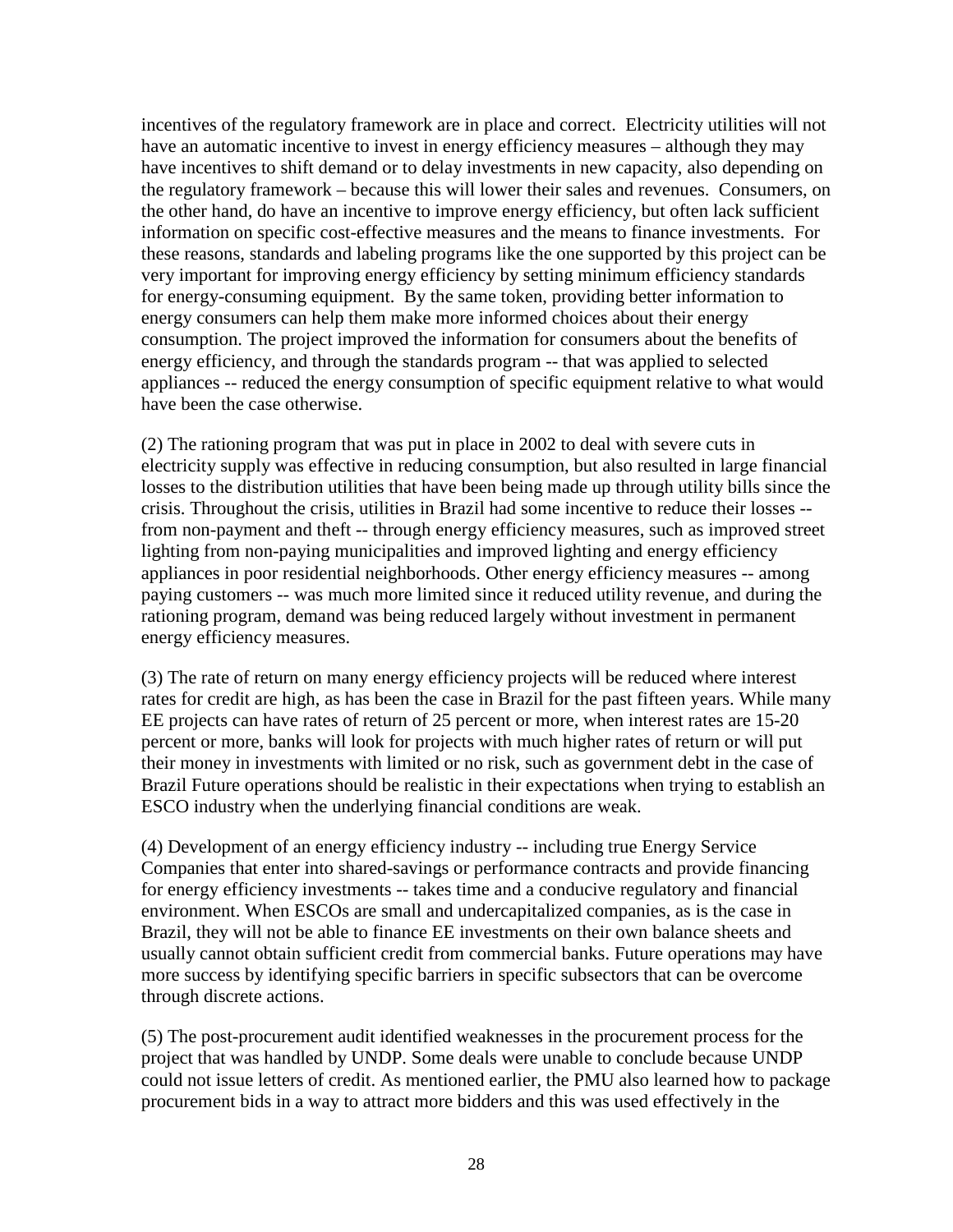project.

(6) Project indicators should be flexible and be adapted during implementation as conditions change and the project develops. Some of the indicators that were designed at the project concept stage became irrelevant later and the target values became unrealistic. In addition, the target values for some of the key indicators were set for the entire EE program which was envisioned to be implemented in two phases, and there were no intermediate values for Phase I which the project was set to be. As a result, it is difficult to evaluate the project achievements and impacts by measuring the outcomes against the target values which are essentially non-existent.

(7) The new ICR template is problematic. The structure of the sections is disorganized making it difficult to read and get an overall concept of project implementation. This was made clear by reviewers at the ICR meeting.

## **12. Comments on Issues Raised by Borrower/Implementing Agencies/Partners (a) Borrower/implementing agencies**

## **(b) Cofinanciers**

**(c) Other partners and stakeholders**

*(e.g. NGOs/private sector/civil society)*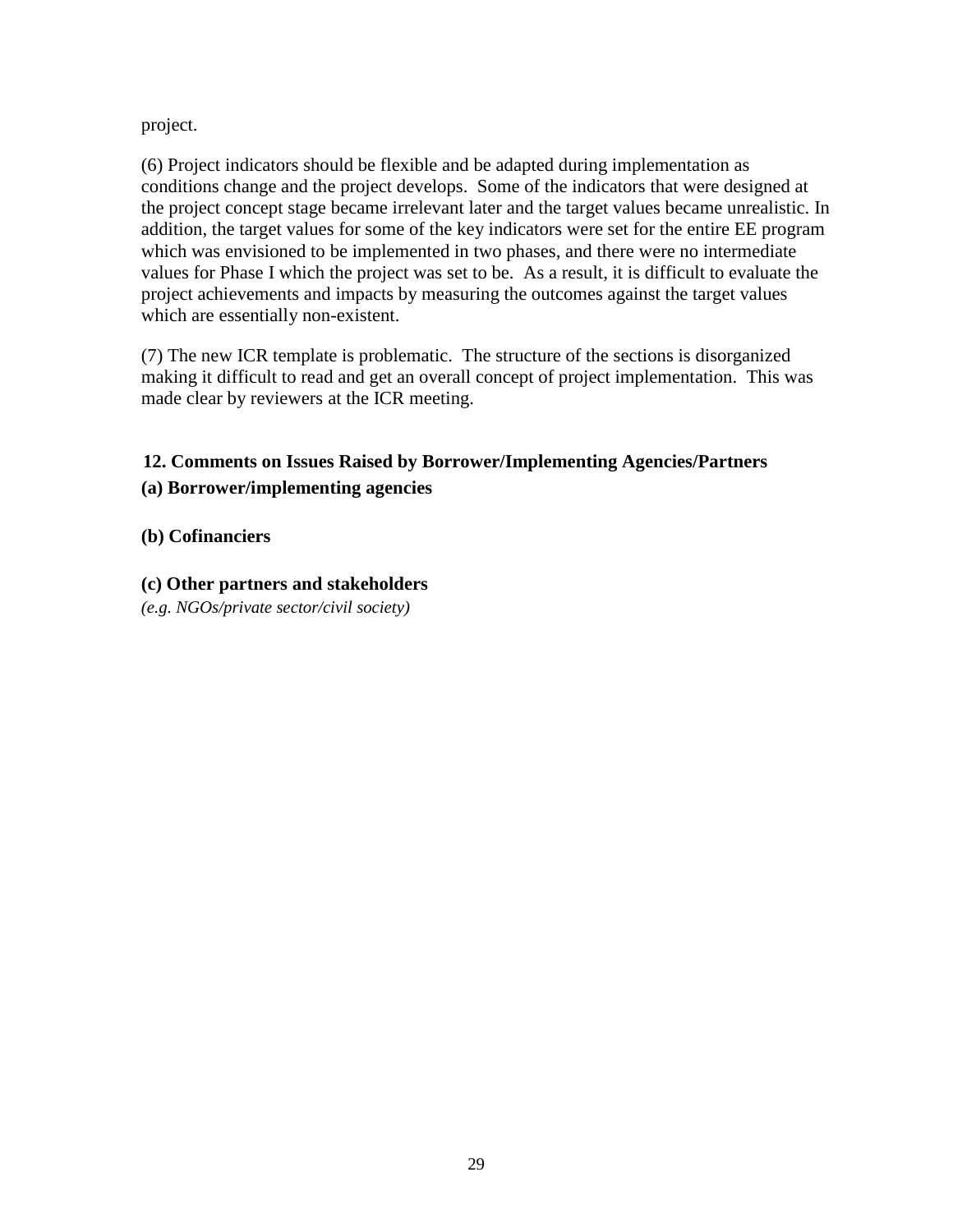## **Annex 1. Results Framework Analysis**

## **Global Environment Objectives**

This project was designed to support an Energy Efficiency Program in Brazil. The global environmental objective of the project was to reduce greenhouse gas emissions by increasing the efficiency of energy supply and use in Brazil using a market-based approach. The project objective was fully consistent with GEF Operational Program No. 5, namely the removal of barriers to EE and energy conservation. The objective of OP5 is the dissemination of least-economic cost energy-efficient technologies and the promotion of the efficient use of energy. The EE program would reduce the risk of climate change by mitigating greenhouse gas (GHG) emissions, which would help Brazil to meet its commitments under the United Nations Framework Convention on Climate Change through intensified national efforts to improve energy efficiency in various sectors.

The key indicators, as set out in the PAD, include: (1) reduction of  $CO<sub>2</sub>$  emissions (19.2 million tons in a 10-year period); (3) energy savings of 20.8 TWh over a 10-year period (PAD Annex 4 of Project Justification); and (4) postponement of investments in electricity supply (US\$300 million per year) over a 10-year period. It is worth noting that the target values for these indicators were set to be achieved in two phases over 10 years, but the project being evaluated only covers Phase I for which no intermediate target values for these key indicators are available.

## **Revised Global Environment Objectives**

There was no change to the project GEO of increasing energy efficiency in Brazil even though the project was restructured in 2003 (see Section 6.6 on the changes as a result of the restructuring). The three key indicators remain relevant although their target values cover a much longer period than the project life. The project output indicators, as approved in project restructuring, are shown in Table 2.

|                  | <b>Project Output</b>                                                                                            | <b>Key Indicators</b>                                              | <b>Revised</b><br><b>Baseline at the</b><br>time of<br>restructuring | <b>Target</b>  | Actual<br><b>Achievement</b> |
|------------------|------------------------------------------------------------------------------------------------------------------|--------------------------------------------------------------------|----------------------------------------------------------------------|----------------|------------------------------|
| <b>COMPONENT</b> | Completion of the EE<br>activities funded by IBRD<br>and GEF                                                     | Number of Solar Water Pre-<br>heating Equipments by<br><b>CPFL</b> | $\Omega$                                                             | 210            | 210                          |
|                  | Organization and programs<br>exist to make credible<br>information available on new<br>EE products, services and | Energy Efficiency<br>Reference Center is fully<br>operational.     | 0 percent                                                            | 100<br>percent | 100 percent                  |
|                  | delivery mechanisms.                                                                                             | Status of the Marketing plan                                       | 0 percent                                                            | 100<br>percent | 100 percent                  |
|                  |                                                                                                                  | Status of the Publicity<br>Campaign                                | 0 percent                                                            | 100<br>percent | 100 percent                  |

|  |  | Table 2 Project output indicators as approved in the 2003 project restructuring |
|--|--|---------------------------------------------------------------------------------|
|  |  |                                                                                 |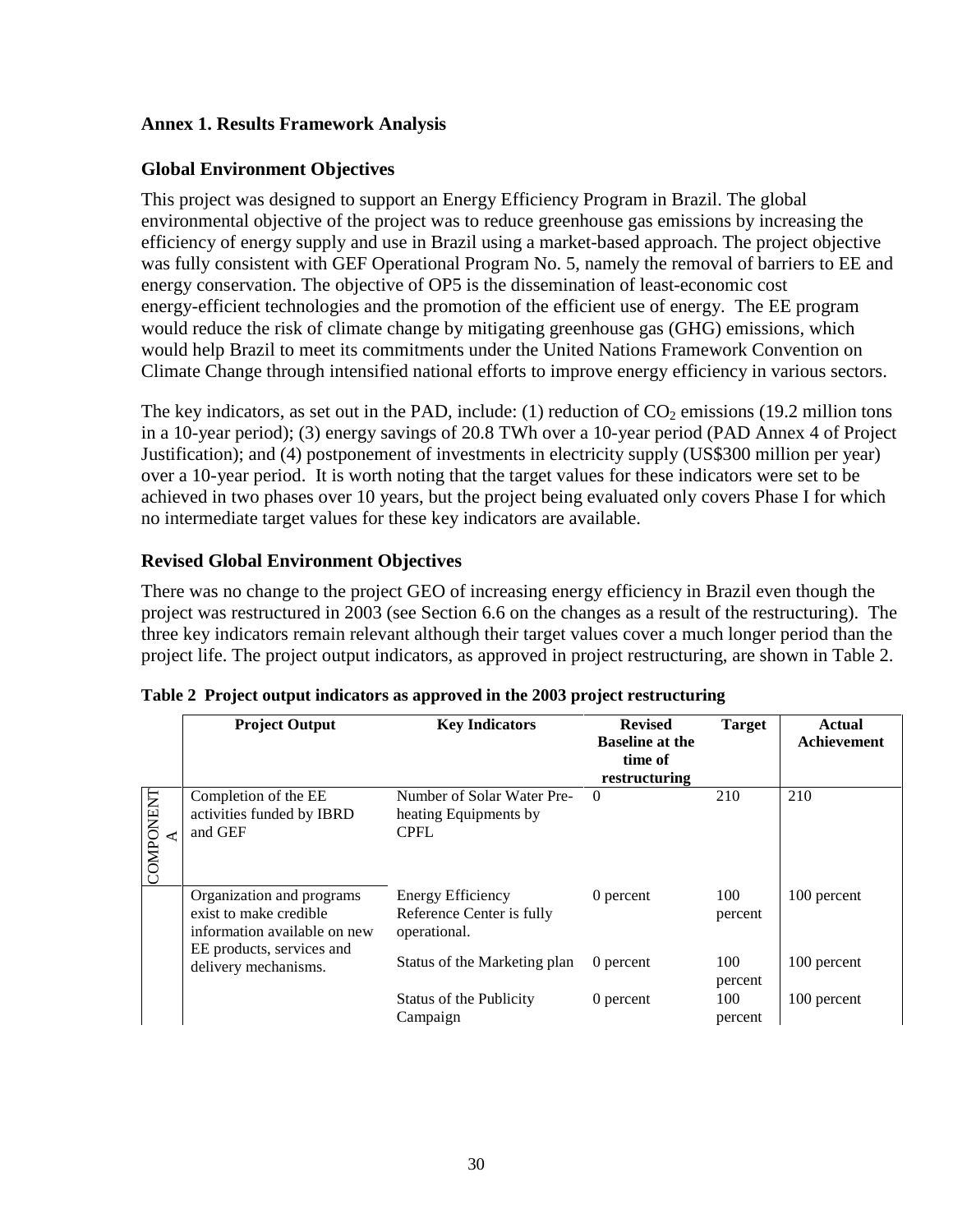| qualified financial entity and<br>demonstrated ability to<br>assess, appraise and find<br>necessary funding of qualified<br>EE market-based subprojects<br>based on agreed operational<br>practices and eligibility<br>criteria. | projects developed                                                                                                                                                                                                                                                                                                                                 |                                                                                                                                                                                                                                                                               |                                                                  | (this component<br>was cancelled<br>later)                           |
|----------------------------------------------------------------------------------------------------------------------------------------------------------------------------------------------------------------------------------|----------------------------------------------------------------------------------------------------------------------------------------------------------------------------------------------------------------------------------------------------------------------------------------------------------------------------------------------------|-------------------------------------------------------------------------------------------------------------------------------------------------------------------------------------------------------------------------------------------------------------------------------|------------------------------------------------------------------|----------------------------------------------------------------------|
| The market for EE products<br>and services is working better<br>through improved                                                                                                                                                 | Goniophotometer is fully<br>operative (structure of<br>CEPEL/RJ Laboratory)                                                                                                                                                                                                                                                                        | 0 percent                                                                                                                                                                                                                                                                     | 100<br>percent                                                   | 100 percent<br>100 percent                                           |
| procedures, with a system to<br>evaluate global market<br>performance. In order to                                                                                                                                               | laboratory tester is fully<br>operative (PUC/MG<br>Laboratory)                                                                                                                                                                                                                                                                                     |                                                                                                                                                                                                                                                                               | percent                                                          |                                                                      |
| laboratory is fully operative.                                                                                                                                                                                                   | laboratory tests is fully<br>operative (EFEI/MG                                                                                                                                                                                                                                                                                                    |                                                                                                                                                                                                                                                                               | percent                                                          | 100 percent                                                          |
|                                                                                                                                                                                                                                  | Definition of EE Standards<br>to comply the Energy<br>Efficiency law                                                                                                                                                                                                                                                                               | 0 percent                                                                                                                                                                                                                                                                     | 100<br>percent                                                   | $\mathbf{0}$<br>(this component<br>was cancelled<br>later)           |
| Research on the industrial,                                                                                                                                                                                                      | Research on Industrial                                                                                                                                                                                                                                                                                                                             | 0 percent                                                                                                                                                                                                                                                                     | 100                                                              | 100 percent                                                          |
| public sectors with the aim of                                                                                                                                                                                                   | <b>Research on Commercial</b>                                                                                                                                                                                                                                                                                                                      | 0 percent                                                                                                                                                                                                                                                                     | 100                                                              | 100 percent                                                          |
| about the acceptance of the                                                                                                                                                                                                      | Research on Residential                                                                                                                                                                                                                                                                                                                            | 0 percent                                                                                                                                                                                                                                                                     | 100                                                              | 100 percent                                                          |
| market has been completed.                                                                                                                                                                                                       | Research on Public sector is                                                                                                                                                                                                                                                                                                                       | 0 percent                                                                                                                                                                                                                                                                     | percent<br>100                                                   | 100 percent                                                          |
|                                                                                                                                                                                                                                  | done                                                                                                                                                                                                                                                                                                                                               |                                                                                                                                                                                                                                                                               | percent                                                          |                                                                      |
| management unit exists with                                                                                                                                                                                                      | received technical training                                                                                                                                                                                                                                                                                                                        |                                                                                                                                                                                                                                                                               |                                                                  | 2650                                                                 |
| capability to learn by doing                                                                                                                                                                                                     | Number of courses                                                                                                                                                                                                                                                                                                                                  | $\boldsymbol{0}$                                                                                                                                                                                                                                                              | 6                                                                | 86                                                                   |
| based on evaluation of market                                                                                                                                                                                                    | and Graduate levels.                                                                                                                                                                                                                                                                                                                               |                                                                                                                                                                                                                                                                               |                                                                  | (covering 18)<br>subjects)                                           |
| performance of EE activities                                                                                                                                                                                                     |                                                                                                                                                                                                                                                                                                                                                    | $\boldsymbol{0}$                                                                                                                                                                                                                                                              | 2                                                                | 5                                                                    |
| strategically people linked to                                                                                                                                                                                                   | Number of Technical                                                                                                                                                                                                                                                                                                                                |                                                                                                                                                                                                                                                                               |                                                                  | (1 technical)<br>guide and 4                                         |
|                                                                                                                                                                                                                                  |                                                                                                                                                                                                                                                                                                                                                    |                                                                                                                                                                                                                                                                               |                                                                  | technical books)<br>10                                               |
| understand and promote the                                                                                                                                                                                                       |                                                                                                                                                                                                                                                                                                                                                    |                                                                                                                                                                                                                                                                               |                                                                  | (4 specialized<br>manuals and 6                                      |
|                                                                                                                                                                                                                                  | Number of Best Practice<br><b>Cases Published</b>                                                                                                                                                                                                                                                                                                  |                                                                                                                                                                                                                                                                               |                                                                  | best practice<br>cases)                                              |
|                                                                                                                                                                                                                                  | Video conference facility is                                                                                                                                                                                                                                                                                                                       | 0 percent                                                                                                                                                                                                                                                                     | 100                                                              | 100 percent                                                          |
|                                                                                                                                                                                                                                  | <b>Enhancement of Program</b>                                                                                                                                                                                                                                                                                                                      | 0 percent                                                                                                                                                                                                                                                                     | 100                                                              | 100 percent                                                          |
|                                                                                                                                                                                                                                  | system, project management<br>unit is fully established and                                                                                                                                                                                                                                                                                        |                                                                                                                                                                                                                                                                               |                                                                  |                                                                      |
|                                                                                                                                                                                                                                  | established, operated by a<br>information and market<br>reach this goal, the CEPEL<br>commercial, residential and<br>updating the information<br>efficient equipments by the<br>An enhanced program<br>and adapt the EE program<br>and participants. Moreover,<br>the Brazilian educational<br>system are capable to<br>Energy Efficiency Program. | Solar Heating systems<br>Hydraulic systems<br>Laboratory)<br>sector is done<br>sector is done<br>sector is done<br>Number of people that<br>developed to Undergraduate<br>Guides published<br>fully operative<br>Monitoring and information<br>counterpart staff is selected. | 0 percent<br>$0$ percent<br>$\boldsymbol{0}$<br>$\boldsymbol{0}$ | 100<br>100<br>percent<br>percent<br>1800<br>10<br>percent<br>percent |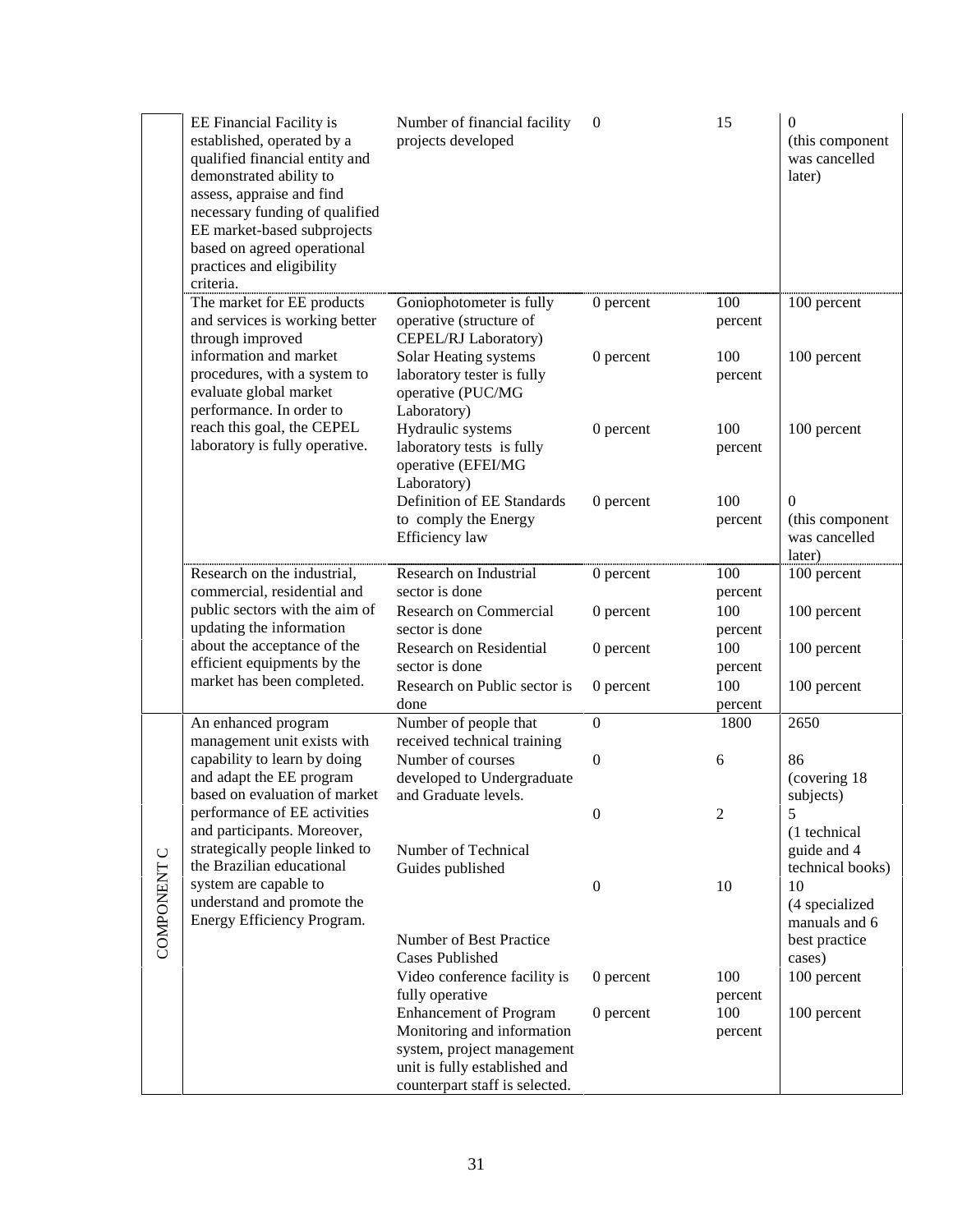## **(a) GEO Indicator(s)**

hievement)

| <b>Indicator</b>                                                                  | <b>Baseline Value</b>                                                                                | <b>Original Target</b>                                                           | <b>Formally</b> | <b>Actual Value Achieved at Completion or</b>                                                                                                                                                                                        |  |  |
|-----------------------------------------------------------------------------------|------------------------------------------------------------------------------------------------------|----------------------------------------------------------------------------------|-----------------|--------------------------------------------------------------------------------------------------------------------------------------------------------------------------------------------------------------------------------------|--|--|
|                                                                                   |                                                                                                      | <b>Values (from</b>                                                              | <b>Revised</b>  | <b>Target Years</b>                                                                                                                                                                                                                  |  |  |
|                                                                                   |                                                                                                      | annroval                                                                         | Target          |                                                                                                                                                                                                                                      |  |  |
| <b>Indicator 1:</b>                                                               |                                                                                                      |                                                                                  |                 | REduction to fact Ogeneds side of a mail devided sin a virte system portion of a last year of the two-phase                                                                                                                          |  |  |
| <b>Indicator 5:</b>                                                               | program.<br>Indicators correspond to 10-year period. Completion is estimated for Dec 2009 but system |                                                                                  |                 |                                                                                                                                                                                                                                      |  |  |
| Value                                                                             |                                                                                                      |                                                                                  |                 | Indicators correspond to 10-year period. Completion is estimated for Dec 2009 But system<br>No govern about a Reduction of the Prace Date E measures implemented by PROCEL (the                                                      |  |  |
|                                                                                   |                                                                                                      | Worgereig about a Reduction date Parget Date.                                    |                 | most important one electrical equipments                                                                                                                                                                                             |  |  |
| tquantitative<br>Value                                                            | 5 types of products                                                                                  | tonsympes of preaducts                                                           |                 |                                                                                                                                                                                                                                      |  |  |
| Guantitative                                                                      | Date achieved <b>tryied</b> logied and                                                               | tosted/dobsled and                                                               |                 | labeling) represent an average energy sayings<br>12 types of products have been tested, labeled<br>Q6/30/2010a                                                                                                                       |  |  |
| Qualitative)                                                                      | certified                                                                                            | certified                                                                        |                 |                                                                                                                                                                                                                                      |  |  |
| Date achieved 09/30/1999                                                          |                                                                                                      | 06/30/2006                                                                       |                 | 06/30/2006                                                                                                                                                                                                                           |  |  |
|                                                                                   |                                                                                                      |                                                                                  |                 | Based on Regulatory Agency (ANEEL) requirements, since 1999 distribution utilities are investing                                                                                                                                     |  |  |
|                                                                                   |                                                                                                      |                                                                                  |                 | Apphiniohl89.100kkhiililoonalperoykaatsarElinphejentscGsvelt7syienpoeteiotdtestinenatiesnafientergyMabile1cabb563                                                                                                                    |  |  |
| Comments<br>Comments<br>Comments<br>Cincl. %<br>achievement)<br>and the strain of |                                                                                                      |                                                                                  |                 | Till Thing Goldranission standard found the standard the other for Sewage and Water systems.                                                                                                                                         |  |  |
| Indicator $2:$                                                                    |                                                                                                      |                                                                                  |                 | Energy Savings (1 percent per year).<br>Increased public awareness and use of EE products, services, and/or actions by public authorities, utilities,                                                                                |  |  |
|                                                                                   |                                                                                                      |                                                                                  |                 | Indicators reserves by and PROCFda's perioduc Cognitletion is estimated for Dec 2009 but system                                                                                                                                      |  |  |
| Indicator 6 :                                                                     |                                                                                                      |                                                                                  |                 |                                                                                                                                                                                                                                      |  |  |
| Value                                                                             |                                                                                                      |                                                                                  |                 | BE line to use so except perfect to the set of the set of the specific of the set of the set of the set of the<br>linoitations do not allew post-dating Original Target Date. Chunnenhave Rowers Bhose I.                            |  |  |
| <i>(quantitative</i> )<br><b>Malue</b>                                            |                                                                                                      |                                                                                  |                 |                                                                                                                                                                                                                                      |  |  |
|                                                                                   | total<br><del>Minimal</del>                                                                          | <b>60% OD MROCEL's</b>                                                           |                 |                                                                                                                                                                                                                                      |  |  |
| or                                                                                | Daventithte ved po 30/1999 brand                                                                     | brand recognition                                                                | n/a             | 963 VPPROCEL's brand recognition                                                                                                                                                                                                     |  |  |
| Qualitative)                                                                      | recognition                                                                                          |                                                                                  |                 |                                                                                                                                                                                                                                      |  |  |
|                                                                                   |                                                                                                      |                                                                                  |                 | Defnachieved A230/dR2to ANEE 0.630/299&vings from LE30/209Aent 06/30/3016tion utilities is around 0.2% of                                                                                                                            |  |  |
| <b>Cochnients</b>                                                                 |                                                                                                      |                                                                                  |                 | e vunny'signnwal constitution untla De cycaber EB06e astrers havm neNEEh sen RR QGEI y leads termiedgyut. Its                                                                                                                        |  |  |
| (ichde %ment)                                                                     |                                                                                                      |                                                                                  |                 | sasuitgsshowedlantosith&%mofaantunabolisatmeity.wonsuesptabout PROCEL and the recognition of the                                                                                                                                     |  |  |
| Hadrewenent)                                                                      |                                                                                                      | PBROGFTE hendered functions in the presention supply (US\$300 million per year). |                 |                                                                                                                                                                                                                                      |  |  |
|                                                                                   |                                                                                                      |                                                                                  |                 | Increased number and type of EE products and services are available<br>Indicators correspond to 10-year period. Completion is estimated for Dec 2009 but system                                                                      |  |  |
| Indicator 7 :                                                                     |                                                                                                      |                                                                                  |                 |                                                                                                                                                                                                                                      |  |  |
| Value                                                                             |                                                                                                      |                                                                                  |                 | Indicators correspond to 10-year period. Completion is estimated for Dec 2009 but system<br>Rostpapement of a nostpapement of a numerical property in the system of the system of the system of the first<br>Investments in 1999 inv |  |  |
| <del>(quantitative)</del><br>Walue                                                |                                                                                                      | electricity supply                                                               |                 | Be Sene for Lexicum US\$760 million in 2005<br>PROCEL was around US\$760 million in 2005                                                                                                                                             |  |  |
|                                                                                   | around US\$580<br>EE Jabeling                                                                        | 00%00 pogetpment                                                                 |                 | activities were implemented in the last two                                                                                                                                                                                          |  |  |
| or                                                                                | Datentifitieved 09/30/1996                                                                           | sales are Class A.                                                               |                 | 06/30/2006<br>Vears and the PROCEL is conducting a new                                                                                                                                                                               |  |  |
| Qualitative)                                                                      | products.                                                                                            |                                                                                  |                 | market survey, the results of which will be                                                                                                                                                                                          |  |  |
|                                                                                   |                                                                                                      |                                                                                  |                 | available early next year.                                                                                                                                                                                                           |  |  |
|                                                                                   |                                                                                                      |                                                                                  |                 | Somments ed d9938mpyad postponement ingrestment increased by US\$105 million from 1999 to 2005, based on the find the<br>finct. %                                                                                                    |  |  |
| Gincl. %<br>Comments<br>achievement)                                              |                                                                                                      |                                                                                  |                 |                                                                                                                                                                                                                                      |  |  |
| Indicator 4;                                                                      |                                                                                                      |                                                                                  |                 | Best Practice cases are completed: 15 cases per year in the last year of the two-phase program.                                                                                                                                      |  |  |
|                                                                                   |                                                                                                      |                                                                                  |                 | Indicators correspond to 10-year period. Completion is estimated for Dec 2009 but system                                                                                                                                             |  |  |
|                                                                                   |                                                                                                      |                                                                                  |                 |                                                                                                                                                                                                                                      |  |  |
| Value                                                                             | A few number of                                                                                      | 15 cases per year in                                                             | No target       | Six cases were developed. In addition, a                                                                                                                                                                                             |  |  |
| (quantitative                                                                     | best practice cases                                                                                  | the last year of the                                                             | established     | technical guide, four technical books, and four                                                                                                                                                                                      |  |  |
| or                                                                                | available                                                                                            | two-phase program                                                                |                 | specialized manuals were published.                                                                                                                                                                                                  |  |  |
| Date achieved 09/30/1999                                                          |                                                                                                      | 06/30/2006                                                                       | 06/30/2006      | 06/30/2006                                                                                                                                                                                                                           |  |  |
|                                                                                   |                                                                                                      |                                                                                  |                 |                                                                                                                                                                                                                                      |  |  |
| Comments                                                                          |                                                                                                      |                                                                                  |                 |                                                                                                                                                                                                                                      |  |  |
| (incl. %                                                                          |                                                                                                      |                                                                                  |                 | Indicators correspond to 10-year period. Completion is estimated for Dec 2009 but system limitations do                                                                                                                              |  |  |
| not allow post-dating Original Target Date. Current ICR covers Phase I.           |                                                                                                      |                                                                                  |                 |                                                                                                                                                                                                                                      |  |  |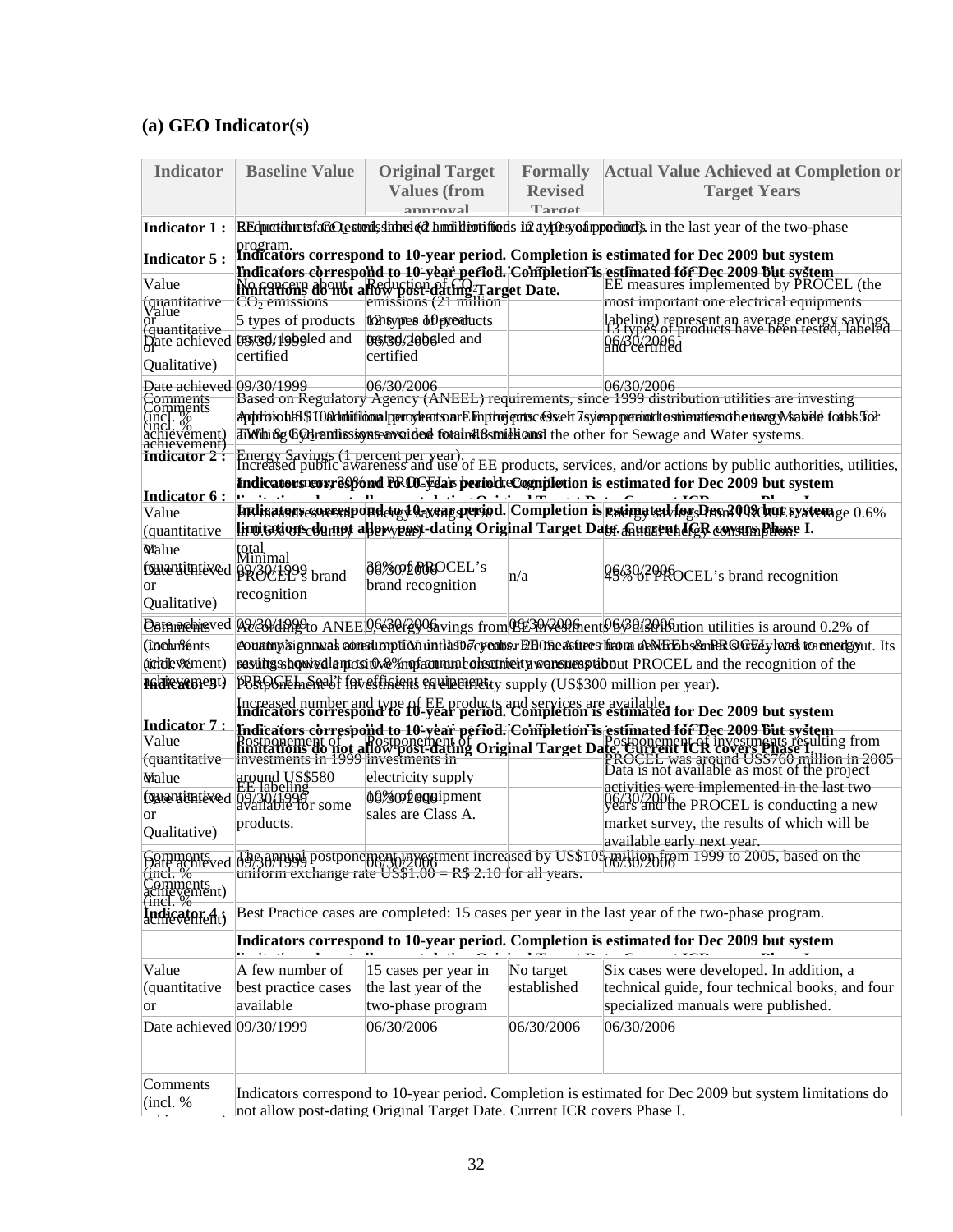| Comments<br>(incl. %<br>achievement)                | Indicators correspond to 10-year period. Completion is estimated for Dec 2009 but system limitations do<br>not allow post-dating Original Target Date. Current ICR covers Phase I.                                                                             |                                                                      |            |                                                                                                                                                                                                                      |  |
|-----------------------------------------------------|----------------------------------------------------------------------------------------------------------------------------------------------------------------------------------------------------------------------------------------------------------------|----------------------------------------------------------------------|------------|----------------------------------------------------------------------------------------------------------------------------------------------------------------------------------------------------------------------|--|
| <b>Indicator 5:</b>                                 | program.                                                                                                                                                                                                                                                       |                                                                      |            | EE products are tested, labeled and certified: 12 types of products in the last year of the two-phase                                                                                                                |  |
|                                                     |                                                                                                                                                                                                                                                                | limitations do not allow post-dating Target Date.                    |            | Indicators correspond to 10-year period. Completion is estimated for Dec 2009 but system                                                                                                                             |  |
| Value<br>(quantitative<br>or<br>Qualitative)        | 5 types of products<br>tested, labeled and<br>certified                                                                                                                                                                                                        | $ 12$ types of products<br>tested, labeled and<br>certified          |            | 13 types of products have been tested, labeled<br>and certified                                                                                                                                                      |  |
| Date achieved 09/30/1999                            |                                                                                                                                                                                                                                                                | 06/30/2006                                                           |            | 06/30/2006                                                                                                                                                                                                           |  |
| Comments<br>(incl. %<br>achievement)                |                                                                                                                                                                                                                                                                |                                                                      |            | Additional 10 additional products are in the process. It is important to mention the two Mobile Labs for<br>auditing hydraulic systems: one for industries and the other for Sewage and Water systems.               |  |
| <b>Indicator 6:</b>                                 | Increased public awareness and use of EE products, services, and/or actions by public authorities, utilities,<br>and consumers, 30% of PROCEL's brand recognition.<br>Indicators correspond to 10-year period. Completion is estimated for Dec 2009 but system |                                                                      |            |                                                                                                                                                                                                                      |  |
|                                                     | limitations do not allow post-dating Original Target Date. Current ICR covers Phase I.                                                                                                                                                                         |                                                                      |            |                                                                                                                                                                                                                      |  |
| Value<br>(quantitative<br><b>or</b><br>Qualitative) | Minimal<br>PROCEL's brand<br>recognition                                                                                                                                                                                                                       | 30% of PROCEL's<br>brand recognition                                 | n/a        | 45% of PROCEL's brand recognition                                                                                                                                                                                    |  |
| Date achieved 09/30/1999                            |                                                                                                                                                                                                                                                                | 06/30/2006                                                           | 06/30/2006 | 06/30/2006                                                                                                                                                                                                           |  |
| Comments<br>(incl. %<br>achievement)                |                                                                                                                                                                                                                                                                | "PROCEL Seal" for efficient equipment.                               |            | A campaign was aired on TV until December 2005. After that a new consumer survey was carried out. Its<br>results showed a positive impact on consumer awareness about PROCEL and the recognition of the              |  |
|                                                     |                                                                                                                                                                                                                                                                | Increased number and type of EE products and services are available. |            |                                                                                                                                                                                                                      |  |
| Indicator 7:                                        | Indicators correspond to 10-year period. Completion is estimated for Dec 2009 but system                                                                                                                                                                       |                                                                      |            |                                                                                                                                                                                                                      |  |
|                                                     | limitations do not allow post-dating Original Target Date. Current ICR covers Phase I.                                                                                                                                                                         |                                                                      |            |                                                                                                                                                                                                                      |  |
| Value<br>(quantitative<br><b>or</b><br>Qualitative) | EE labeling<br>available for some<br>products.                                                                                                                                                                                                                 | 10% of equipment<br>sales are Class A.                               |            | Data is not available as most of the project<br>activities were implemented in the last two<br>years and the PROCEL is conducting a new<br>market survey, the results of which will be<br>available early next year. |  |
|                                                     |                                                                                                                                                                                                                                                                | 06/30/2006                                                           |            | 06/30/2006                                                                                                                                                                                                           |  |
| Comments<br>(incl. %<br>achievement)                | Date achieved 09/30/1999                                                                                                                                                                                                                                       |                                                                      |            |                                                                                                                                                                                                                      |  |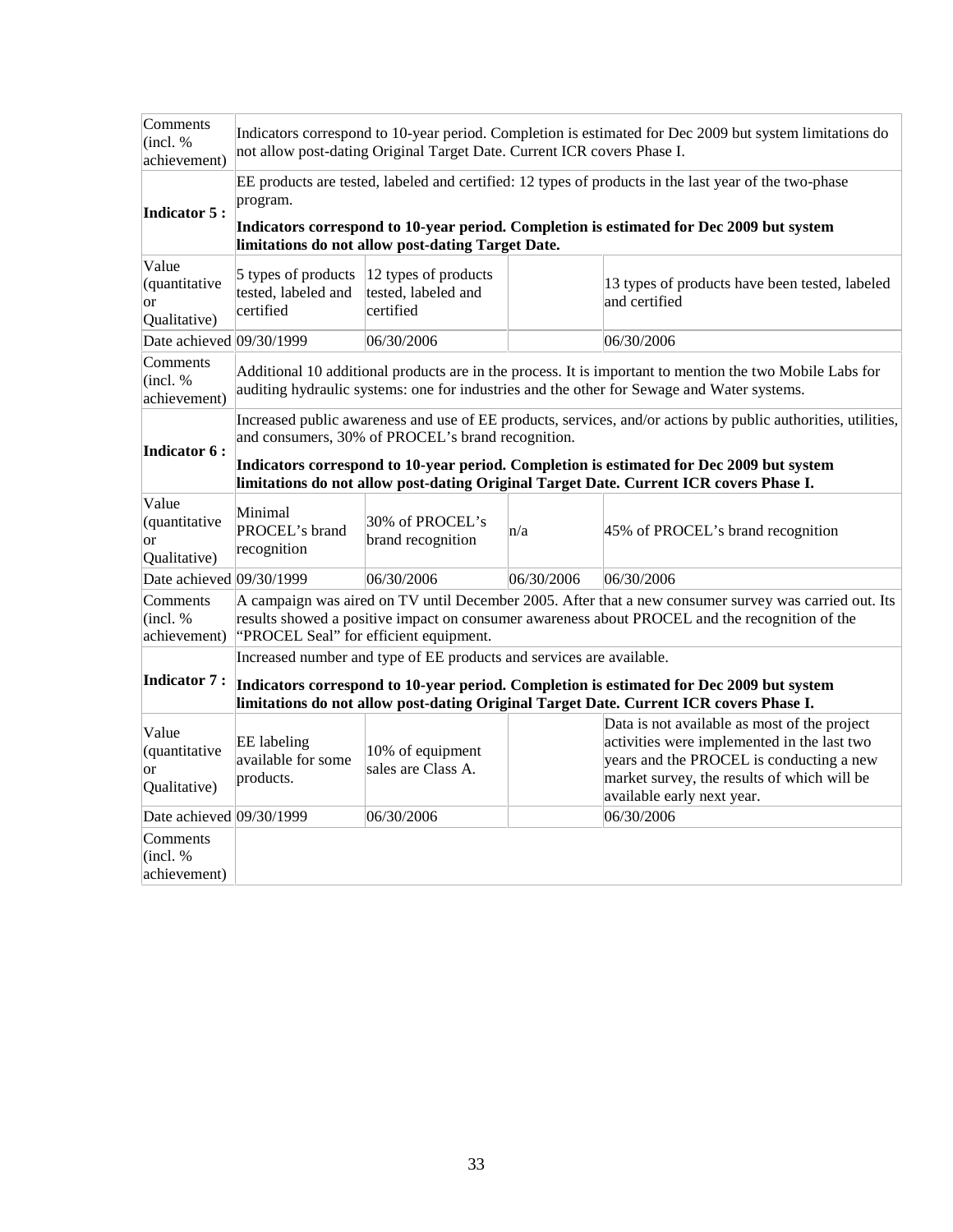**(b) Intermediate Outcome Indicator(s)** 

| <b>Indicator</b>                                                 | <b>Baseline Value</b>                                                                                             | <b>Original Target</b>                                                | <b>Formally Revised</b>                                                                   | <b>Actual Value Achieved at</b> |  |  |  |  |
|------------------------------------------------------------------|-------------------------------------------------------------------------------------------------------------------|-----------------------------------------------------------------------|-------------------------------------------------------------------------------------------|---------------------------------|--|--|--|--|
| Indicator 1: Number of Solar Water Pre-heating Equipment by CPFL |                                                                                                                   |                                                                       |                                                                                           |                                 |  |  |  |  |
| Value                                                            | No equipment installed To install 500 solar                                                                       |                                                                       | To install 210                                                                            | 210 solar water pre-heaters     |  |  |  |  |
| Date                                                             | 09/30/1999                                                                                                        | 12/31/2003                                                            | 12/31/2004                                                                                | 12/31/2004                      |  |  |  |  |
| Comments                                                         |                                                                                                                   |                                                                       | 100% achieved. Most efficient solar water heaters annually awarded "PROCEL Seal of Energy |                                 |  |  |  |  |
|                                                                  |                                                                                                                   | Indicator 2 : Energy Efficiency Reference Center is fully operational |                                                                                           |                                 |  |  |  |  |
| Value                                                            | Information                                                                                                       | Best practice program is To establish an                              |                                                                                           | The EE Information              |  |  |  |  |
| Date                                                             | 09/30/1999                                                                                                        | 02/28/2001<br>$-34$                                                   | 11/30/2005                                                                                | 12/31/2005                      |  |  |  |  |
| Comments                                                         | 95% achieved. Problems w/service provider delayed portal launch                                                   |                                                                       |                                                                                           |                                 |  |  |  |  |
|                                                                  | Indicator 3 : Goniophotometer, solar heating systems laboratory tester and hydraulic systems laboratory tests are |                                                                       |                                                                                           |                                 |  |  |  |  |
| Value                                                            |                                                                                                                   | Goniophotometer and A strengthened testing, To have all the           |                                                                                           | Goniophotometer, Solar          |  |  |  |  |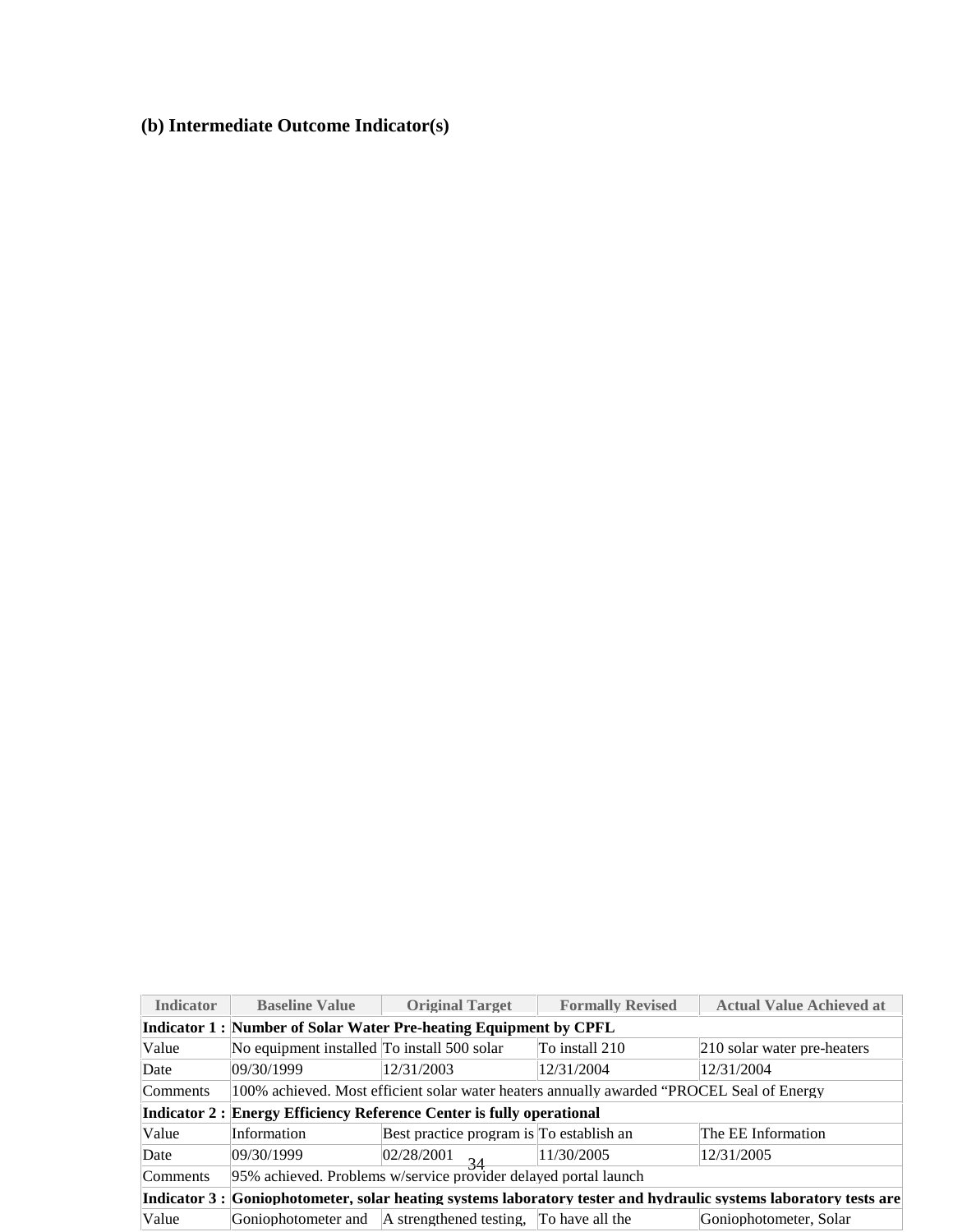|                                               | Indicator 4 : Research on the industrial, commercial, residential and public sectors are completed.                                                                                                                                                    |                                                                                                       |                                                                        |                                                                                                                                                                                                       |  |  |  |
|-----------------------------------------------|--------------------------------------------------------------------------------------------------------------------------------------------------------------------------------------------------------------------------------------------------------|-------------------------------------------------------------------------------------------------------|------------------------------------------------------------------------|-------------------------------------------------------------------------------------------------------------------------------------------------------------------------------------------------------|--|--|--|
| Value<br>(quantitative<br>lor<br>Qualitative) | The last survey about<br>the EE Brazilian<br>market was done in<br>1988.                                                                                                                                                                               | Global market<br>performance<br>information and<br>evaluation systems<br>implemented and<br>operating | Brazilian market and<br>Consumers habits data<br>available in a Report | Market survey was concluded<br>in 2005 for 12.772 low-voltage<br>consumers and on June, 2006<br>for 1621 high-voltage<br>consumers (commercial and<br>industrial consumers, and<br>public buildings). |  |  |  |
| Date<br>achieved                              | 09/30/1999                                                                                                                                                                                                                                             | 12/31/2000                                                                                            | 06/30/2006                                                             | 06/30/2006                                                                                                                                                                                            |  |  |  |
| Comments<br>(incl. %                          | 95% achieved - Relevant reports, such as the Social and Environmental Impacts assessment of PROCEL's<br>efforts, and the Conservation Potential research, have not been concluded, but are expected to be complete<br>achievement) by the end of 2006. |                                                                                                       |                                                                        |                                                                                                                                                                                                       |  |  |  |
|                                               |                                                                                                                                                                                                                                                        | Indicator 5 : Number of people that received technical training                                       |                                                                        |                                                                                                                                                                                                       |  |  |  |
| Value<br>(quantitative<br>lor<br>Qualitative) | Not established                                                                                                                                                                                                                                        | 100% of training<br>implemented                                                                       | 1800 people                                                            | 2650 people                                                                                                                                                                                           |  |  |  |
| Date<br>achieved                              | 09/30/1999                                                                                                                                                                                                                                             | 12/30/2004                                                                                            | 12/30/2004                                                             | 12/30/2004                                                                                                                                                                                            |  |  |  |
| Comments<br>$ $ (incl. %)<br>achievement)     | Over 1300 % of achievement                                                                                                                                                                                                                             |                                                                                                       |                                                                        |                                                                                                                                                                                                       |  |  |  |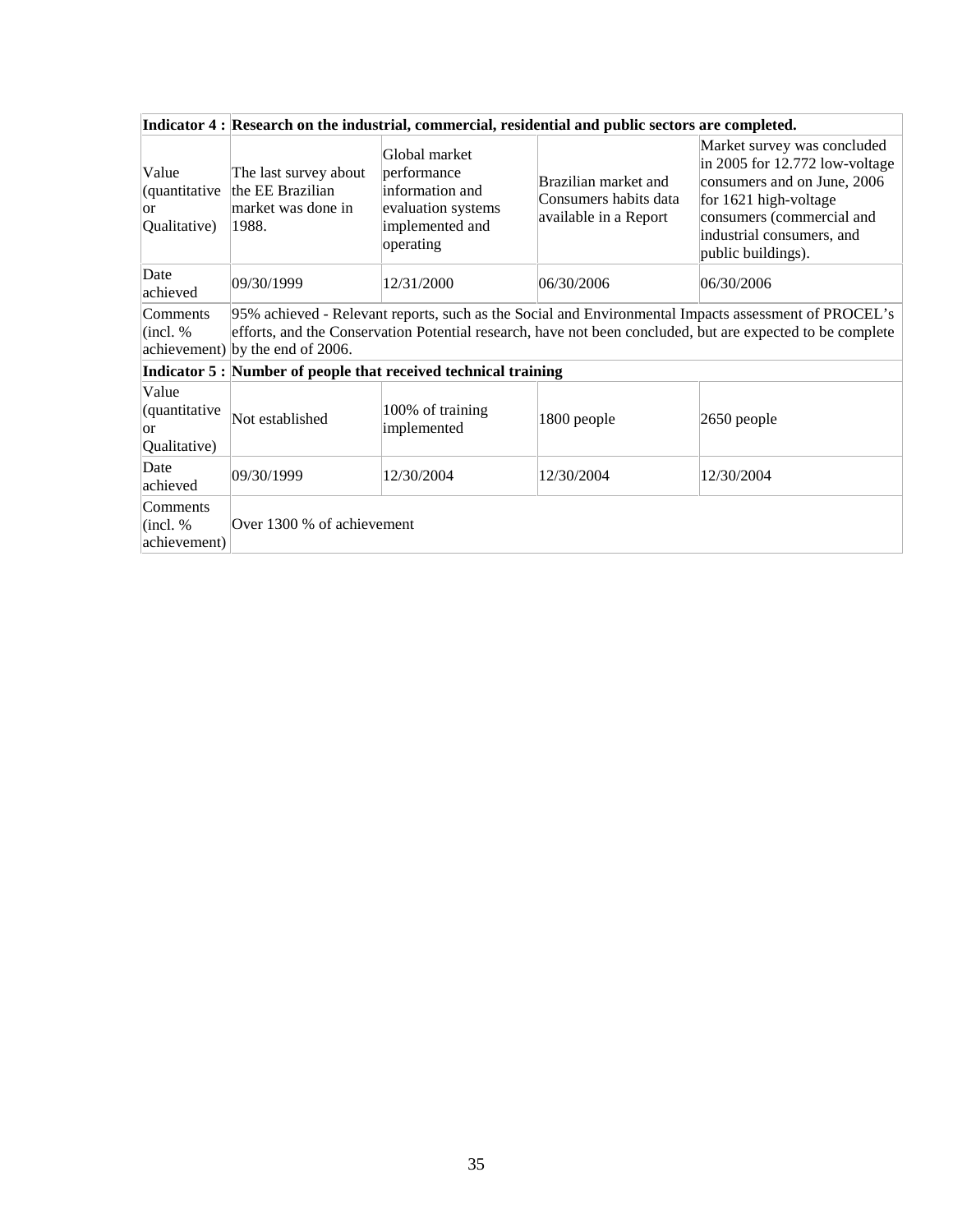# **Annex 2. Restructuring (if any)**

| <b>Restructuring</b><br>Date(s) | <b>Board</b><br><b>Approved</b><br><b>GEO</b> | <b>ISR Ratings at</b><br><b>Restructuring</b><br><b>GEO</b> | IP | <b>Amount</b><br><b>Disbursed at</b><br><b>Restructuring</b> | <b>Reason for Restructuring &amp; Key</b><br><b>Changes Made</b>                                                                                                                                                                                                                                                                                                                                                                                                                                                                                                                                                                                                                                                                                                                                                                                                                                             |
|---------------------------------|-----------------------------------------------|-------------------------------------------------------------|----|--------------------------------------------------------------|--------------------------------------------------------------------------------------------------------------------------------------------------------------------------------------------------------------------------------------------------------------------------------------------------------------------------------------------------------------------------------------------------------------------------------------------------------------------------------------------------------------------------------------------------------------------------------------------------------------------------------------------------------------------------------------------------------------------------------------------------------------------------------------------------------------------------------------------------------------------------------------------------------------|
|                                 | <b>Change</b>                                 |                                                             |    | in USD <sub>M</sub>                                          |                                                                                                                                                                                                                                                                                                                                                                                                                                                                                                                                                                                                                                                                                                                                                                                                                                                                                                              |
| 05/07/2003                      | N                                             | S                                                           | S  | 0.68                                                         | The 2001 energy supply crisis and<br>the subsequent power rationing<br>instituted by the Government led to<br>a reduction in electricity<br>distribution companies' revenues,<br>with severe negative impact on<br>their finances. As a consequence,<br>electricity distribution companies<br>became less interested in investing<br>in energy-intensive energy<br>efficiency initiatives. In addition,<br>companies in financial difficulty<br>would want to avoid borrowing in<br>dollars and increasing exposure to<br>exchange risk. The lack of progress<br>in the implementation of<br>Component A (not due to<br>management failure, but rather due<br>to lack of demand from the<br>utilities) motivated a project<br>restructuring in July 2003 and, later<br>on, in March 2004, the total<br>cancellation of the Bank loan. The<br>GEF funding was reduced from<br>USD 15 million to 11.9 million. |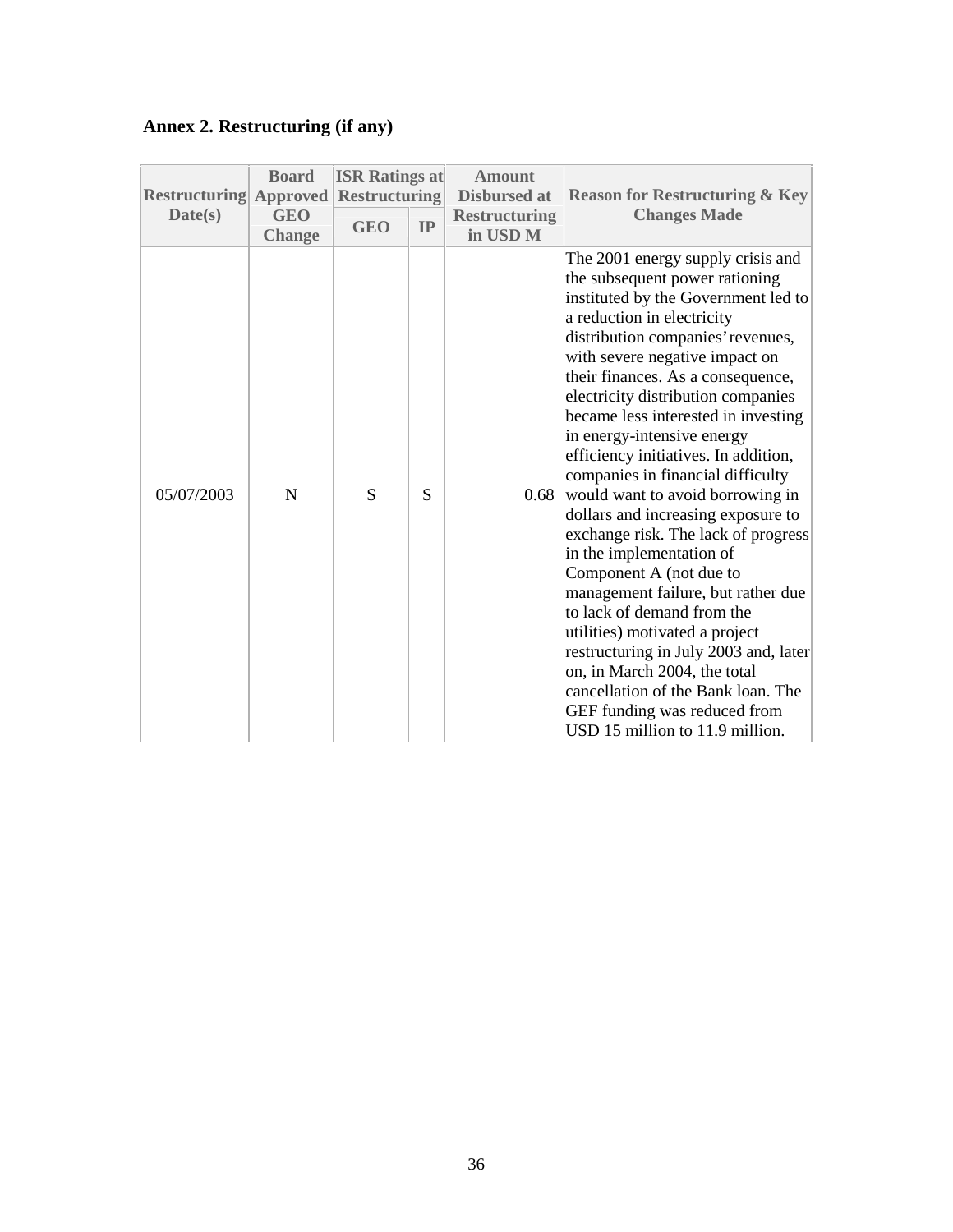# **Annex 3. Project Costs and Financing**

| <b>Components</b>                         | <b>Appraisal Estimate</b><br>(USD M) | <b>Actual/Latest Estimate</b><br>(USD M) | <b>Percentage of</b><br><b>Appraisal</b> |
|-------------------------------------------|--------------------------------------|------------------------------------------|------------------------------------------|
| <b>DEMONSTRATION</b><br><b>PROJECTS</b>   | 69.10                                | 0.50                                     | 0.72                                     |
| <b>CORE SUPPORT</b><br><b>ACTIVITIES</b>  | 15.30                                | 37.1                                     | 242.48                                   |
| <b>CAPACITY BUILDING</b><br><b>MODULE</b> | 11.40                                | 11.40                                    | 100.00                                   |
| <b>Total Baseline Cost</b>                | 95.80                                | 49.00                                    |                                          |
| Physical Contingencies                    | 10.05                                |                                          |                                          |
| <b>Price Contingencies</b>                | 18.80                                |                                          |                                          |
| <b>Total Project Costs</b>                | 125.10                               | 49.00                                    |                                          |
| Front-end fee PPF                         | 0.00                                 | 0.00                                     | 0.00                                     |
| Front-end fee IBRD                        | 0.40                                 | 0.00                                     | 0.40                                     |
| <b>Total Financing Required</b>           | 125.50                               | 49.00                                    |                                          |
|                                           |                                      |                                          |                                          |

## **(a) Project Cost by Component (in USD Million equivalent)**

# **(b) Financing**

| Source of<br><b>Funds</b> | <b>Type of</b><br><b>Cofinancing</b> | (USD M) | <b>Appraisal Estimate   Actual/Latest Estimate</b><br>(USD M) | <b>Percentage of</b><br><b>Appraisal</b> |
|---------------------------|--------------------------------------|---------|---------------------------------------------------------------|------------------------------------------|
| Borrower                  | joint co-financing                   | 0.00    | 2.40                                                          |                                          |
|                           |                                      |         |                                                               |                                          |
|                           |                                      |         |                                                               |                                          |
|                           |                                      |         |                                                               |                                          |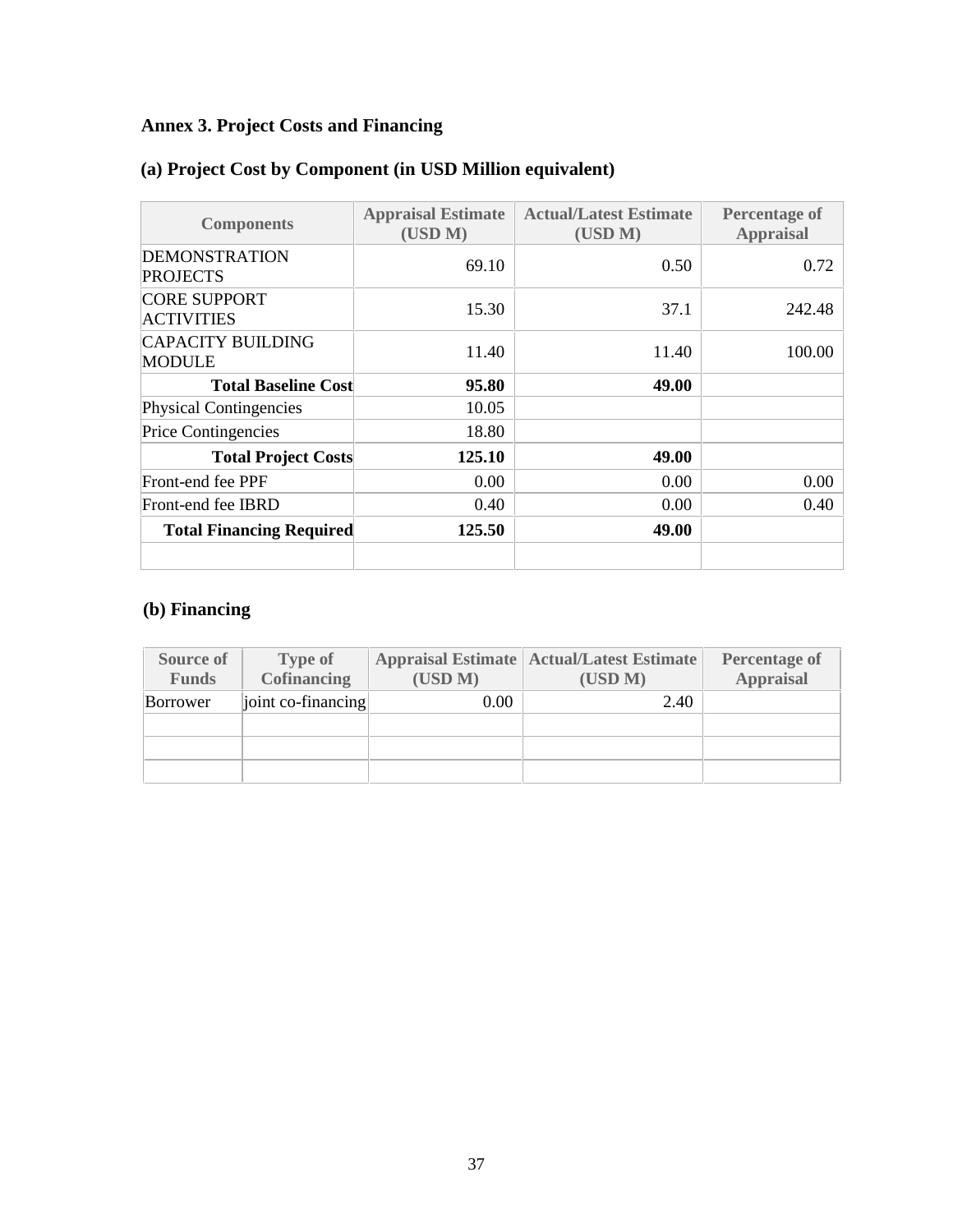## **(c) Disbursement Profile**

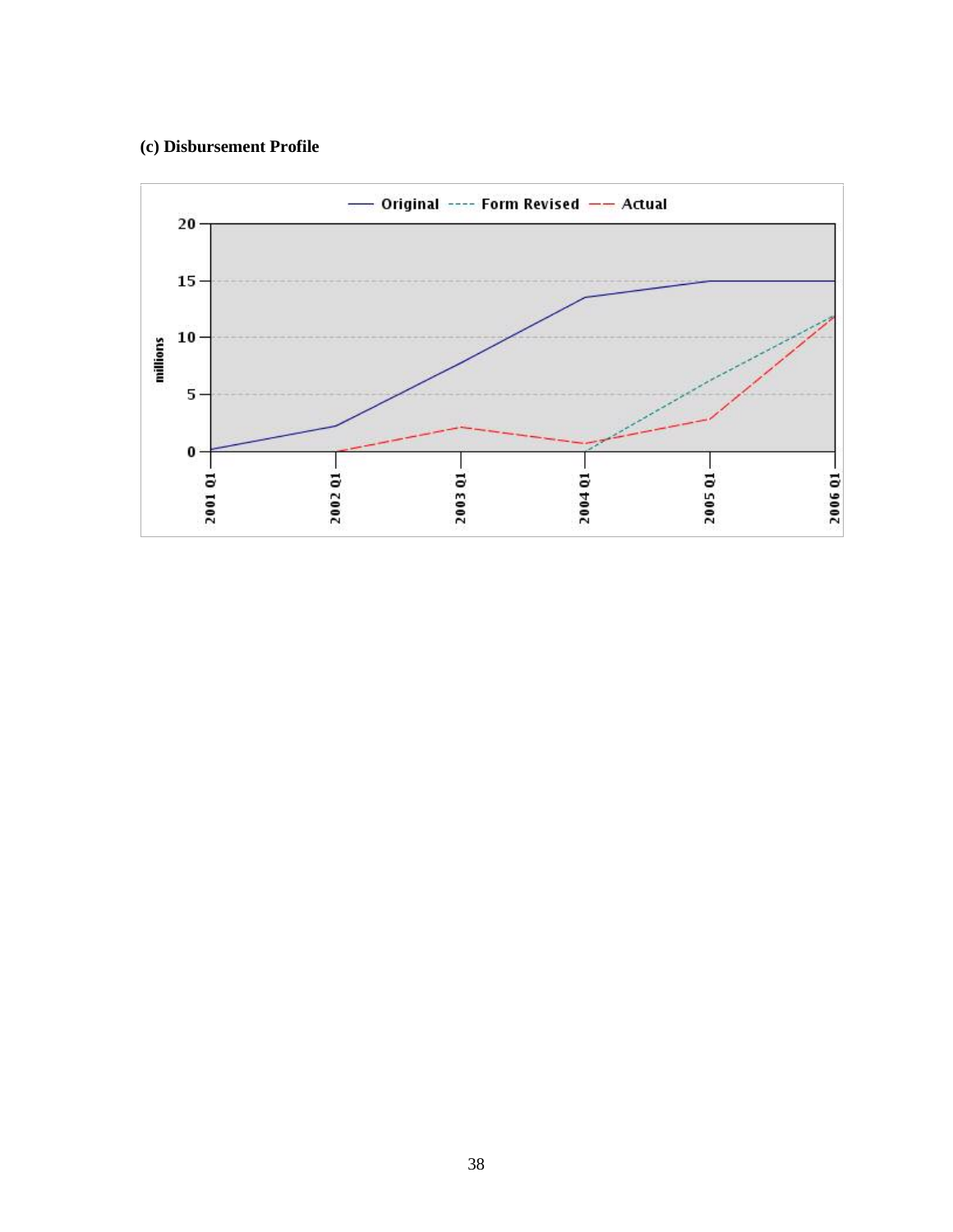## **Annex 4. Outputs by Component**

## **Component A: Demonstration Projects**

## (a) Promotion of Solar Water Pre-Heaters in the State of São Paulo

*Output sought:* To demonstrate EE products, services and delivery arrangements.

*Target:* To install 500 solar water pre-heaters in the state of São Paulo; develop a testing, certification and labeling system; and help commercialization of solar heaters in the marketplace.

*Revised Target*: To install 210 solar water pre-heaters in the state of São Paulo; develop a testing, certification and labeling system; and help commercialization of solar heaters in the marketplace

*Actual:* 210 solar water pre-heaters were installed by CPFL in the municipality of Americana (state of São Paulo), representing estimated energy savings of 160 MWh/year. A testing, certification and labeling system was completely implemented. The more efficiency solar water heaters have been awarded the PROCEL Seal for Energy Efficiency every year. The acquisition of the solar simulator for the PUC-MINA GERAIS lab significantly reduces the testing time need for solar water heaters.

## **Component B: Core Support Activities**

#### (a) Information Dissemination and Marketing

*Output sought:* To make credible information available on new EE products, services, and delivery mechanisms.

*Targets:* To establish an information center, and to elaborate and implement a marketing plan. *Actual:* The EE Information Dissemination Center has been developed since 2004, and the internet portal, PROCEL-info, has been operating under beta version since November 2005. The customer service center, SAC, has also been installed. The portal (http://wwwp.eletrobras.com/procelinfo/main.asp) is expected to be officially launched by the end of 2006.

*Actual*: A marketing strategy was defined, and a marketing plan was elaborated. A marketing campaign was designed to implement the plan, and, specifically, to increase consumer EE/ PROCEL awareness. The main campaign was aired on TV until December 2005, after which a new consumer survey was carried out. The survey showed a positive impact on consumer awareness of the PROCEL itself and the PROCEL seal for efficient equipment. Public recognition of the PROCEL seal increased from 35 percent to 45 percent due to the marketing campaigns.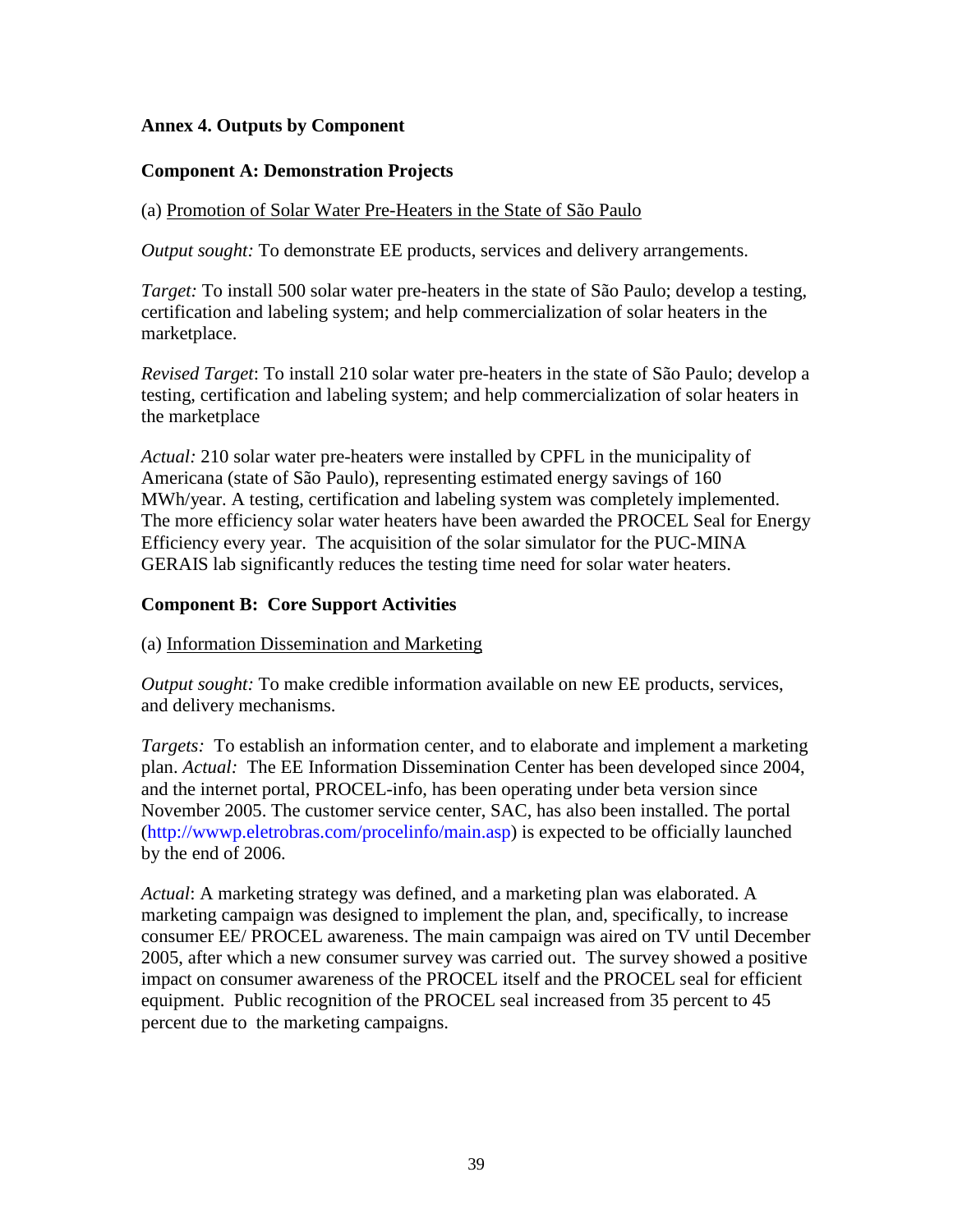## (b) Testing, Certification and Labeling Program

*Output sought:* To improve the market for EE products and services through better information and market procedures, with a system to evaluate global market performance.

*Targets:* To have all the laboratories – Lighting Equipment Lab, Hydraulic Systems Lab, Solar Heating Systems Lab, and Air Conditioning Lab – fully operative; to install new testing equipment in a number of existing labs; to define EE standards in order to comply to the LEE.

*Actual:* The Lighting Equipment Lab was completed with the acquisition and installation of the goniophotometer at the CEPEL. In addition, the Hydraulic Systems and the Air Conditioning labs were installed at Universidade Federal de Itajubá and CEPEL, respectively. A solar simulator was imported and installed at the Solar Systems Lab, at PUC-Minas Gerais. Other labs around the country have been equipped, including another lighting equipment lab (LACTEC-Paraná), five labs for the testing of electronic equipment, and a lab specialized in the testing of wind turbines. The overall targets of this subcomponent – which was strengthened during the project restructuring – have been achieved. However, over the course there were some delays in equipment delivery.

With respect to the support to LEE, MME and Eletrobrás decided to cancel the activity. This was motivated by the difficulties of Coppetec, a University consortium hired to carry out the study, to deliver the reports on time. Nonetheless, MME continues to develop the standards for different equipment with its own resources.

#### (c) Market Assessment Program

*Output sought:* To research the industrial, commercial, residential and public sectors with the aim of updating the information about the acceptance of the EE equipments by the market.

*Target:* To design and conduct a market survey; and compile and report its results.

*Actual:* field work and market survey are concluded in 2005 for 12,772 low-voltage consumers and in June 2006 for 1621 high-voltage consumers (including high-voltage commercial and industrial consumers, and public buildings). The Social and Environmental Impacts assessment and the Conservation Potential research are under the way and are expected to be complete by the end of 2006.

#### **Component C: Capacity Building Module**

#### (a) Training and Education

*Output sought:* to ensure that strategically people linked to the Brazilian educational system are capable to understand and promote the EE Program.

*Targets:* to train 1800 people; to publish 2 technical guides and 10 best practice cases;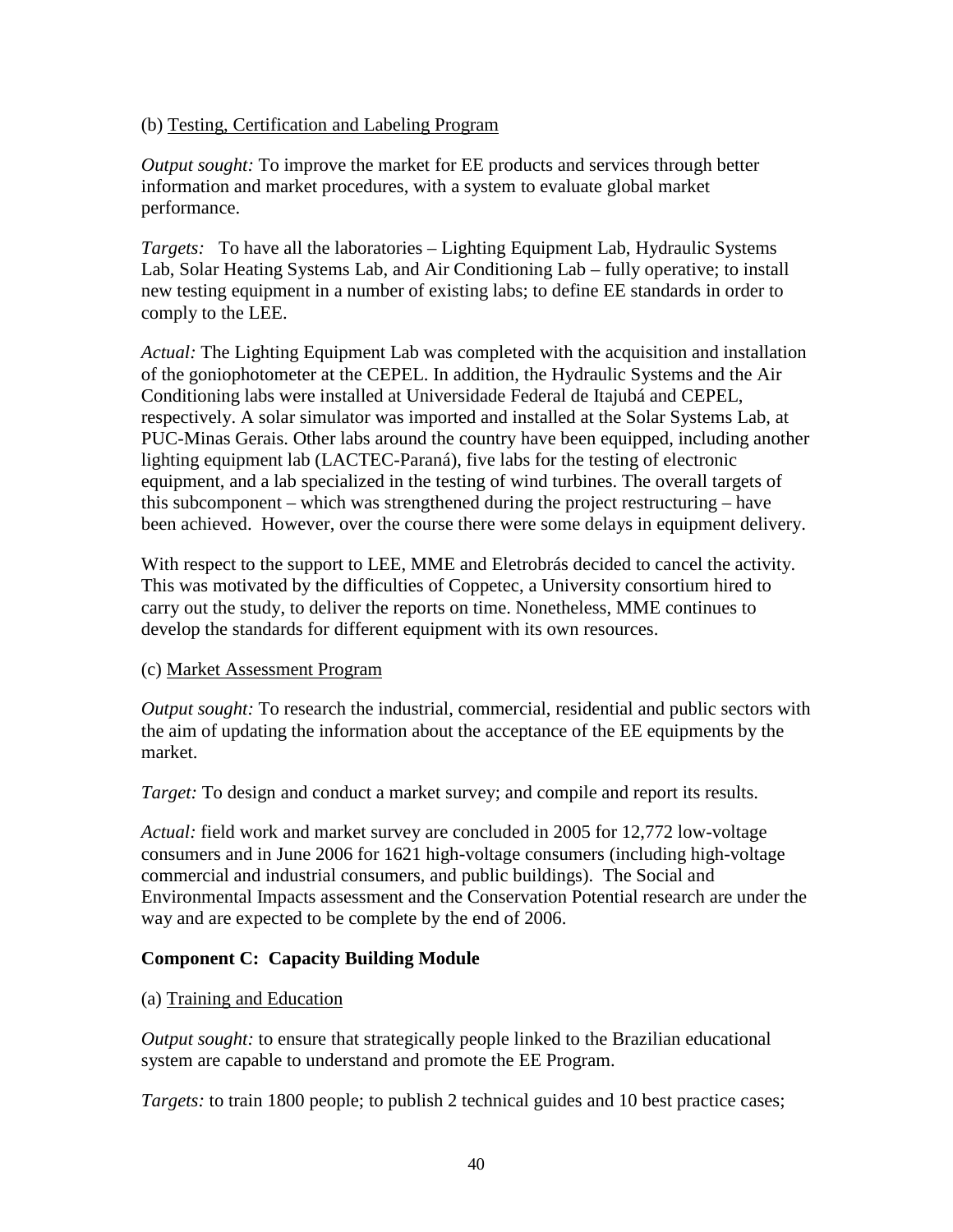and to have the video-conference facility fully operative.

*Actual:* the training of 2650 people in 86 different courses was concluded in 2004. The general feedback from the participants was positive, the average rating for these courses being 9 out of a scale of 10. According to another survey conducted following the trainings, 98 percent of the respondents said the knowledge acquired in the training courses were useful and 57 percent of them subsequently implemented an energy efficiency measure in their workplace.

In 2005 a technical guide, four technical books, four specialized manuals, and six best practice cases were published. The video-conference system was installed at CEPEL and inaugurated in 2004, and is being customized in 2006.

#### (b) Support to Project Management, Evaluation and Information Systems

*Output sought:* to establish an enhanced program management unit with capability to learn by doing and adapt the EE program based on evaluation of market performance of EE activities and participants.

*Targets:* to have fully established the project management unit (PMU) and to have selected counterpart staff by the fourth quarter of 1999; to have the Enhancement of Program monitoring and information system in place by July 2000.

*Actual:* The PMU was set up but it was understaffed with insufficient capacity in the first years of project implementation and the process of staffing the PMU faced significant initial delays, caused by the downsizing of Eletrobrás. Because the PMU was not fully established, the conditions of effectiveness were not met within the original deadline and the project implementation was significantly behind schedule until the project was restructured in 2003. In the last three years of project implementation, the PMU capacity was significantly improved and the implementation progress was satisfactory.

The computer equipment required for the project implementation was installed and has been in use.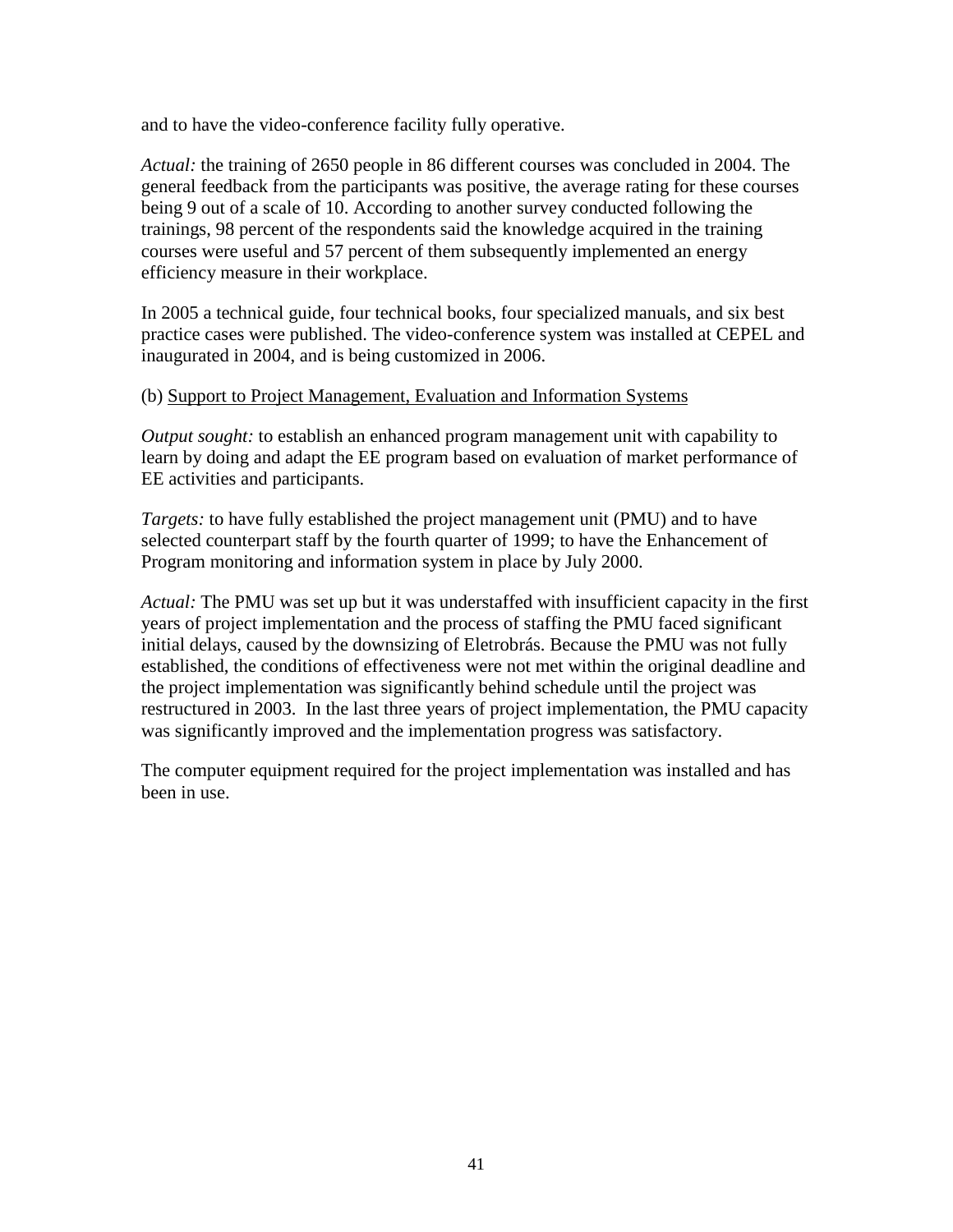## **Annex 5. Economic and Financial Analysis (including assumptions in the analysis)**

The only demonstration activity in this project, promotion of solar water pre-heaters in the state of Sao Paulo, was shown to be economically justified at the PAD stage. However, because the low-income households for which the project target got electricity for free as a result of the government's welfare program, they had no incentives to adopt solar water pre-heaters for a nominal fee. Thus only 210 heaters were distributed instead of the original target of 500 units.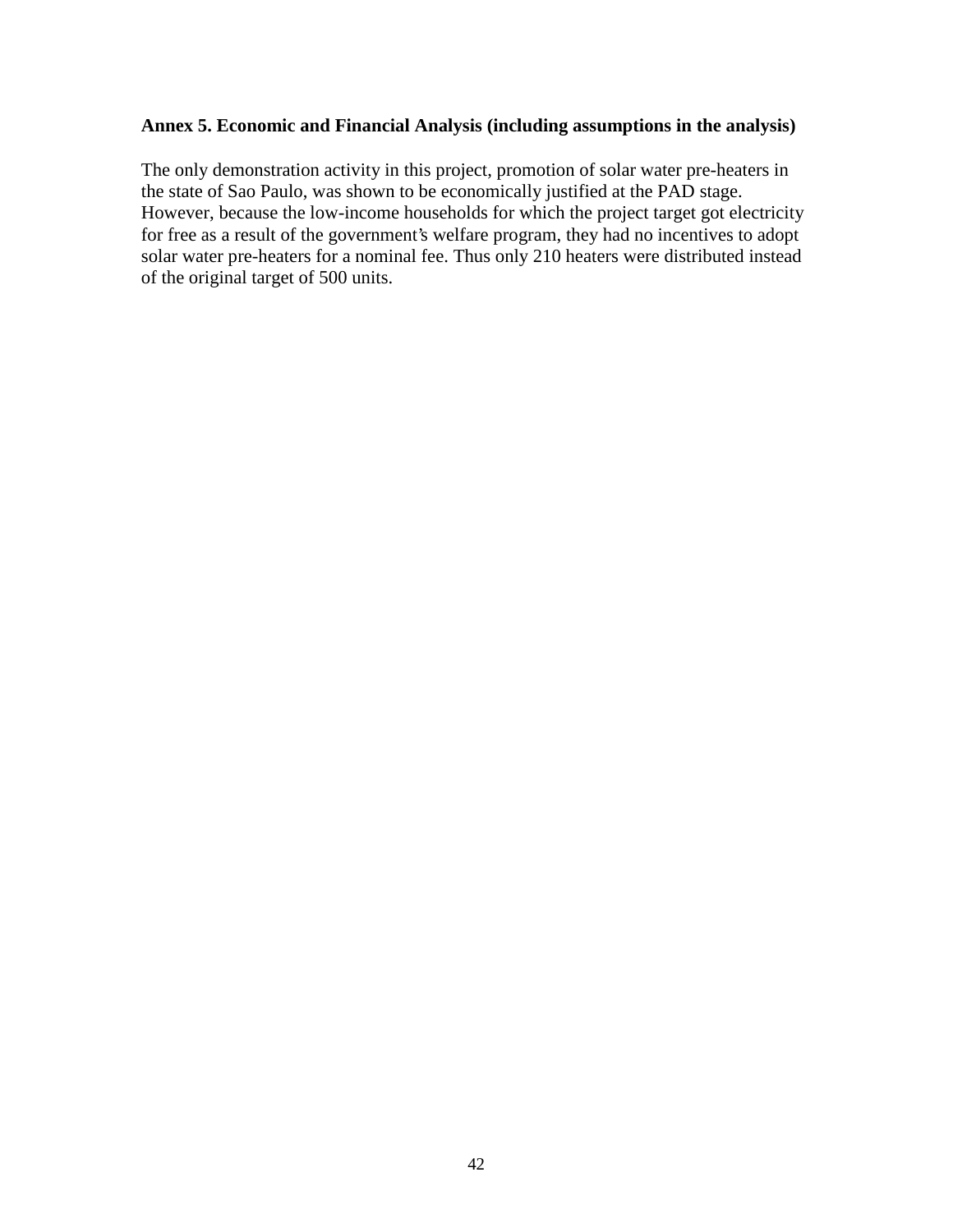## **Annex 6. Bank Lending and Implementation Support/Supervision Processes**

## **(a) Task Team members**

| <b>Names</b>                     | <b>Title</b>                     | Unit         | <b>Responsibility/Specialty</b> |
|----------------------------------|----------------------------------|--------------|---------------------------------|
| Lending                          |                                  |              |                                 |
| Sati Achath                      | Consultant                       | <b>ECSIE</b> |                                 |
| Amarquaye Armar                  | <b>Lead Energy Specialist</b>    | <b>ETWEN</b> |                                 |
| Jordan E. Blackman               | Consultant                       | <b>LCSEG</b> |                                 |
| Jose Augusto Carvalho Consultant |                                  | <b>LCSPT</b> |                                 |
| Nelson De Franco                 | Consultant                       | <b>LCSEG</b> |                                 |
| Howard S. Geller                 | Consultant                       | <b>LCSEG</b> |                                 |
| Orville F. Grimes                | Consultant                       | <b>LCSEN</b> |                                 |
| <b>Charles Guinn</b>             | Consultant                       | <b>EASEG</b> |                                 |
| Winston C. Hay                   | Consultant                       | <b>AFTEG</b> |                                 |
| Vladimir T. Jadrijevic           | Consultant                       | <b>LCSEG</b> |                                 |
| Eric Martinot                    | Sr Environmental<br>Spec.        | <b>GEF</b>   |                                 |
| Herman J. Nissenbaum Consultant  |                                  | <b>LCSPS</b> |                                 |
| Arturo S. Rivera                 | Sr Energy Spec.                  | <b>EASTE</b> |                                 |
| Romelia Schneider                | Procurement Analyst              | <b>LCSPT</b> |                                 |
| Luis M. Vaca-Soto                | Consultant                       | <b>LCSEG</b> | Former task team leader         |
| Julius A. Wilberg                | Consultant                       | <b>AFTEG</b> |                                 |
| Supervision/ICR                  |                                  |              |                                 |
| Susan G. Goldmark                | <b>Sector Manager</b>            | <b>LCSEG</b> |                                 |
| Todd M. Johnson                  | Sr Energy Spec.                  | <b>LCSEG</b> | Task team leader                |
| Patrick Kann                     | Junior Professional<br>Associate | <b>LCSFR</b> |                                 |
| Raffaella Maria Lisboa<br>Mota   | E T Consultant                   | <b>LCSEG</b> | ICR co-author                   |
| Jayme Porto Carreiro             | Consultant                       | <b>LCSEG</b> | Former task team leader         |
| Xiaoping Wang                    | Energy Spec.                     | <b>LCSEG</b> | ICR co-author                   |

## **(b) Ratings of Project Performance in ISRs**

| $\bf{No.}$     | <b>Date ISR Archived</b> | ĪР           | <b>GEO</b>   | <b>Actual Disbursements (USD M)</b> |
|----------------|--------------------------|--------------|--------------|-------------------------------------|
|                | 03/10/2000               | Satisfactory | Satisfactory | 0.00                                |
| $\overline{2}$ | 07/15/2000               | Satisfactory | Satisfactory | 0.00                                |
| 13             | 11/22/2000               | Satisfactory | Satisfactory | 0.00                                |
| $\vert 4$      | 03/02/2001               | Satisfactory | Satisfactory | 0.00                                |
| 15             | 09/26/2001               | Satisfactory | Satisfactory | 0.00                                |
| 6              | 11/30/2001               | Satisfactory | Satisfactory | 0.00                                |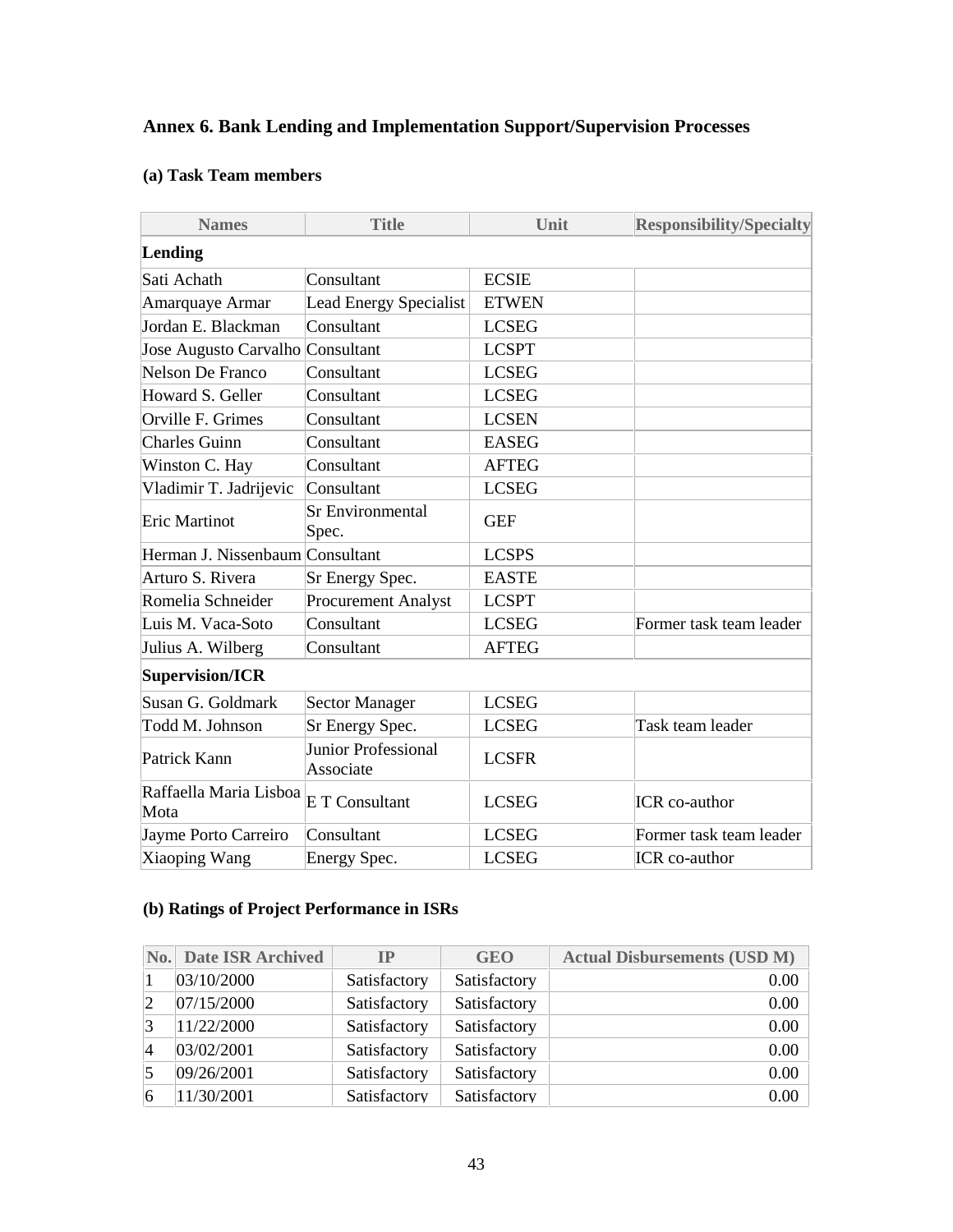| 17        | 05/29/2002 | Satisfactory | Satisfactory | 2.18  |
|-----------|------------|--------------|--------------|-------|
| $\vert 8$ | 11/13/2002 | Satisfactory | Satisfactory | 2.18  |
| $\vert$ 9 | 05/30/2003 | Satisfactory | Satisfactory | 0.68  |
| 10        | 12/10/2003 | Satisfactory | Satisfactory | 0.68  |
| 11        | 05/17/2004 | Satisfactory | Satisfactory | 1.25  |
| 12        | 06/10/2004 | Satisfactory | Satisfactory | 1.72  |
| 13        | 08/23/2004 | Satisfactory | Satisfactory | 2.87  |
| 14        | 06/11/2005 |              | Satisfactory | 8.21  |
| 15        | 11/11/2006 |              | Satisfactory | 11.90 |

## **(c) Staff Time and Cost**

|                 |                     | <b>Staff Time and Cost (Bank Budget Only)</b> |  |
|-----------------|---------------------|-----------------------------------------------|--|
|                 | No. of staff weeks  | <b>USD Thousands</b>                          |  |
| Lending         |                     |                                               |  |
| <b>FY97</b>     |                     | 30.76                                         |  |
| <b>FY98</b>     |                     | 71.68                                         |  |
| <b>FY99</b>     |                     | 44.90                                         |  |
| <b>FY00</b>     |                     | 33.39                                         |  |
| FY01            |                     | 3.53                                          |  |
| <b>FY02</b>     |                     | 0.00                                          |  |
| <b>FY03</b>     |                     | 0.00                                          |  |
| <b>FY04</b>     |                     | 0.00                                          |  |
| <b>FY05</b>     |                     | 0.00                                          |  |
| <b>FY06</b>     |                     | 0.00                                          |  |
| <b>FY07</b>     |                     | 0.00                                          |  |
| <b>FY08</b>     |                     | 0.00                                          |  |
| <b>Total:</b>   |                     | 184.26                                        |  |
| Supervision/ICR |                     |                                               |  |
| <b>FY97</b>     |                     | 0.00                                          |  |
| <b>FY98</b>     |                     | 0.00                                          |  |
| <b>FY99</b>     |                     | 0.00                                          |  |
| <b>FY00</b>     |                     | 47.31                                         |  |
| FY01            |                     | 40.34                                         |  |
| <b>FY02</b>     |                     | 41.20                                         |  |
| <b>FY03</b>     |                     | 42.44                                         |  |
| <b>FY04</b>     |                     | 43.77                                         |  |
| <b>FY05</b>     |                     | 65.67                                         |  |
| <b>FY06</b>     |                     | 69.75                                         |  |
| <b>FY07</b>     |                     | 32.20                                         |  |
| <b>FY08</b>     |                     | 0.00                                          |  |
|                 | Total <sup>44</sup> | 614.25                                        |  |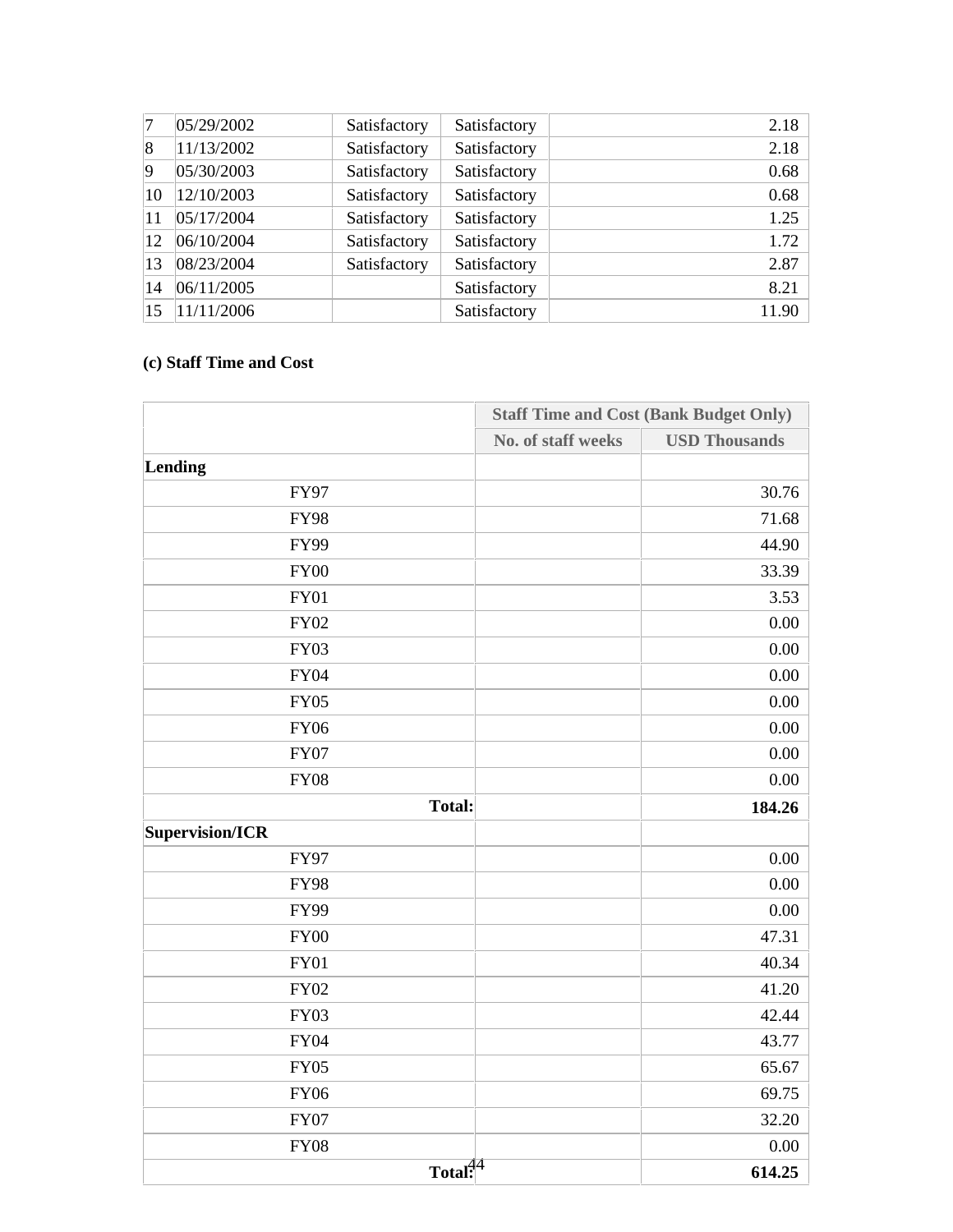| <b>.</b><br>$\mathbf{L}$ |  |
|--------------------------|--|
|                          |  |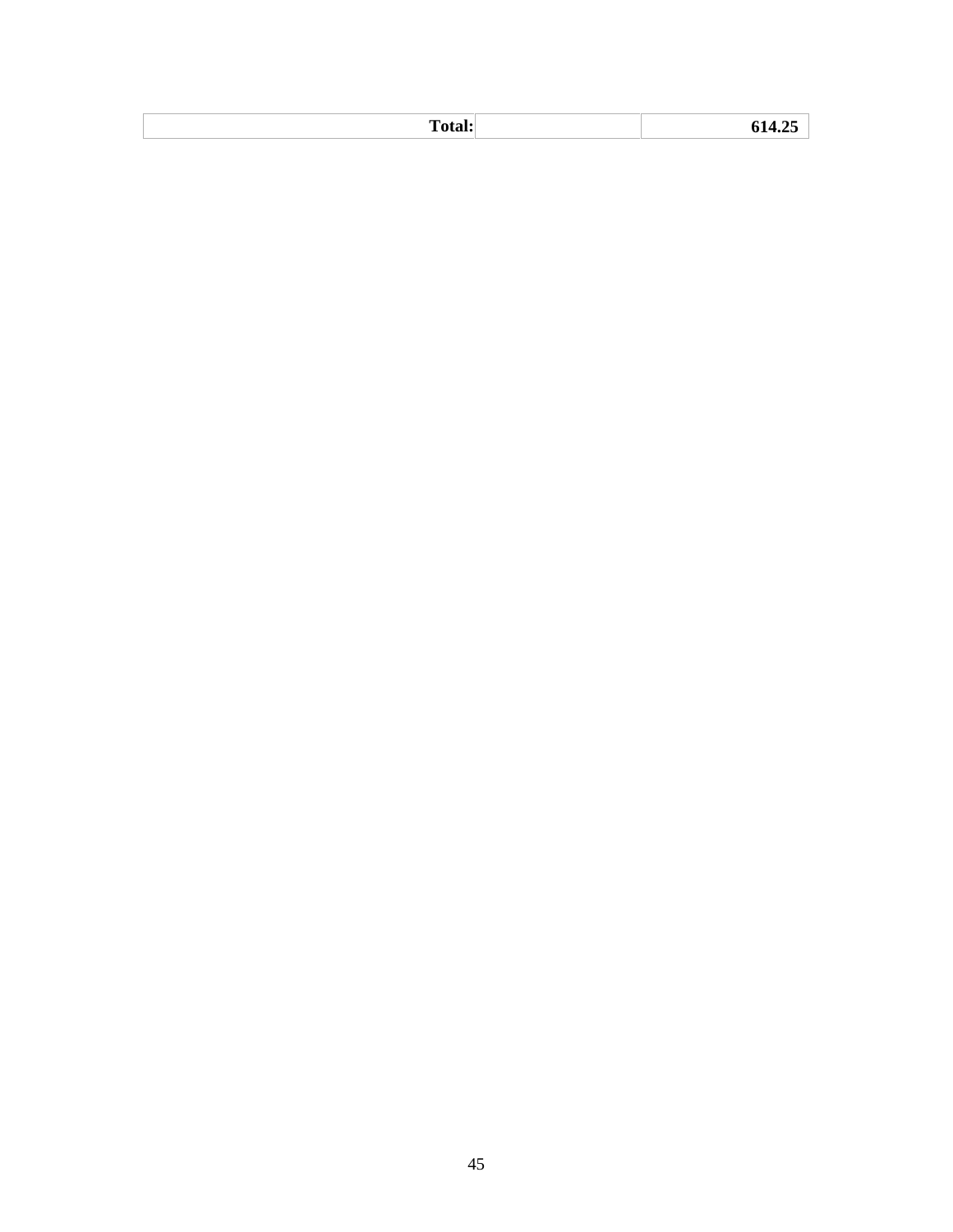| <b>Bank</b>                          | <b>Ratings</b> | <b>Borrower</b>                  | <b>Ratings</b>             |
|--------------------------------------|----------------|----------------------------------|----------------------------|
| Ensuring Quality at                  | Moderately     | Government:                      | Moderately                 |
| Entry:                               | Unsatisfactory |                                  | Satisfactory               |
| Quality of Supervision: Satisfactory |                | Implementing<br>Agency/Agencies: | Moderately<br>Satisfactory |
| <b>Overall Bank</b>                  | Moderately     | <b>Overall Borrower</b>          | Moderately                 |
| Performance:                         | Satisfactory   | <b>Performance:</b>              | Satisfactory               |

## **Annex 7. Detailed Ratings of Bank and Borrower Performance**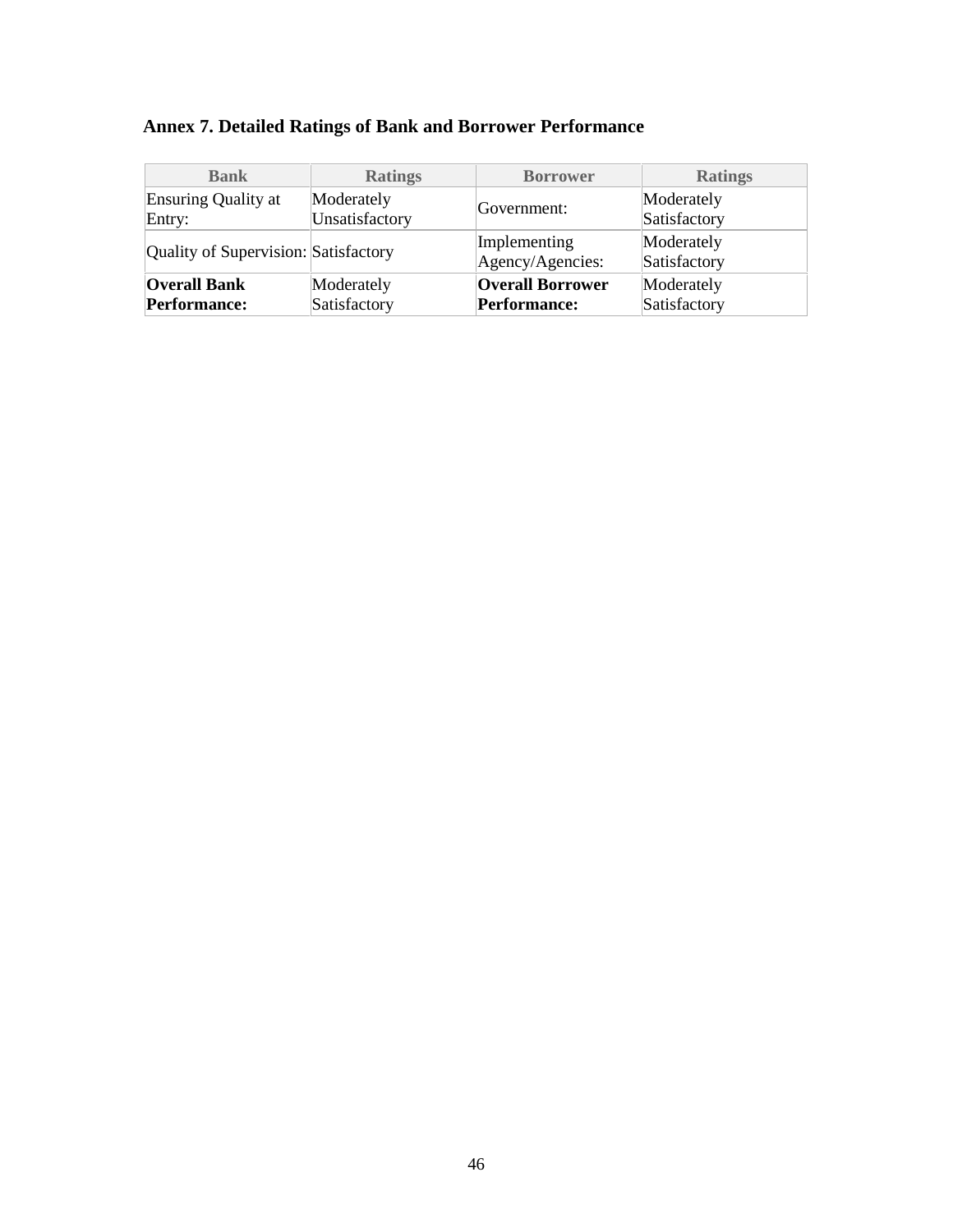# **Annex 8. Beneficiary Survey Results (if any)**

There was no beneficiary survey conducted for this project.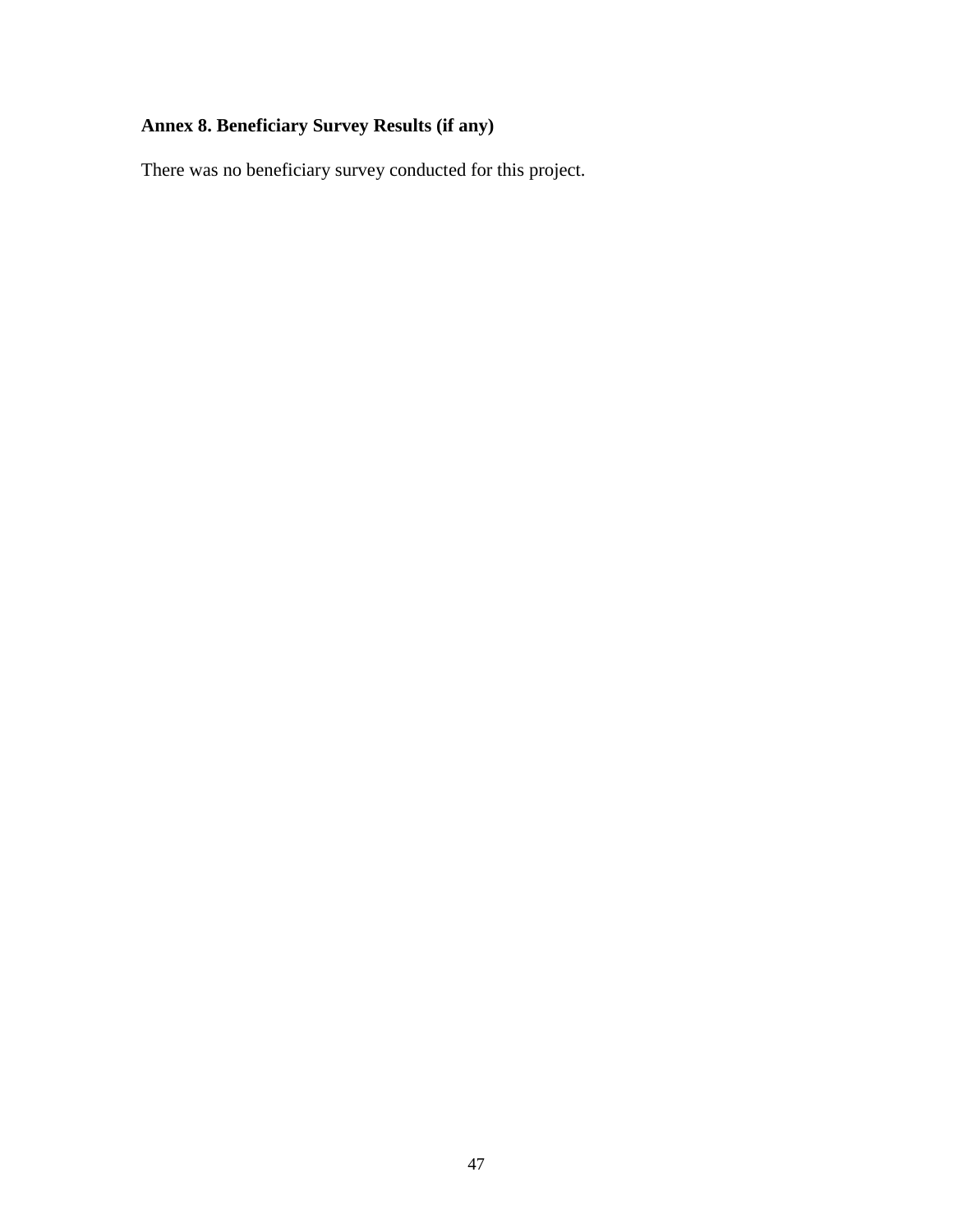# **Annex 9. Stakeholder Workshop Report and Results (if any)**

There was no stakeholder workshop for this project.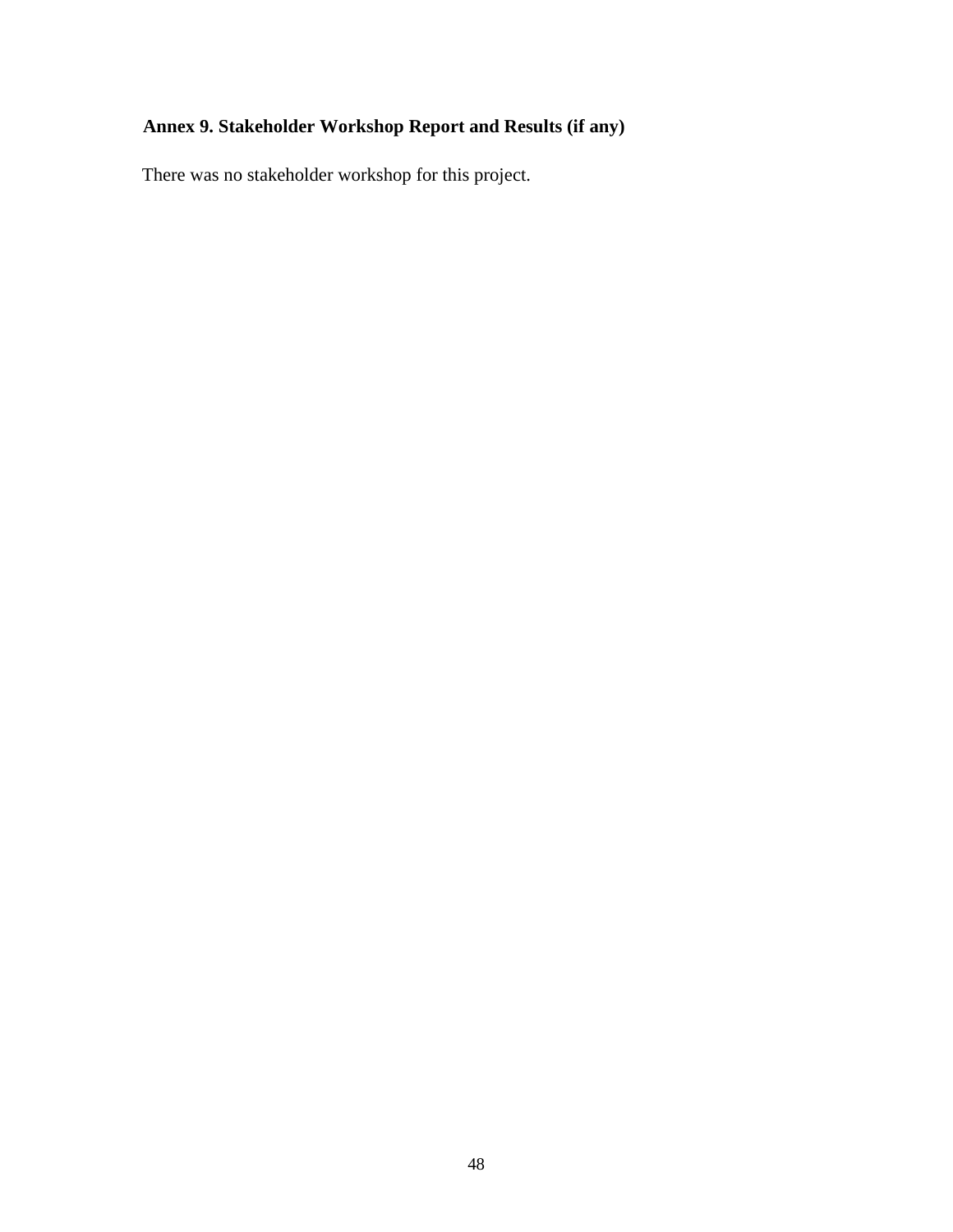**Annex 10. Summary of Borrower's ICR and/or Comments on Draft ICR**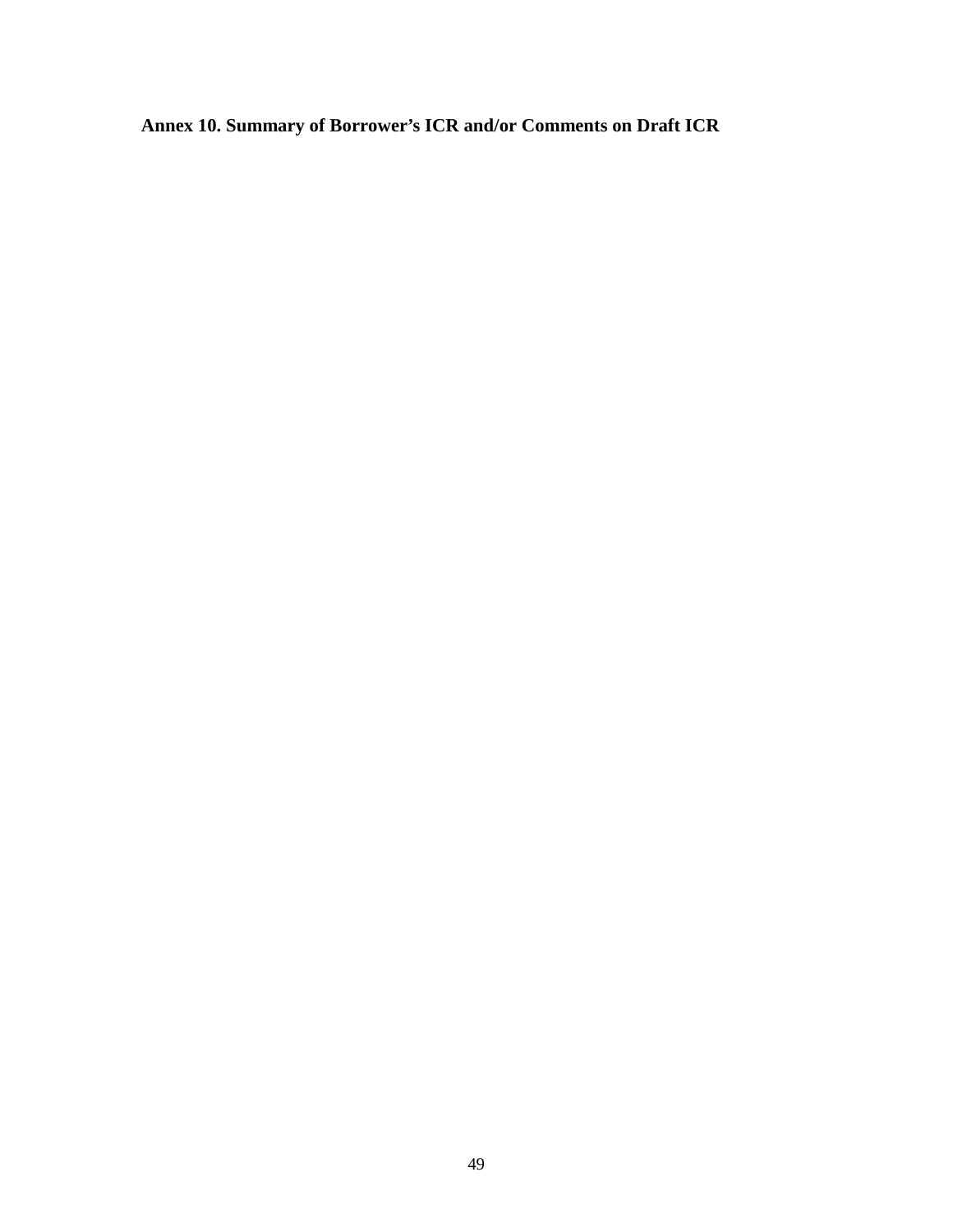**Annex 11. Comments of Cofinanciers and Other Partners/Stakeholders**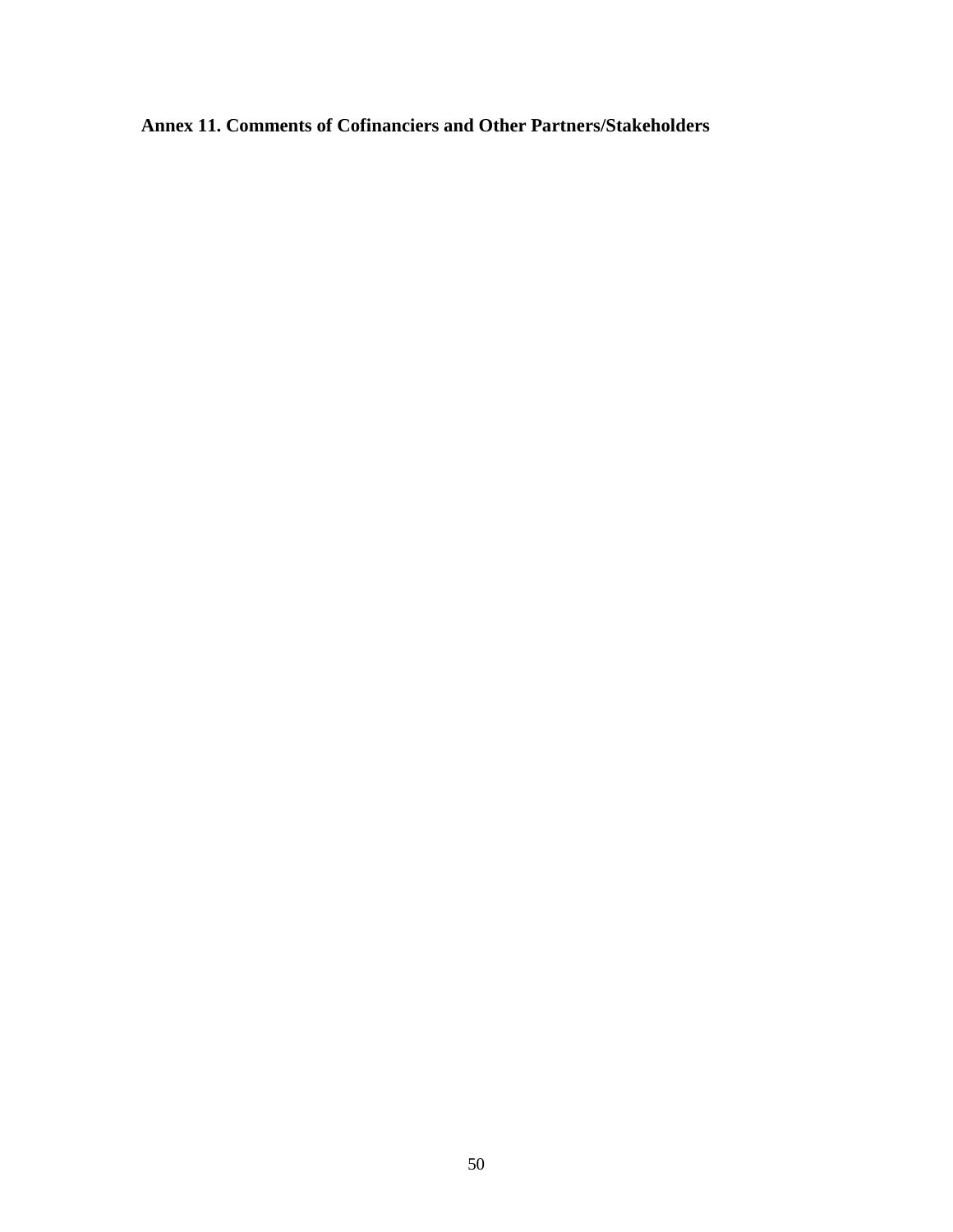## **Annex 12. List of Supporting Documents**

- 1. Brazil Energy Efficiency Market Assessment Reports
- 2. PROCEL Technical Books for different energy efficient products and processes
- 3. PROCEL Practical Manuals for different energy efficient products and processes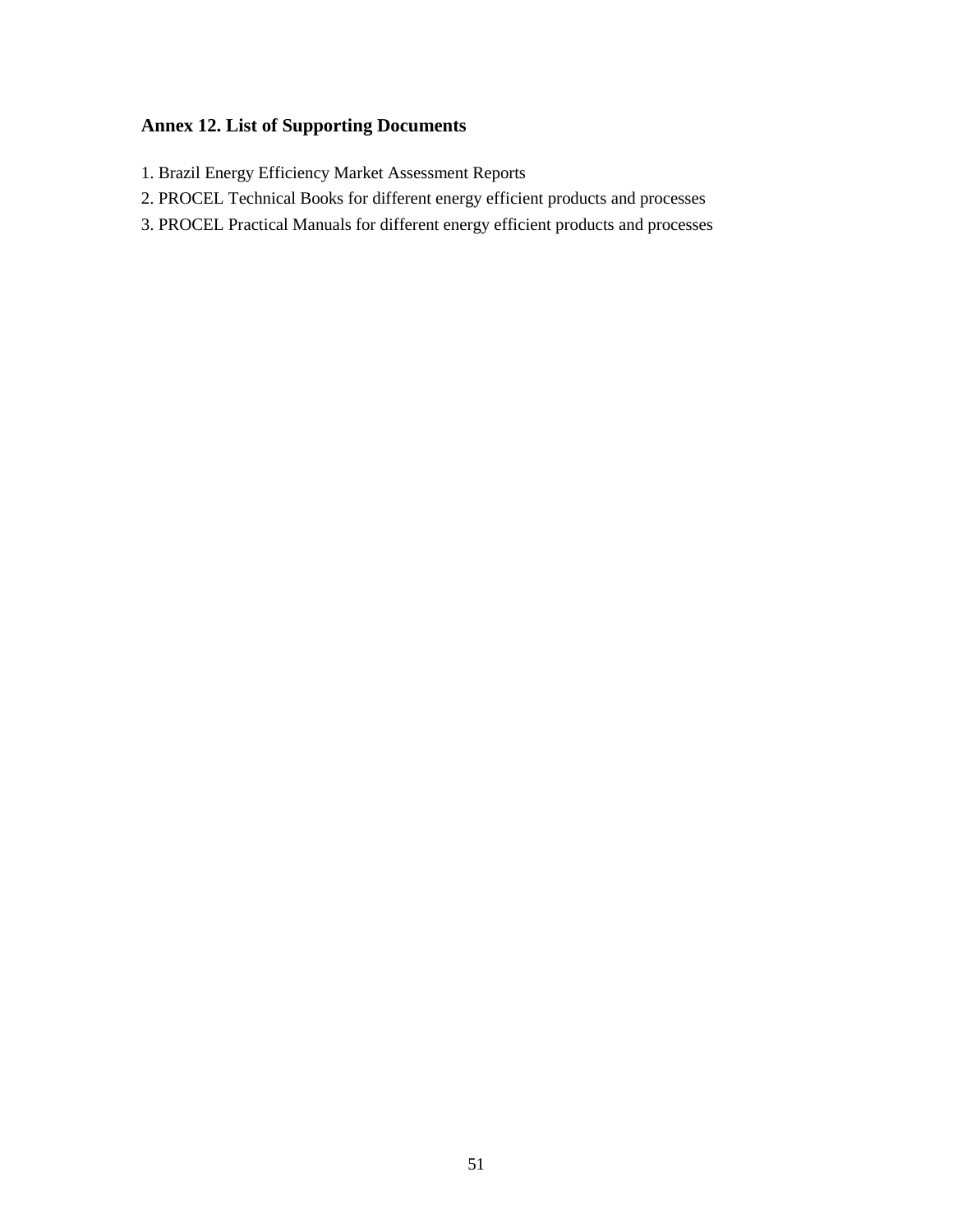# **Annex 13. Note on Cancelled Operation: Report No. NCO0000262 (IBRD-45140)**

(attached separately)